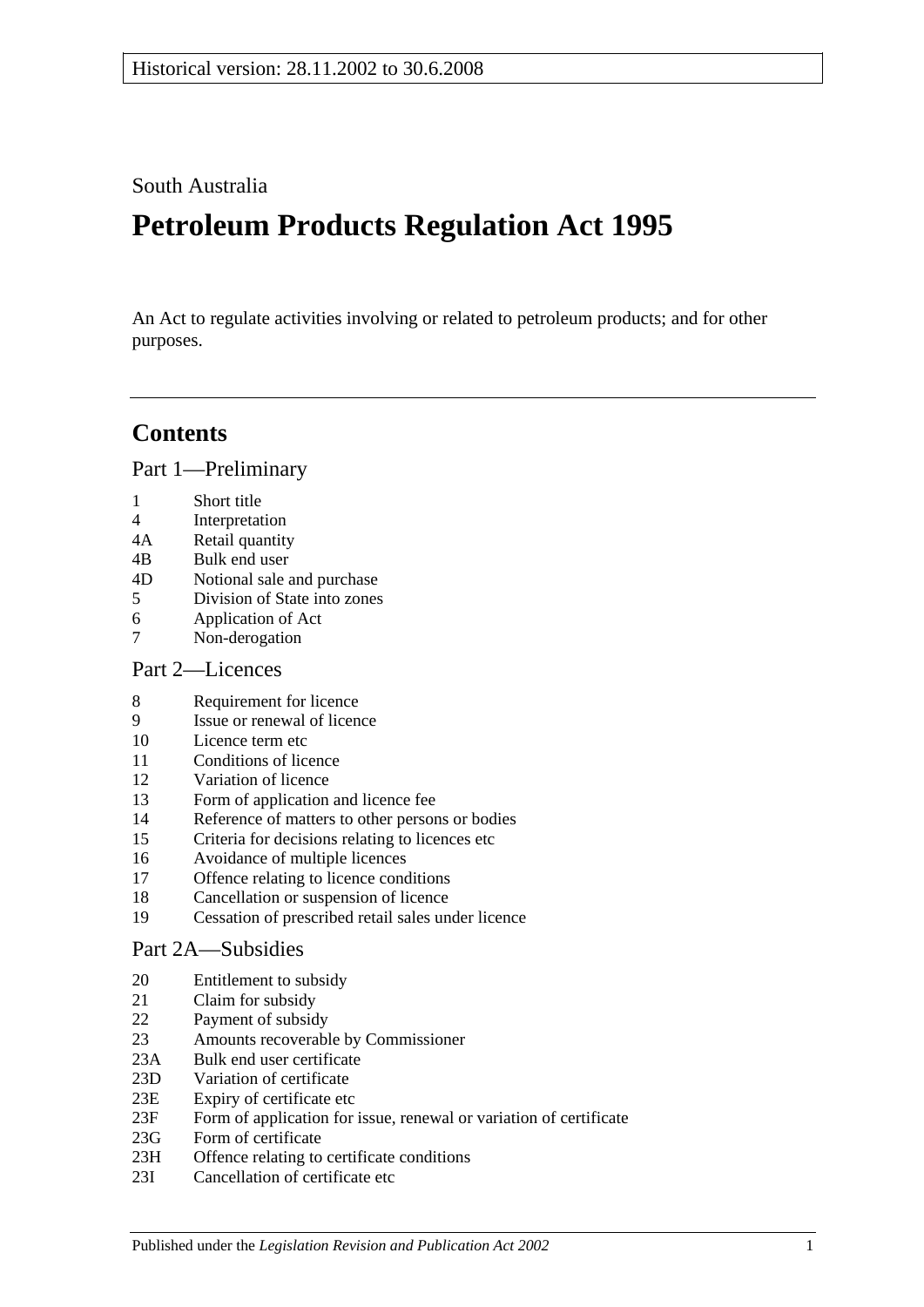## [Part 3—Industrial pumps](#page-16-0)

[Industrial pumps not to be installed without approval](#page-16-1)

## [Part 4—General safety and environmental duties](#page-16-2)

- [General duty](#page-16-3)
- [Duty in relation to plant](#page-16-4)
- [Improvement notices](#page-17-0)
- [Prohibition notices](#page-18-0)
- [Action on default](#page-18-1)
- [Action in emergency situations](#page-19-0)
- [Cost recovery](#page-19-1)

## [Part 5—Periods of restriction and rationing](#page-21-0)

## [Division 1—Interpretation](#page-21-1)

[Interpretation](#page-21-2)

## [Division 2—Declaration of periods of restriction and rationing](#page-21-3)

[Declaration of periods of restriction and rationing](#page-21-4)

## [Division 3—Controls during periods of restriction](#page-22-0)

[Controls during periods of restriction](#page-22-1)

## [Division 4—Controls during rationing periods](#page-23-0)

- [Controls during rationing periods](#page-23-1)
- [Permits](#page-23-2)

## [Division 5—Limit on proceedings against Minister](#page-24-0)

[Limit on proceedings against Minister](#page-24-1)

## [Division 6—Conservation of petroleum products](#page-24-2)

- [Publication of desirable principles for conserving petroleum](#page-24-3)
- [Special consideration to be given to those living in country areas](#page-24-4)

## [Part 6—Correct measurements](#page-24-5)

[Correct measurements](#page-24-6)

## [Part 7—Sale of petroleum products to children](#page-25-0)

[Sale of petroleum products to children](#page-25-1)

## [Part 8—Authorised officers](#page-25-2)

- [Appointment of authorised officers](#page-25-3)
- [Identification of authorised officers](#page-25-4)
- [Powers of authorised officers](#page-26-0)
- [Offence to hinder etc authorised officers](#page-27-0)
- [Self-incrimination](#page-27-1)

## [Part 9—Appeals](#page-28-0)

## [Appeals](#page-28-1)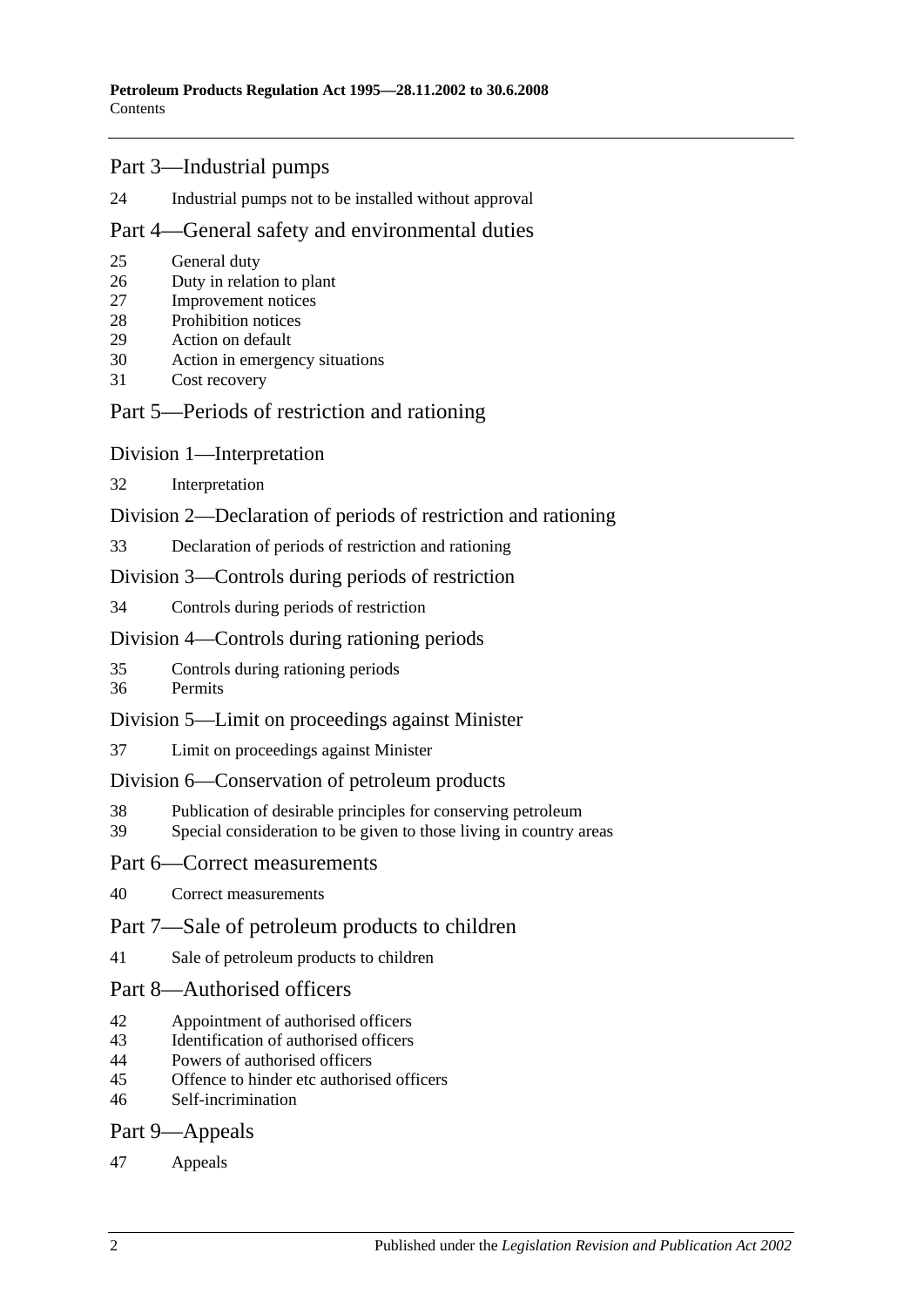## [Part 11—Miscellaneous](#page-29-0)

- 49 [Delegation](#page-29-1)
- 50 [Register](#page-30-0)
- 51 [Particulars of dealings with petroleum products](#page-30-1)
- 52 [Records to be kept of bulk transport of petroleum products](#page-30-2)
- 53 [Records to be kept](#page-30-3)
- 53A [Falsely claiming to hold licence, certificate or permit etc](#page-31-0)
- 54 [False or misleading information](#page-31-1)
- 55 [Statutory declarations](#page-31-2)
- 56 [Confidentiality](#page-31-3)
- 57 [General defence](#page-32-0)
- 58 [Immunity from personal liability](#page-32-1)
- 59 [Offences by bodies corporate](#page-33-0)
- 60 [Continuing offence](#page-33-1)
- 61 [Prosecutions](#page-33-2)
- 62 [Evidence](#page-33-3)
- 63 [Service](#page-34-0)
- 64 [Regulations](#page-34-1)

## [Schedule 1—Petroleum Products Retail Outlets Board](#page-35-0)

- 1 [Establishment](#page-35-1)<br>2 Function
- **[Function](#page-35-2)**
- 3 [Powers](#page-35-3)
- 4 [Membership](#page-36-0)
- 5 [Remuneration](#page-36-1)
- 6 [Vacancies or defects in appointment of members](#page-36-2)
- 7 [Proceedings](#page-37-0)

## Schedule [3—Transitional provisions](#page-37-1)

2 [Licensing](#page-37-2)

[Legislative history](#page-39-0)

## <span id="page-2-0"></span>**The Parliament of South Australia enacts as follows:**

## **Part 1—Preliminary**

## <span id="page-2-1"></span>**1—Short title**

This Act may be cited as the *Petroleum Products Regulation Act 1995*.

## <span id="page-2-2"></span>**4—Interpretation**

(1) In this Act, unless the contrary intention appears—

*authorised officer* means an authorised officer under [Part 8;](#page-25-2)

*bulk end user certificate* or *certificate* means a bulk end user certificate under [Part](#page-11-4) 2A: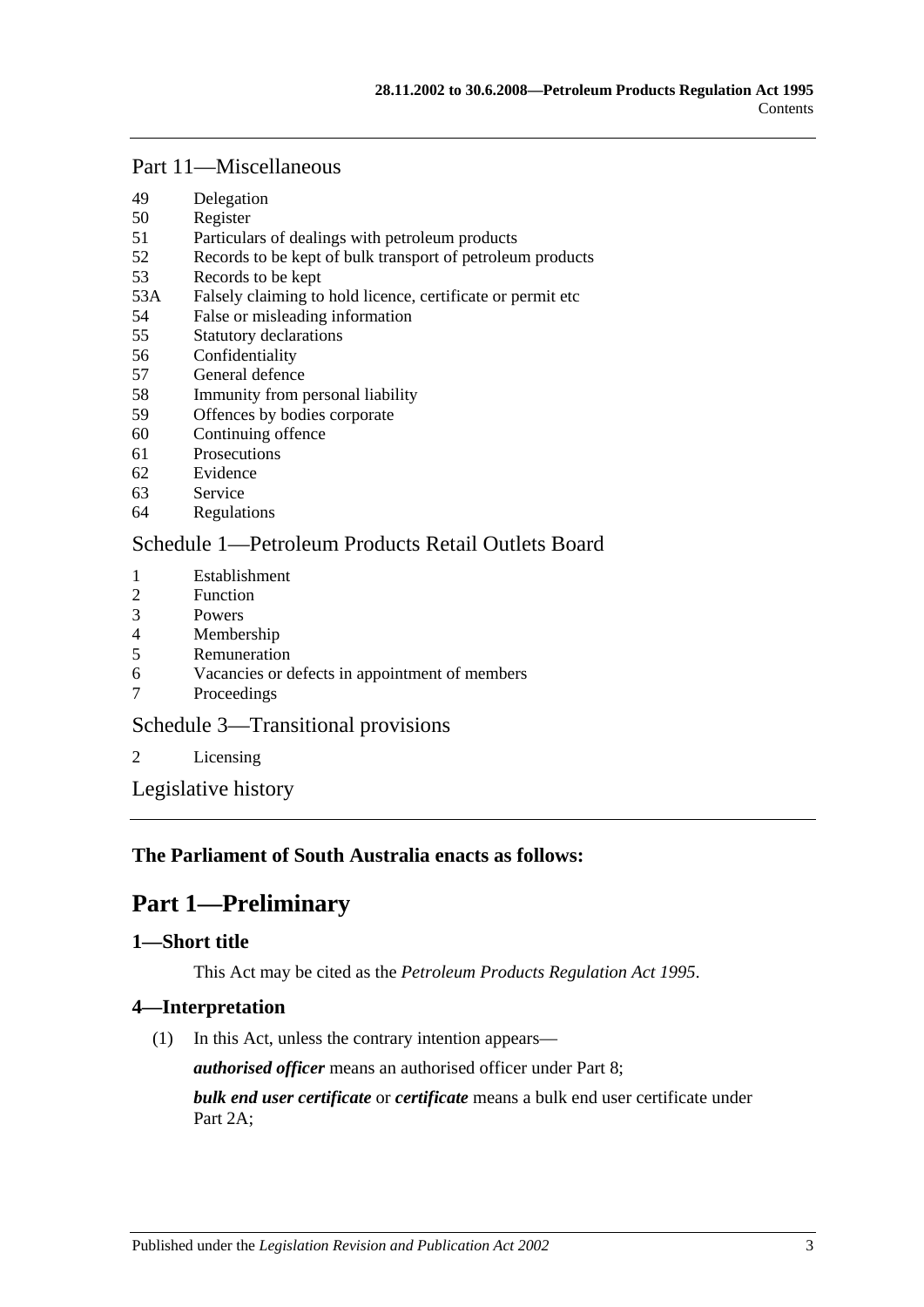*Commissioner* means the person for the time being holding or acting in the position of the Commissioner of State Taxation or a position of Deputy Commissioner of State Taxation and any other person performing any of the duties or functions of the Commissioner of State Taxation or a Deputy Commissioner of State Taxation;

*Commonwealth customs duty* means customs duty on petroleum products payable under the *Customs Tariff Act 1995* of the Commonwealth, or other legislation of the Commonwealth prescribed under this Act;

*Commonwealth excise duty* means excise duty on petroleum products payable under the *Excise Tariff Act 1921* of the Commonwealth, or other legislation of the Commonwealth prescribed under this Act;

*condition*, in relation to a licence, certificate or permit, includes a limitation or restriction;

*contravention* includes failure to comply with a requirement;

*conveyance* of a petroleum product means movement of the product whether by vehicle, pipeline or any other means, and *convey* has a corresponding meaning;

*corresponding law* means a law of another State, or of a Territory, of the Commonwealth declared by regulation to be a corresponding law for the purposes of this Act;

*dangerous situation* means a situation involving petroleum products that—

- (a) is immediately endangering the safety or health of a person, or the safety of a person's property; or
- (b) is creating immediate risk of significant environmental harm;

*development authorisation* means a development authorisation within the meaning of the *[Development Act](http://www.legislation.sa.gov.au/index.aspx?action=legref&type=act&legtitle=Development%20Act%201993) 1993*;

*diesel fuel* means a petroleum or shale product used or capable of being used in propelling a diesel engined road vehicle, but does not include a prescribed substance;

*eligible petroleum products* means petroleum products on which Commonwealth customs or excise duty has been paid or is payable but does not include petroleum products prepared by mixture of a petroleum product on which such duty has been paid or is payable with a petroleum product on which such duty has not been paid nor is payable;

*industrial pump* means a pump that—

- (a) is connected to a bulk tank having a capacity of not less than 2 001 litres; and
- (b) is installed at or in the vicinity of premises principally for the supply of petroleum products to the occupier of the premises and not principally for resale,

but does not include such a pump used principally in connection with—

- (c) the business of primary production as defined for the purposes of the *[Land](http://www.legislation.sa.gov.au/index.aspx?action=legref&type=act&legtitle=Land%20Tax%20Act%201936)  [Tax Act](http://www.legislation.sa.gov.au/index.aspx?action=legref&type=act&legtitle=Land%20Tax%20Act%201936) 1936*; or
- (d) any prescribed activity;

*licence* means a licence under [Part 2;](#page-7-1)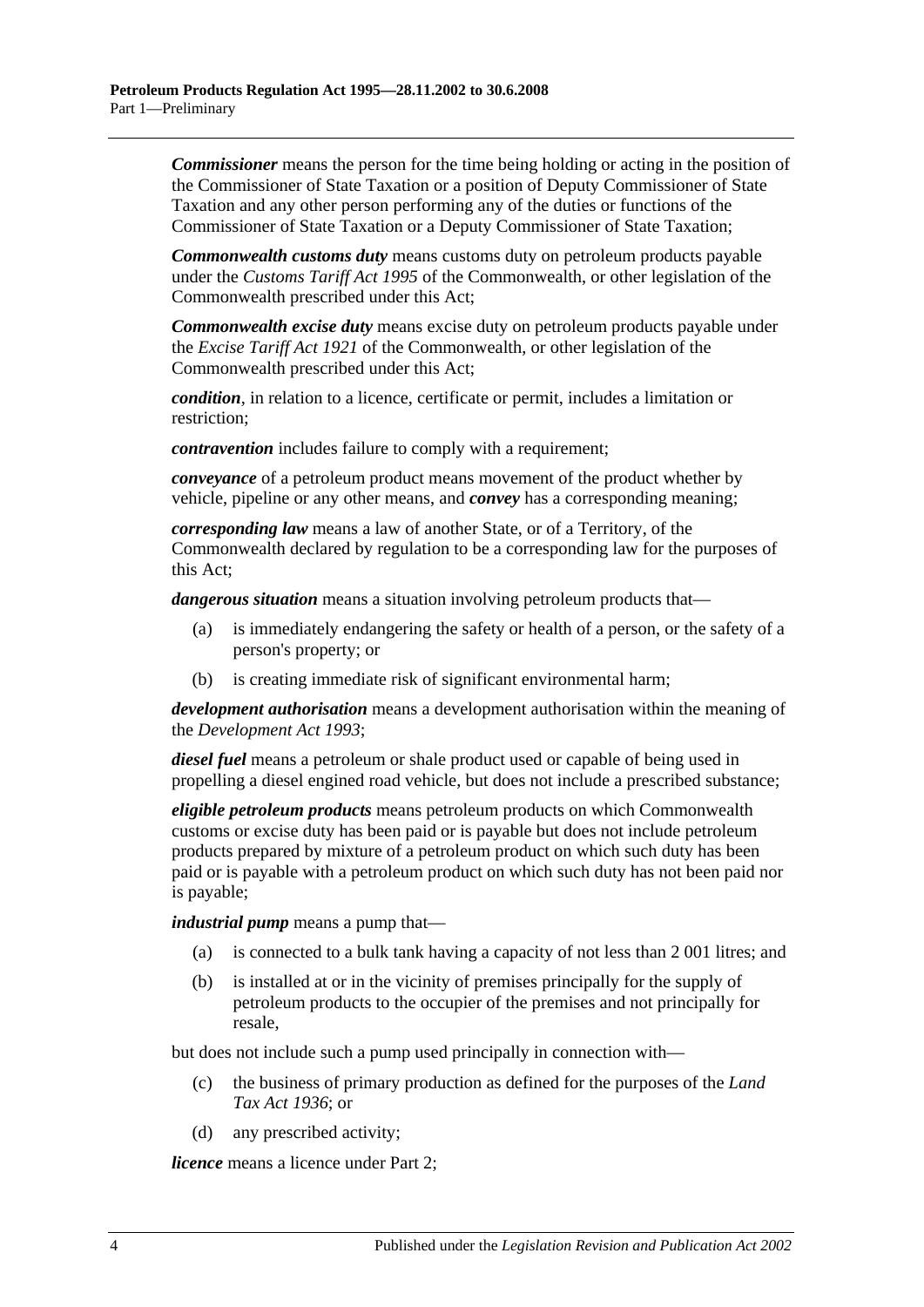*licensee* means the holder of a licence under [Part 2;](#page-7-1)

*liquefied petroleum gas* means a hydrocarbon fluid composed predominantly of any of the following hydrocarbons or mixtures of all or any of them:

- (a) propane  $(C_3H_8)$ ;
- (b) propylene  $(C_3H_6)$ ;
- (c) butane  $(C_4H_{10})$ ;
- (d) butylene  $(C_4H_8)$ ;

*motor spirit* means petrol or other petroleum or shale spirit having a closed-cup flash point of less than 23° Celsius when tested by the Abel method as set out in Part 1 of Australian Standard 2106 "Determination of the Flash Point of Flammable Liquids (Closed Cup)", but does not include—

- (a) solvents; or
- (b) special boiling point spirits; or
- (c) liquefied petroleum gas; or
- (d) any prescribed substance;

*period of restriction* means a period declared by proclamation under [Part 5](#page-21-0) to be a period of restriction (whether or not it is also a rationing period);

*permit* means a permit under [Part 5;](#page-21-0)

*permit holder* means a person to whom a permit is issued under [Part 5;](#page-21-0)

*petroleum product* means—

- (a) motor spirit; or
- (b) diesel fuel; or
- (c) liquefied petroleum gas; or
- (d) any other substance declared by regulation to be a petroleum product;

*plant* includes—

- (a) any machine, engine, equipment, container or device;
- (b) any component, fitting, pipe or accessory used in or in connection with any machine, engine, equipment, container or device;

*premises* includes any place or vehicle;

*prescribed retail sale* means a sale of a kind declared by regulation to be prescribed retail sales;

*rationed petroleum product* means a petroleum product of a kind declared by proclamation under [Part 5](#page-21-0) to be rationed petroleum products;

*rationing period* means a period of restriction declared by proclamation under [Part 5](#page-21-0) to be a rationing period;

*record* includes any book, document or writing and any other source of information compiled, recorded or stored by computer, microfilm or other process, or in any other manner or by any other means;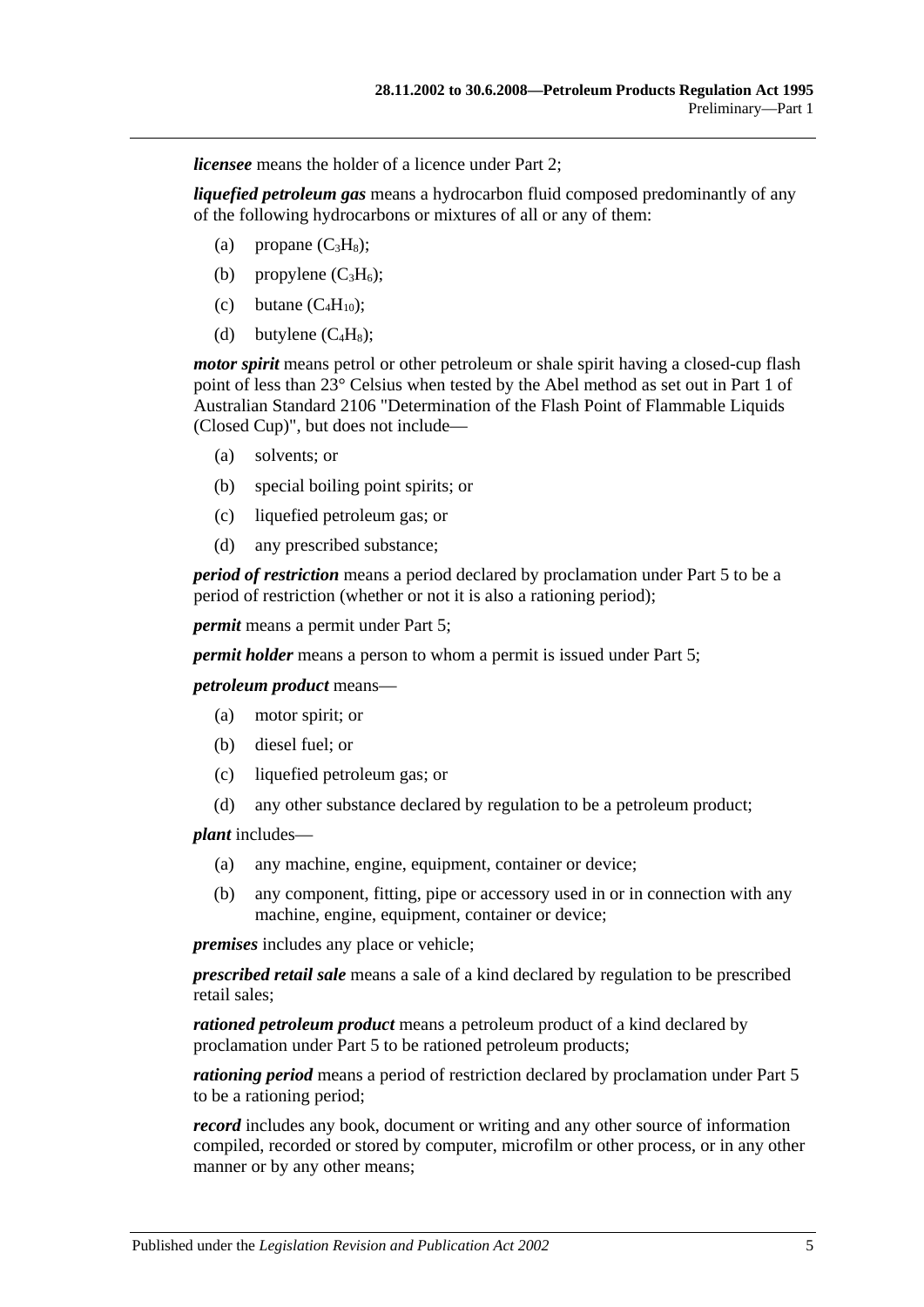*retail licence* means a licence under [Part 2](#page-7-1) that authorises retail sales of petroleum products;

*Retail Outlets Board* means the Petroleum Products Retail Outlets Board established under [Schedule 1;](#page-35-0)

*retail sale* means a sale in a retail quantity for the purposes of use or consumption, and its correlatives and derivatives have corresponding meanings;

*unleaded petrol* means petrol that—

- (a) does not contain more than 0.013 grams of lead; and
- (b) does not contain more than 0.0013 grams of phosphorus,

per litre;

*vehicle* includes any kind of aircraft or vessel;

*vending machine* means a machine constructed to dispense petroleum products on the insertion into the machine of money or a token, card, disk or other object;

*wholesale* means a sale other than a retail sale;

*wholesale licence* means a licence under [Part 2](#page-7-1) that authorises the sale of petroleum products by wholesale.

- (2) In this Act, a reference to a Commonwealth Act includes a reference to—
	- (a) that Commonwealth Act as amended and in force for the time being; and
	- (b) an Act enacted in substitution for that Act.

## <span id="page-5-0"></span>**4A—Retail quantity**

- (1) Subject to this section, for the purposes of this Act *retail quantity* in relation to petroleum products means a quantity not exceeding 3 000 litres or, if some other quantity is prescribed by regulation, that quantity.
- (2) However, a quantity of petroleum products is not a retail quantity unless it is delivered at a fixed site by a metered pump into—
	- (a) a running tank of a vehicle; or
	- (b) a container that has a capacity of less than 250 litres.
- (3) The regulations may prescribe different quantities for different types of petroleum products.

#### <span id="page-5-2"></span><span id="page-5-1"></span>**4B—Bulk end user**

- (1) For the purposes of this Act, a person is a *bulk end user* of petroleum products to the extent that petroleum products purchased by the person otherwise than in a retail quantity are used by that person.
- <span id="page-5-4"></span><span id="page-5-3"></span>(2) For the purposes of [subsection](#page-5-2) (1), petroleum products are to be taken to be used by a person if—
	- (a) the products are required for an enterprise being carried on by the person and as part of the enterprise are sold in retail quantities to, or are used by, an independent contractor, joint venturer or partner of the person; and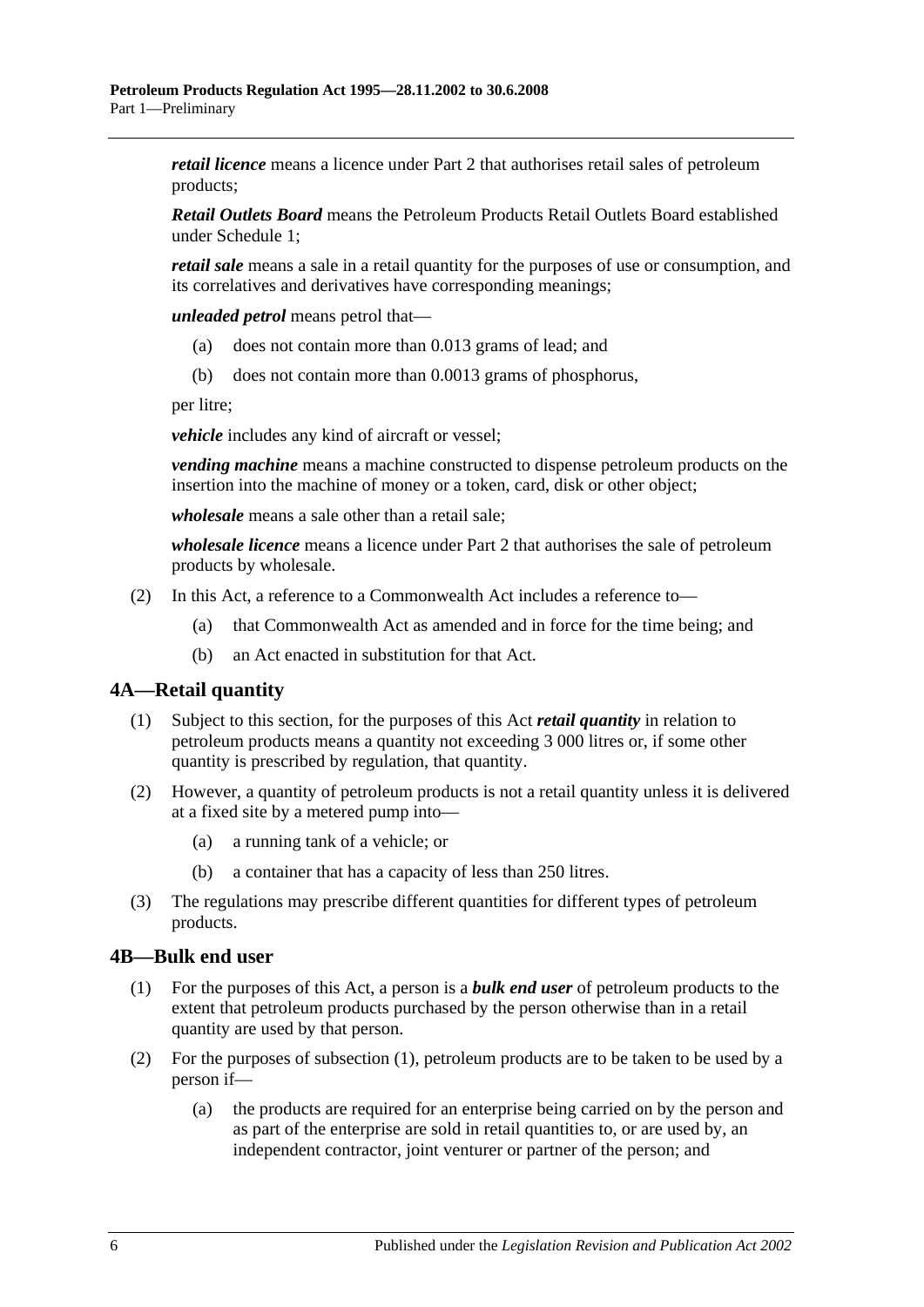- (b) on delivery to the person the products do not require transportation before use by the independent contractor, joint venturer or partner; and
- (c) the products are supplied by the person to the independent contractor, joint venturer or partner in retail quantities.
- <span id="page-6-3"></span>(3) Subject to [subsection](#page-5-3) (2), for the purposes of [subsection](#page-5-2) (1), the regulations may prescribe circumstances in which petroleum products are, or are not, to be taken to be used by a person.
- (4) Subject to [subsection](#page-5-3) (2) and the regulations, for the purposes of [subsection](#page-5-2) (1), petroleum products are not to be taken to be used by a person if they are sold by the person.
- (5) For the purposes of this Act, a person sells petroleum products as a bulk end user if the person sells petroleum products as referred to in [subsection](#page-5-4) (2)(a) or in a regulation made under [subsection](#page-6-3) (3) for the purposes of [subsection](#page-5-2) (1).

#### <span id="page-6-0"></span>**4D—Notional sale and purchase**

The regulations may declare that, for the purposes of a specified provision of this Act, a sale and purchase of petroleum products is to be taken to occur in specified circumstances where petroleum products are delivered or allocated for sale or consumption.

#### <span id="page-6-1"></span>**5—Division of State into zones**

- (1) Subject to [subsection](#page-6-4) (2), the State is divided into zones as follows:
	- (a) zone 1 is that part of the mainland of the State that lies within a radius of 50 kilometres from the General Post Office at Adelaide; and
	- (b) zone 2 is that part of the mainland of the State (excluding Yorke Peninsula) that lies outside zone 1 but within a radius of 100 kilometres from the General Post Office at Adelaide; and
	- (c) zone 3 consists of all parts of the State outside zones 1 and 2.
- <span id="page-6-4"></span>(2) The Governor may, if satisfied that it is necessary to do so in order to achieve equity between vendors of petroleum products, make a regulation varying the boundaries of a zone to such extent as may be necessary for that purpose.

## <span id="page-6-2"></span>**6—Application of Act**

- (1) The Minister may, by notice published in the Gazette—
	- (a) exempt a class of persons or petroleum products from the application of this Act or a specified provision of this Act unconditionally or subject to specified conditions; and
	- (b) vary or revoke a notice under this subsection.
- (2) The Minister may, by notice in writing to a person—
	- (a) exempt the person from the application of this Act or a specified provision of this Act unconditionally or subject to specified conditions; and
	- (b) vary or revoke a notice under this subsection.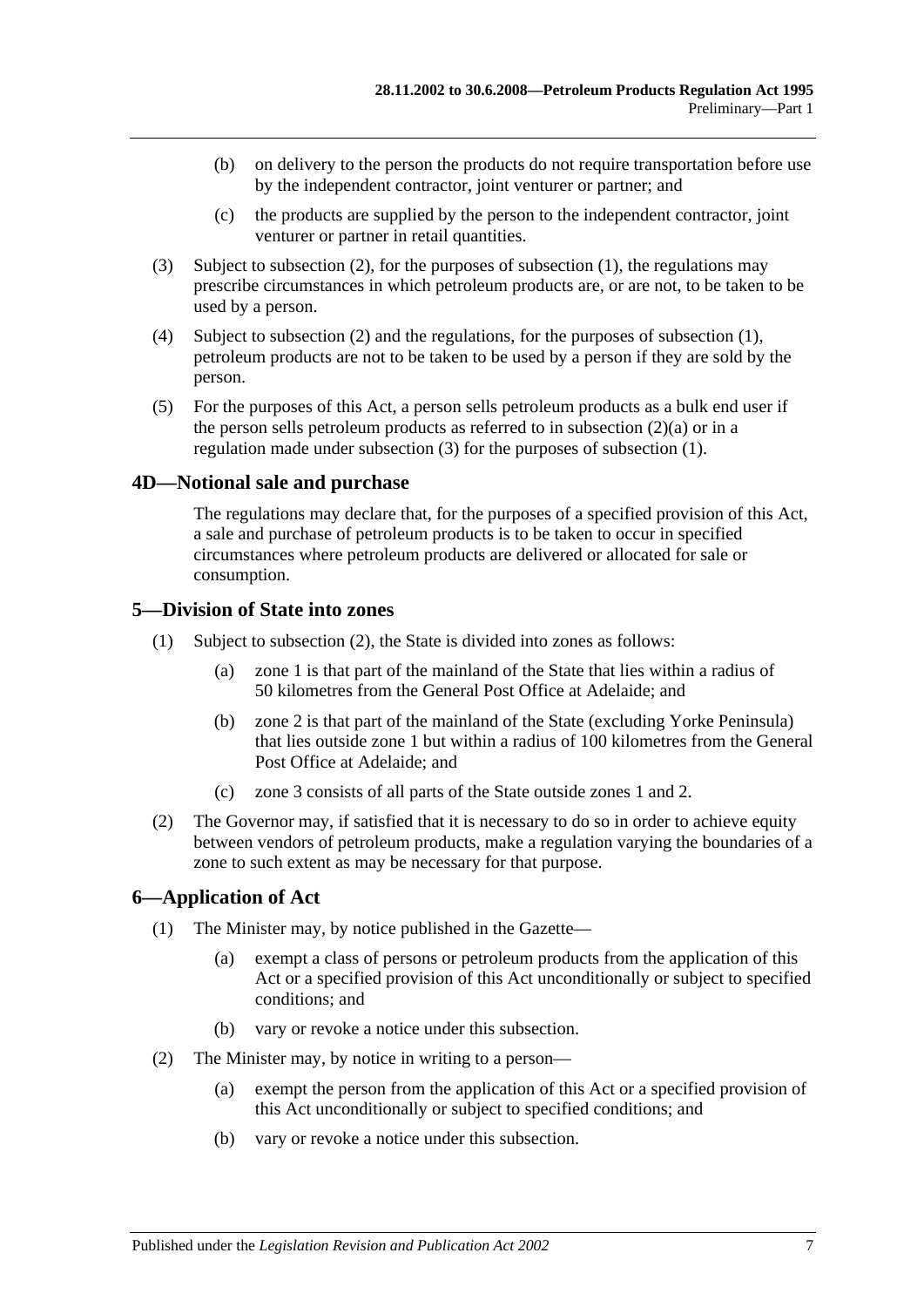## <span id="page-7-5"></span><span id="page-7-0"></span>**7—Non-derogation**

- (1) The provisions of this Act are in addition to and do not derogate from the provisions of any other Act.
- (2) [Subsection](#page-7-5) (1) does not limit the effect of any regulation made under [Part 2](#page-7-1) dispensing with a requirement for a licensee under this Act to hold a specified licence or other authority under some other specified Act.

## <span id="page-7-1"></span>**Part 2—Licences**

## <span id="page-7-6"></span><span id="page-7-2"></span>**8—Requirement for licence**

- (1) A person must not—
	- (a) keep petroleum products; or
	- (b) sell petroleum products by retail sales; or
	- (ba) sell petroleum products by wholesale; or
	- (c) convey petroleum products; or
	- (d) engage in an activity of a prescribed class involving or related to petroleum products,

unless authorised to do so under a licence.

Maximum penalty: \$10 000.

- (1a) A licence is not required under [subsection](#page-7-6) (1) for the sale of petroleum products as a bulk end user.
- (3) A prescribed retail sale of petroleum products is not authorised by a licence unless the sale is made from premises specified in the licence for that purpose.

## <span id="page-7-3"></span>**9—Issue or renewal of licence**

- (1) The Minister may, on application by a person, issue or renew, or refuse to issue or renew, a licence under this Act.
- (3) The Minister may, if he or she thinks fit, renew a licence despite the fact that application for renewal of the licence was made after the end of the previous term of the licence.

## <span id="page-7-4"></span>**10—Licence term etc**

- (2) Subject to this Act, a licence expires on the anniversary of the date of issue of the licence and may be renewed on application for successive terms of one year.
- (3) A licence has effect, on issue or renewal, from the date specified in the licence for that purpose which may be earlier than the date of application for the issue or renewal of the licence.
- (4) The holder of a licence may, at any time, by notice in writing to the Minister, surrender the licence, at which time the licence ceases to have effect.
- (5) A licence is not transferable except by way of variation of the licence under [section](#page-8-1) 12.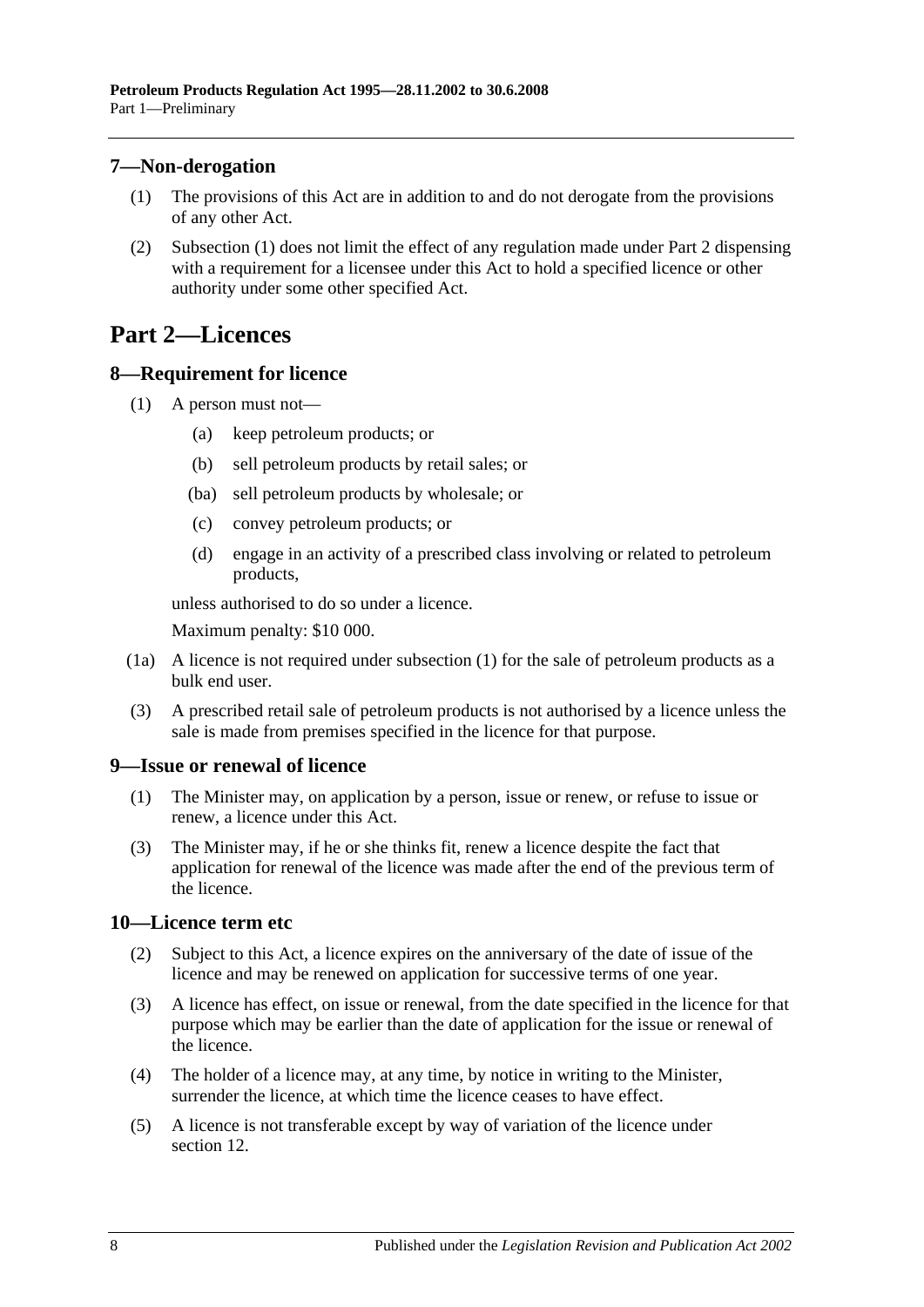## <span id="page-8-2"></span><span id="page-8-0"></span>**11—Conditions of licence**

- (1) The Minister may fix conditions of a licence.
- (2) Without limiting [subsection](#page-8-2) (1), licence conditions may include the following:
	- (a) conditions requiring compliance with specified codes or standards (as in force at a specified time or as in force from time to time);
	- (b) conditions requiring the reporting of accidents;
	- (c) conditions for the protection of employee or public safety or health;
	- (d) conditions for the protection of the environment;
	- (e) conditions requiring the licensee to prepare and submit to the Minister assessments of the safety, health or environmental risks associated with the activity authorised under the licence;
	- (f) conditions limiting the premises that may be used under the licence;
	- (g) conditions limiting sales of petroleum products that may be authorised by the licence;
	- (ga) conditions regulating the price at which eligible petroleum products may be sold pursuant to a licence, being conditions imposed for the purpose of ensuring that the licensee does not recover from the purchaser (whether directly or indirectly) that part of the sale price of a quantity of eligible petroleum products that is an amount equal to the subsidy paid or payable under this Act in respect of that quantity for that sale;
	- (gb) conditions as to the terms that any contract for the sale of eligible petroleum products entered into between a licensee who is a manufacturer or importer of petroleum products and any purchaser must contain in relation to the time of payment for that component of the sale price of the petroleum products that is referable to the Commonwealth excise or customs duty paid or payable by the manufacturer or importer, as the case may be;
	- (h) conditions requiring the keeping of records and the provision of information;
	- (i) conditions authorised or fixed by [Part 5](#page-21-0) or [6](#page-24-5) or the regulations.
- (3) If a code or standard is referred to in a licence condition—
	- (a) a copy of the code or standard must be kept available for inspection, without charge and during normal office hours, at an office determined by the Minister; and
	- (b) evidence of the contents of the code or standard may be given in any legal proceedings by production of a document apparently certified by the Minister to be a true copy of the code or standard.

## <span id="page-8-3"></span><span id="page-8-1"></span>**12—Variation of licence**

- (1) The Minister may, on application or at the Minister's own initiative, substitute, add, remove or vary a condition of a licence or otherwise vary a licence.
- (2) Without limiting [subsection](#page-8-3) (1)—
	- (a) the Minister may vary a licence—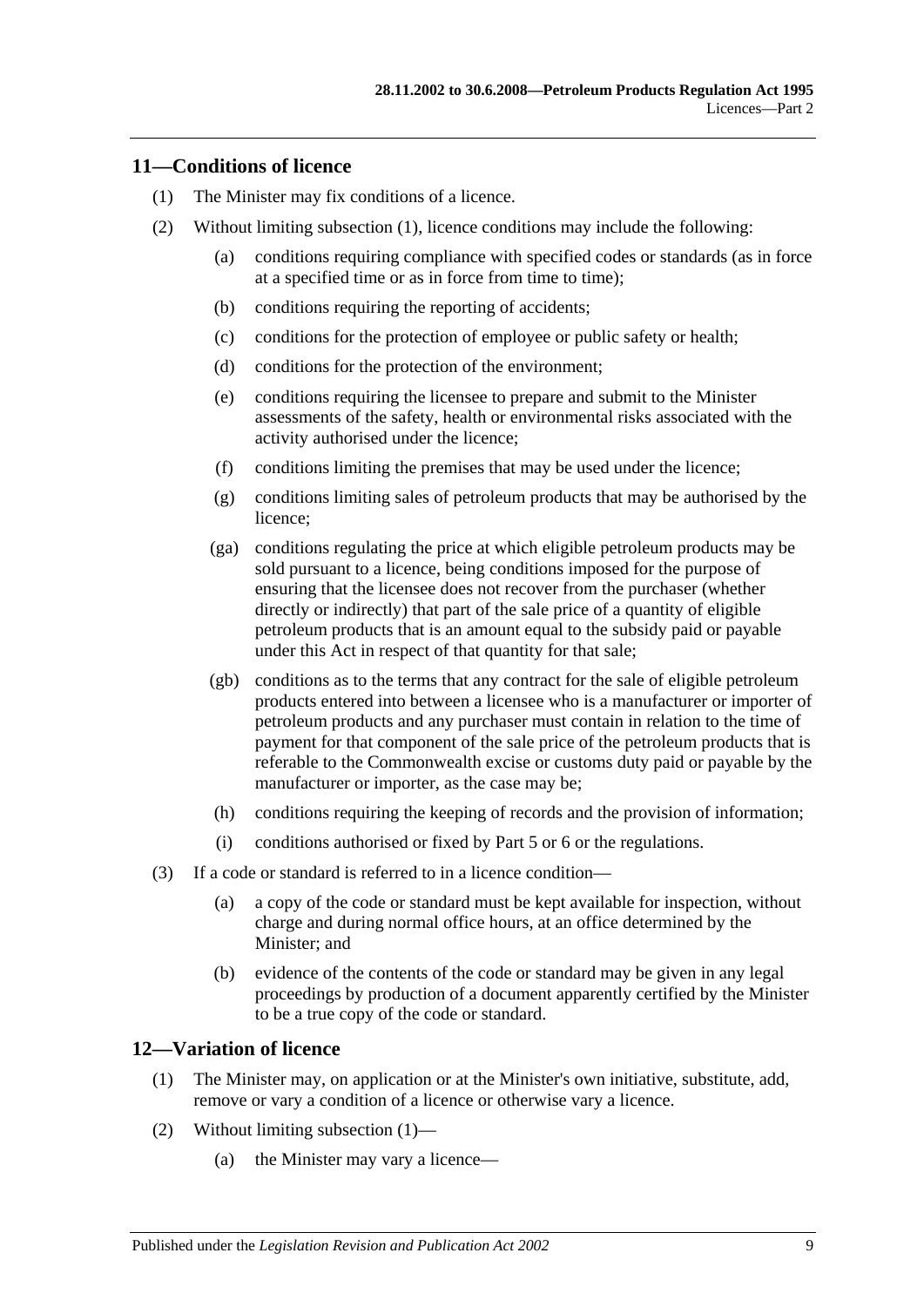- (i) by substituting another person as the licensee; or
- (ii) in the case of a licence authorising prescribed retail sales of petroleum products from specified premises—by substituting, adding or removing premises as premises from which prescribed retail sales of petroleum products may be made under the licence;
- (b) the Minister may vary a licence on the Minister's own initiative if satisfied that the licensee has contravened or failed to comply with this Act or that other sufficient cause exists.
- (3) A licence may be varied—
	- (a) by endorsement of the licence; or
	- (b) by notice in writing to the licensee; or
	- (c) by a notice published under [Part 5.](#page-21-0)

#### <span id="page-9-0"></span>**13—Form of application and licence fee**

- (1) An application for the issue, renewal or variation of a licence must be made to the Minister in a manner and form approved by the Minister and contain the information required by the Minister.
- (2) An applicant must provide any further information that the Minister reasonably requires for the purposes of determining the application.
- (3) An application may not be granted except on payment of the appropriate fee under the regulations.

#### <span id="page-9-2"></span><span id="page-9-1"></span>**14—Reference of matters to other persons or bodies**

- (1) Subject to this section—
	- (a) an application for the issue or variation of a licence; or
	- (b) an application for a development authorisation referred under the *[Development Act](http://www.legislation.sa.gov.au/index.aspx?action=legref&type=act&legtitle=Development%20Act%201993) 1993* to the Minister; or
	- (c) any other matter with respect to a licence,

must be referred by the Minister—

- (d) to the Director under the *[Dangerous Substances Act](http://www.legislation.sa.gov.au/index.aspx?action=legref&type=act&legtitle=Dangerous%20Substances%20Act%201979) 1979*; and
- (e) to the Environment Protection Authority under the *[Environment Protection](http://www.legislation.sa.gov.au/index.aspx?action=legref&type=act&legtitle=Environment%20Protection%20Act%201993)  Act [1993](http://www.legislation.sa.gov.au/index.aspx?action=legref&type=act&legtitle=Environment%20Protection%20Act%201993)*; and
- (f) if the regulations so provide—to some other specified Minister or government agency,

for the recommendation of that person or body.

- (2) A person or body referred to in [subsection](#page-9-2) (1) may dispense with the requirement that a specified matter or class of matters be referred to it under that subsection.
- (3) Subject to the regulations, the following must be referred by the Minister to the Retail Outlets Board for its recommendation:
	- (a) an application for the issue or variation of a licence authorising prescribed retail sales of petroleum products;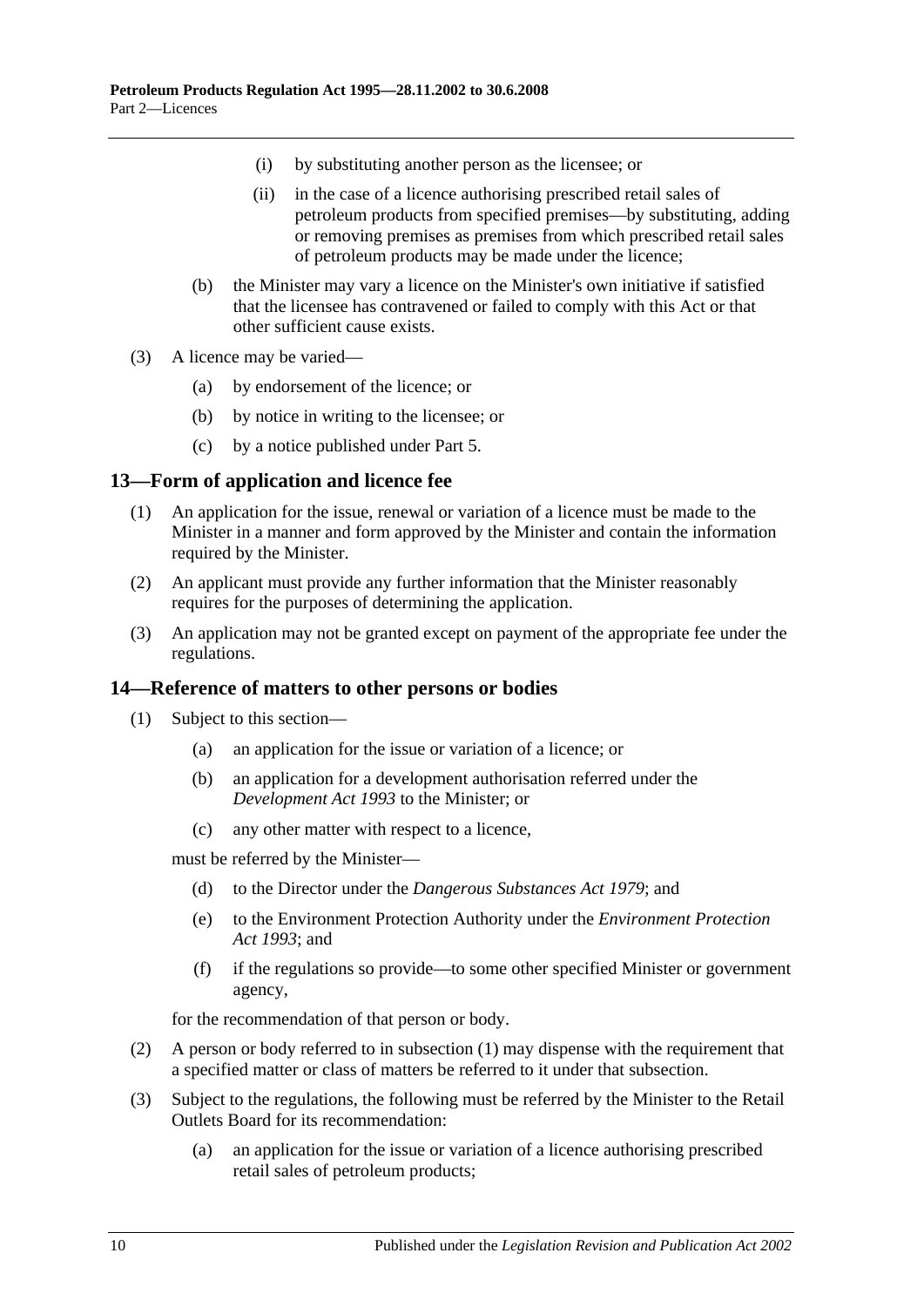- (b) an application for a development authorisation referred under the *[Development Act](http://www.legislation.sa.gov.au/index.aspx?action=legref&type=act&legtitle=Development%20Act%201993) 1993* to the Minister where the application is for a development that relates to premises from which prescribed retail sales of petroleum products are to be made;
- (c) any other matter with respect to a licence authorising prescribed retail sales of petroleum products.
- (4) Except as otherwise determined by the Minister, a person or body must, when making a recommendation in respect of a matter referred to it under this section, give the Minister reasons in writing for the recommendation.

## <span id="page-10-0"></span>**15—Criteria for decisions relating to licences etc**

- (1) This section applies to a decision by the Minister in respect of—
	- (a) an application for the issue or variation of a licence; or
	- (b) an application for a development authorisation referred under the *[Development Act](http://www.legislation.sa.gov.au/index.aspx?action=legref&type=act&legtitle=Development%20Act%201993) 1993* to the Minister; or
	- (c) any other matter with respect to a licence.
- (2) The Minister must take the following matters into account in making a decision to which this section applies:
	- (a) the protection of employee and public safety and health; and
	- (b) the protection of the environment; and
	- (c) whether the premises and plant proposed to be used or in use by the applicant or licensee comply with this Act and other relevant laws; and
	- (d) the applicant's or licensee's record of compliance with this Act and other relevant laws; and
	- (e) in the case of a decision relating to prescribed retail sales of petroleum products—
		- (i) the suitability of the premises from which the prescribed retail sales are to be made; and
		- (ii) the number of other premises (if any) within a distance of three kilometres from which prescribed retail sales of petroleum products may be made; and
		- (iii) the need for facilities and services to be provided at the premises for the assistance of motorists in the event of vehicle breakdown; and
		- (iv) the extent to which the interests of retail customers for petroleum products will be served; and
		- (v) the extent to which fair and reasonable competition in the retail sale of petroleum products will be affected; and
		- (vi) any other matter relevant to the orderly provision of services in the area of prescribed retail sales of petroleum products; and
	- (f) any recommendation of a person or body to which the matter has been referred under this Part; and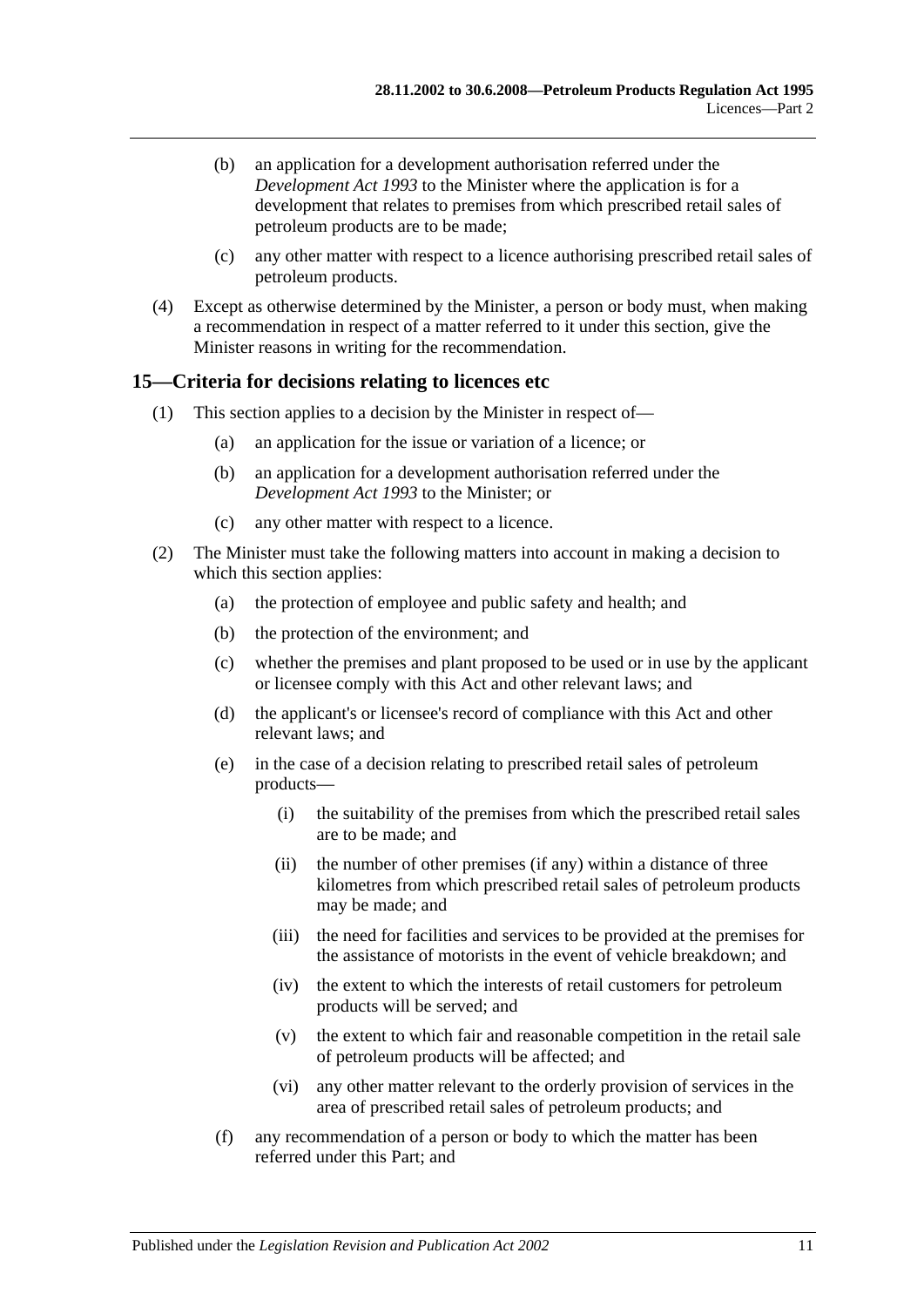- (g) any other relevant matters.
- (3) If the Minister, in making a decision to which this section applies—
	- (a) grants an application contrary to the recommendation of a person or body to which the matter had been referred under this Part; or
	- (b) refuses an application contrary to the unanimous recommendations of the persons or bodies to which the matter has been referred under this Part,

the Minister must—

- (c) give the reasons for the decision in writing at the time of making the decision; and
- (d) on application by a person to the Minister's office, provide the person with a copy of the written reasons; and
- (e) have a copy of the written reasons tabled in both Houses of Parliament within six sitting days after the making of the decision.

#### <span id="page-11-0"></span>**16—Avoidance of multiple licences**

- (1) The Governor may make regulations applicable to licensees under this Act dispensing with a requirement for a specified licence or other authority to be held under some other specified Act.
- (2) A regulation under this section has effect according to its terms and despite the provisions of any other Act.

#### <span id="page-11-1"></span>**17—Offence relating to licence conditions**

A licensee must not contravene or fail to comply with a condition of the licence (whether fixed by the Minister or by [Part 5](#page-21-0) or [6\)](#page-24-5).

Maximum penalty: \$10 000.

#### <span id="page-11-2"></span>**18—Cancellation or suspension of licence**

The Minister may, if satisfied that a licensee has contravened or failed to comply with this Act or that other sufficient cause exists, suspend or cancel the licence.

#### <span id="page-11-3"></span>**19—Cessation of prescribed retail sales under licence**

If, without the Minister's approval, the business of making prescribed retail sales of petroleum products from premises specified in a licence for that purpose is not carried on for a continuous period of one month during the term of the licence, the licence ceases to authorise such sales to be made from the premises unless the Minister otherwise determines.

## <span id="page-11-4"></span>**Part 2A—Subsidies**

#### <span id="page-11-5"></span>**20—Entitlement to subsidy**

(1) Subject to this section, the holder of a wholesale licence is entitled to a subsidy at the prescribed rate in respect of a quantity of eligible petroleum products sold by wholesale in accordance with the licence to the holder of a retail licence who purchased the petroleum products for sale pursuant to the retail licence.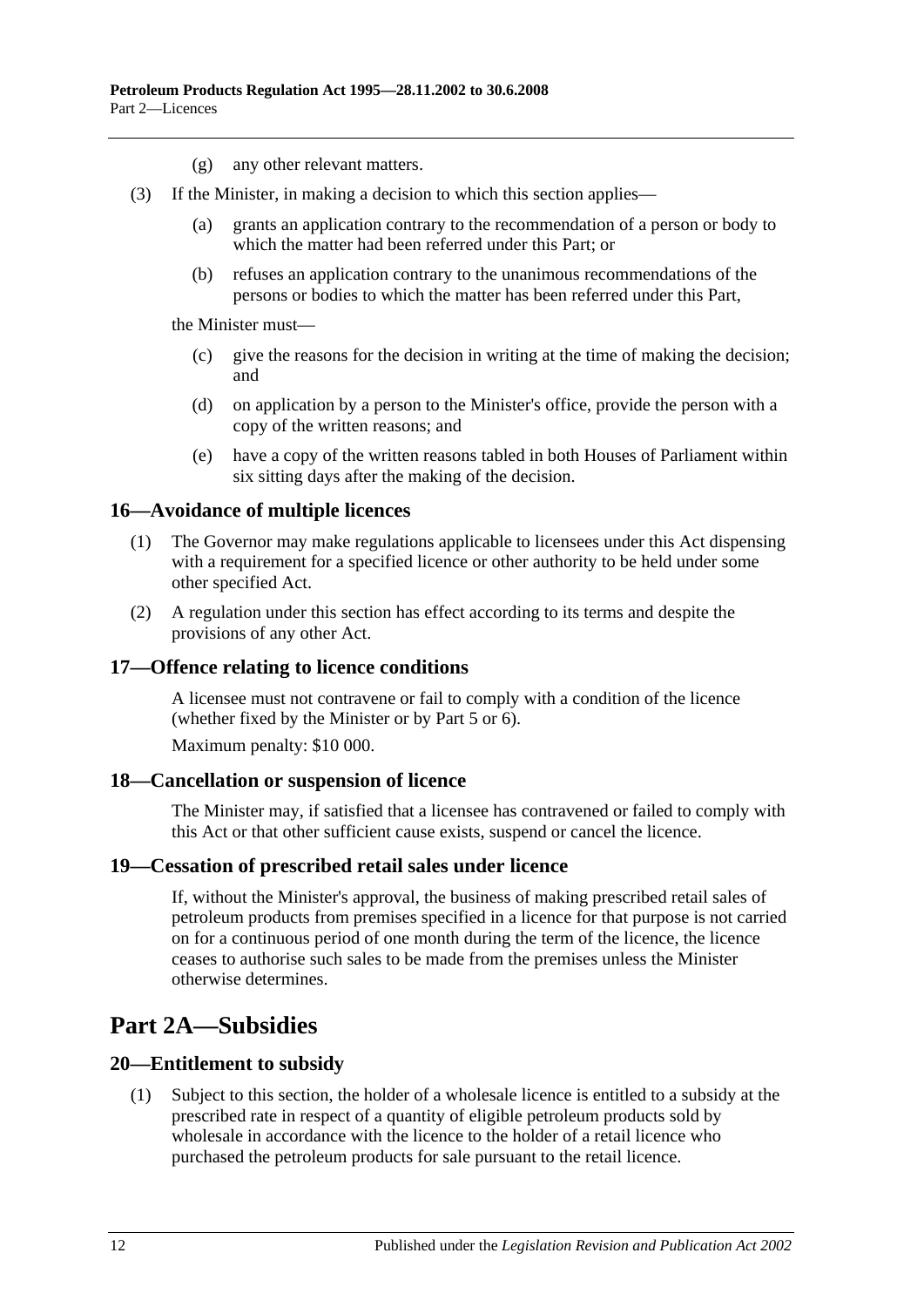- (2) Subject to this section, a person who holds both a wholesale licence and a retail licence is entitled to a subsidy at the prescribed rate in respect of a quantity of eligible petroleum products sold pursuant to the retail licence.
- (3) Subject to this section, the holder of a wholesale licence is entitled to a subsidy at the prescribed rate in respect of a quantity of eligible petroleum products other than diesel fuel sold in accordance with the licence to the holder of a bulk end user certificate.
- (4) Subject to this section, the holder of a retail licence is entitled to a subsidy at the prescribed rate in respect of a quantity of eligible petroleum products purchased by the holder of the licence for retail sale pursuant to the licence if—
	- (a) the petroleum products were sold to the holder of the licence by wholesale; and
	- (b) the wholesaler has no entitlement to a subsidy under this Act in respect of the transaction.
- (6) Only one subsidy is payable (whether under this Act or a corresponding law) in respect of one quantity of eligible petroleum products.
- <span id="page-12-2"></span>(8) The prescribed rate is—
	- (a) in respect of eligible petroleum products sold for delivery to the purchaser in zone 2—
		- (i) in the case of leaded petrol—0.66 cents per litre;
		- (ii) in the case of unleaded petrol—0.82 cents per litre;
	- (b) in respect of eligible petroleum products sold for delivery to the purchaser in zone 3—
		- (i) in the case of leaded petrol—3.17 cents per litre;
		- (ii) in the case of unleaded petrol—3.33 cents per litre;
		- (iii) in the case of diesel fuel sold for the propulsion of diesel engined road vehicles on roads—1.94 cents per litre.
- (9) [Subsection](#page-12-2) (8) may be amended by regulation for the purpose of altering the rate of subsidy under this section.

## <span id="page-12-0"></span>**21—Claim for subsidy**

- (1) A claim for a subsidy under this Part must be made to the Commissioner in a manner and form approved by the Commissioner and contain the information required by the Commissioner.
- (2) A claimant must provide any further information that the Commissioner requires for the purposes of determining whether the claimant is entitled to a subsidy under this Part and the amount of subsidy payable to the claimant.

## <span id="page-12-3"></span><span id="page-12-1"></span>**22—Payment of subsidy**

- (1) If the Commissioner is satisfied that—
	- (a) a claim for a subsidy has been made in accordance with this Act; and
	- (b) the claimant is entitled to a subsidy under this Act in respect of the sale or purchase of petroleum products to which the claim relates,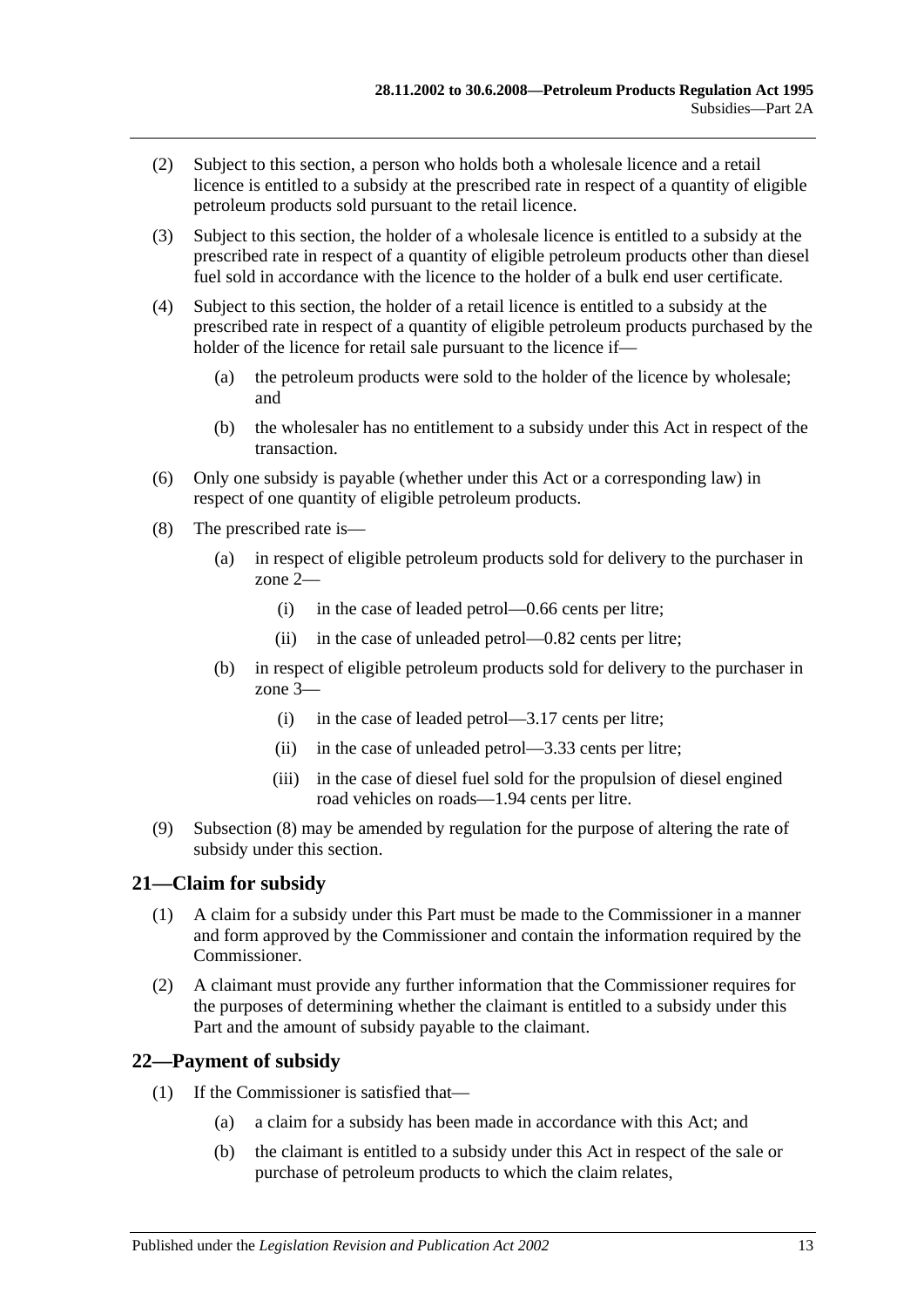the Commissioner must pay the claimant an amount calculated at the prescribed rate in respect of the claim.

- (2) This section, without further appropriation, is sufficient authority for making payments under [subsection](#page-12-3) (1).
- (3) A subsidy may, at the request of the person entitled to it, be paid to another person on his or her behalf.

#### <span id="page-13-0"></span>**23—Amounts recoverable by Commissioner**

- (1) The Commissioner may, by notice in writing, require a person to repay, within the period specified in the notice, a subsidy paid under this Act if satisfied that—
	- (a) the subsidy was paid in consequence of an incorrect claim; or
	- (b) a subsidy in respect of the quantity of petroleum products concerned has also been paid under a corresponding law; or
	- (c) the person was not entitled to the subsidy under this Act for some other reason.
- (2) If for any reason a subsidy under this Act is overpaid, the Commissioner may, by notice in writing, require the person who received the subsidy to repay to the Commissioner, within the period specified in the notice, the amount overpaid.
- (3) The Commissioner may, by notice in writing, require the holder of a wholesale licence to pay to the Commissioner, within the period specified in the notice, an amount equal to the amount of a subsidy paid or payable under this Act in respect of a quantity of eligible petroleum products if the holder of the licence has sold the petroleum products in breach of a condition of the licence relating to the price at which the petroleum products may be sold.
- (4) The Commissioner may, by notice in writing, require the holder of a retail licence to pay to the Commissioner, within the period specified in the notice, an amount equal to the amount of a subsidy paid or payable under this Act (whether to the holder of the retail licence or a wholesaler) in respect of a quantity of eligible petroleum products if the holder of the retail licence has sold the petroleum products in breach of a condition of the licence relating to the price at which the petroleum products may be sold.
- (5) The Commissioner may, by notice in writing, require a person who holds a retail licence to pay to the Commissioner, within the period specified in the notice, an amount equal to the amount of a subsidy paid or payable under this Act (whether to the holder of the retail licence or a wholesaler) in respect of a quantity of eligible petroleum products if, in breach of a condition of the licence, the holder of the licence—
	- (a) has sold the petroleum products from premises other than premises specified in the licence; or
	- (b) has sold the petroleum products otherwise than by retail; or
	- (c) has failed to keep specified records in relation to the petroleum products.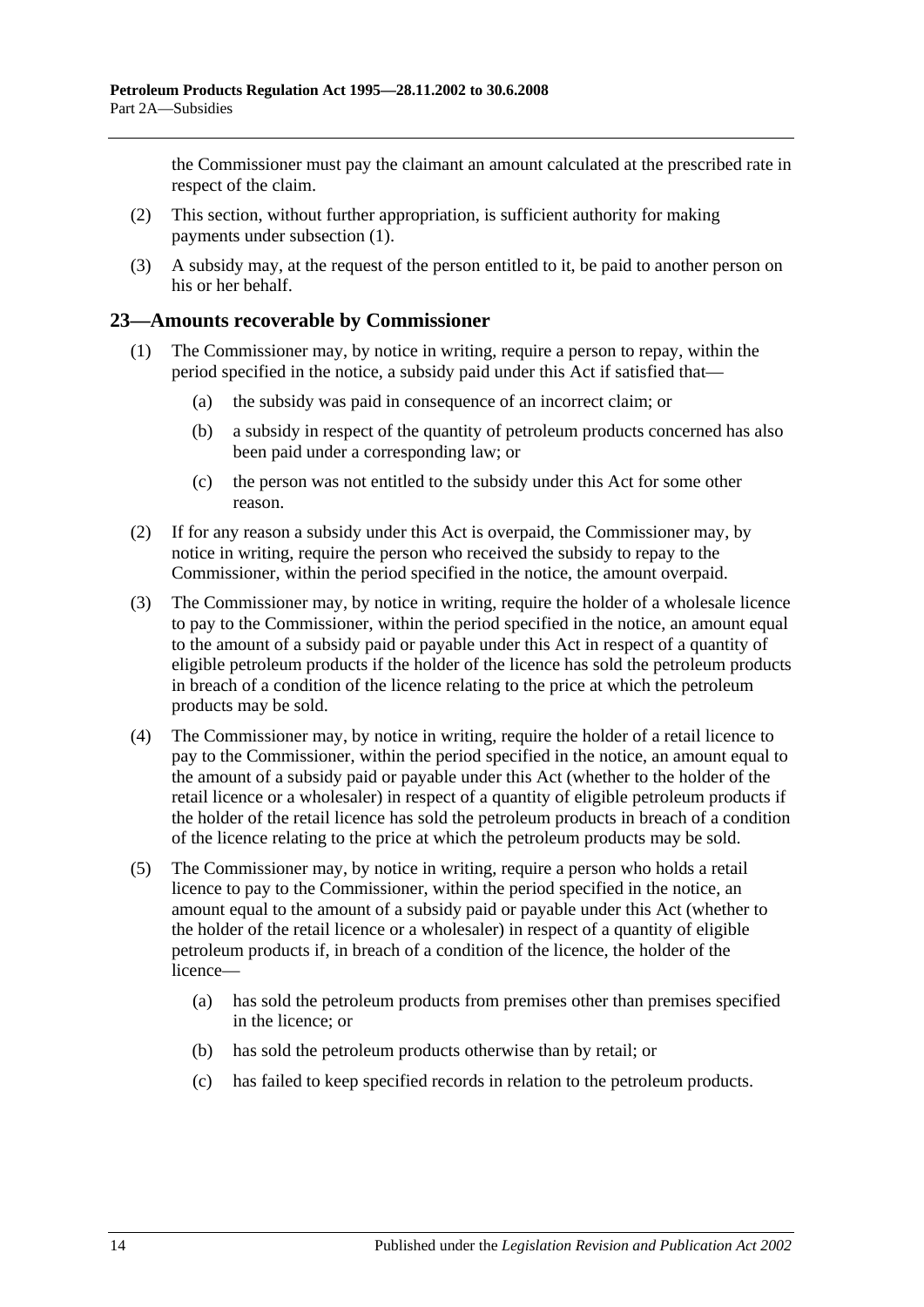- (6) The Commissioner may, by notice in writing, require the holder of a bulk end user certificate to pay to the Commissioner, within the period specified in the notice, an amount equal to the amount of a subsidy paid or payable under this Act to a licensee in respect of a quantity of eligible petroleum products if the holder of the certificate has—
	- (a) sold, used or dealt with the petroleum products; or
	- (b) failed to keep specified records in relation to the petroleum products,

in breach of a condition of the certificate.

- <span id="page-14-2"></span>(8) A person to whom a notice is given by the Commissioner under this section requiring repayment or payment of an amount, must, in addition, pay to the Commissioner, within the time specified in the notice, a penalty of an amount equal to the amount of the repayment or payment.
- (9) The Commissioner may, on application, remit a penalty payable under [subsection](#page-14-2) (8) if satisfied that proper cause exists for doing so.
- (10) An amount payable to the Commissioner under this section may be recovered by the Commissioner, as a debt due to the Crown, in any court of competent jurisdiction.
- (11) A certificate purporting to be signed by the Commissioner and stating that a specified amount is payable to the Commissioner under this section by a specified person is admissible in proceedings for the recovery of that amount and will, in the absence of proof to the contrary, be proof of the amount payable.

## <span id="page-14-0"></span>**23A—Bulk end user certificate**

- (1) The Commissioner may, on application by a person, issue a bulk end user certificate if satisfied that the person will, during the period for which the certificate is to be in force, purchase eligible petroleum products for use as a bulk end user.
- (2) A bulk end user certificate is subject to the following conditions:
	- (a) a condition that the holder of the certificate must not sell petroleum products purchased pursuant to the certificate except as a bulk end user; and
	- (b) a condition that petroleum products purchased pursuant to the certificate must only be used by the holder of the certificate as a bulk end user; and
	- (c) a condition that the holder of the certificate must not permit another person to use the certificate to purchase petroleum products for a person other than the holder of the certificate; and
	- (d) a condition that if the holder of the certificate becomes aware that another person has used the certificate to purchase petroleum products for a person other than the holder of the certificate, the holder must immediately give the Commissioner written notice of that fact; and
	- (e) such conditions requiring the keeping of records and provision of information as the Commissioner thinks fit to impose; and
	- (f) such other conditions as the Commissioner thinks fit to impose.

## <span id="page-14-1"></span>**23D—Variation of certificate**

(1) The Commissioner may, on application or at the Commissioner's own initiative, substitute, add, remove or vary a condition of a certificate.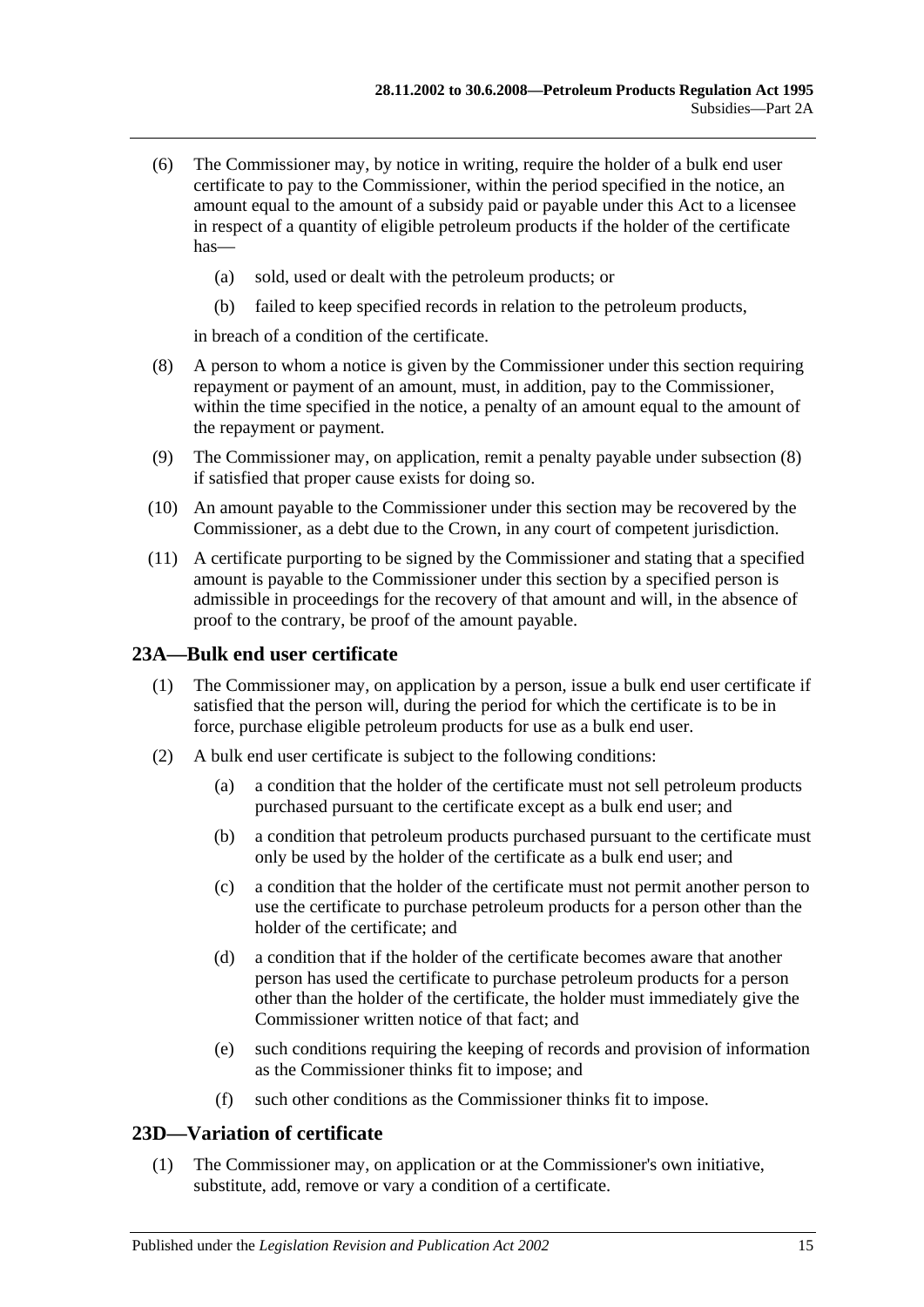(2) A certificate may be varied by endorsement of the certificate or by notice in writing to the holder of the certificate.

## <span id="page-15-0"></span>**23E—Expiry of certificate etc**

- (1) Subject to this Part, a certificate expires on the third anniversary of the date of issue of the certificate and may be renewed on application for successive terms of three years.
- (2) The holder of a certificate may at any time surrender the certificate to the Commissioner, at which time the certificate ceases to have effect.
- (3) A certificate is not transferable.

#### <span id="page-15-1"></span>**23F—Form of application for issue, renewal or variation of certificate**

- (1) An application for the issue, renewal or variation of a certificate must be made in a manner and form approved by the Commissioner and contain the information required by the Commissioner.
- (2) An applicant must provide any further information that the Commissioner reasonably requires for the purposes of determining the application.

#### <span id="page-15-2"></span>**23G—Form of certificate**

A certificate will be in a form determined by the Commissioner.

#### <span id="page-15-3"></span>**23H—Offence relating to certificate conditions**

The holder of a certificate must not contravene or fail to comply with a condition of the certificate.

Maximum penalty: \$10 000.

## <span id="page-15-5"></span><span id="page-15-4"></span>**23I—Cancellation of certificate etc**

- (1) The Commissioner may, at any time by notice in writing to the holder of a certificate, cancel the certificate if satisfied that—
	- (a) the holder obtained the certificate improperly; or
	- (b) the holder has contravened, or failed to comply with, a condition of the certificate; or
	- (c) the holder is no longer a bulk end user.
- <span id="page-15-6"></span>(2) The Commissioner may, in a notice under [subsection](#page-15-5) (1), require the holder or former holder of the certificate to return or produce the certificate to the Commissioner within a specified period.
- (3) A person who refuses or fails to comply with a requirement made under [subsection](#page-15-6) (2) is guilty of an offence.

Maximum penalty: \$5 000.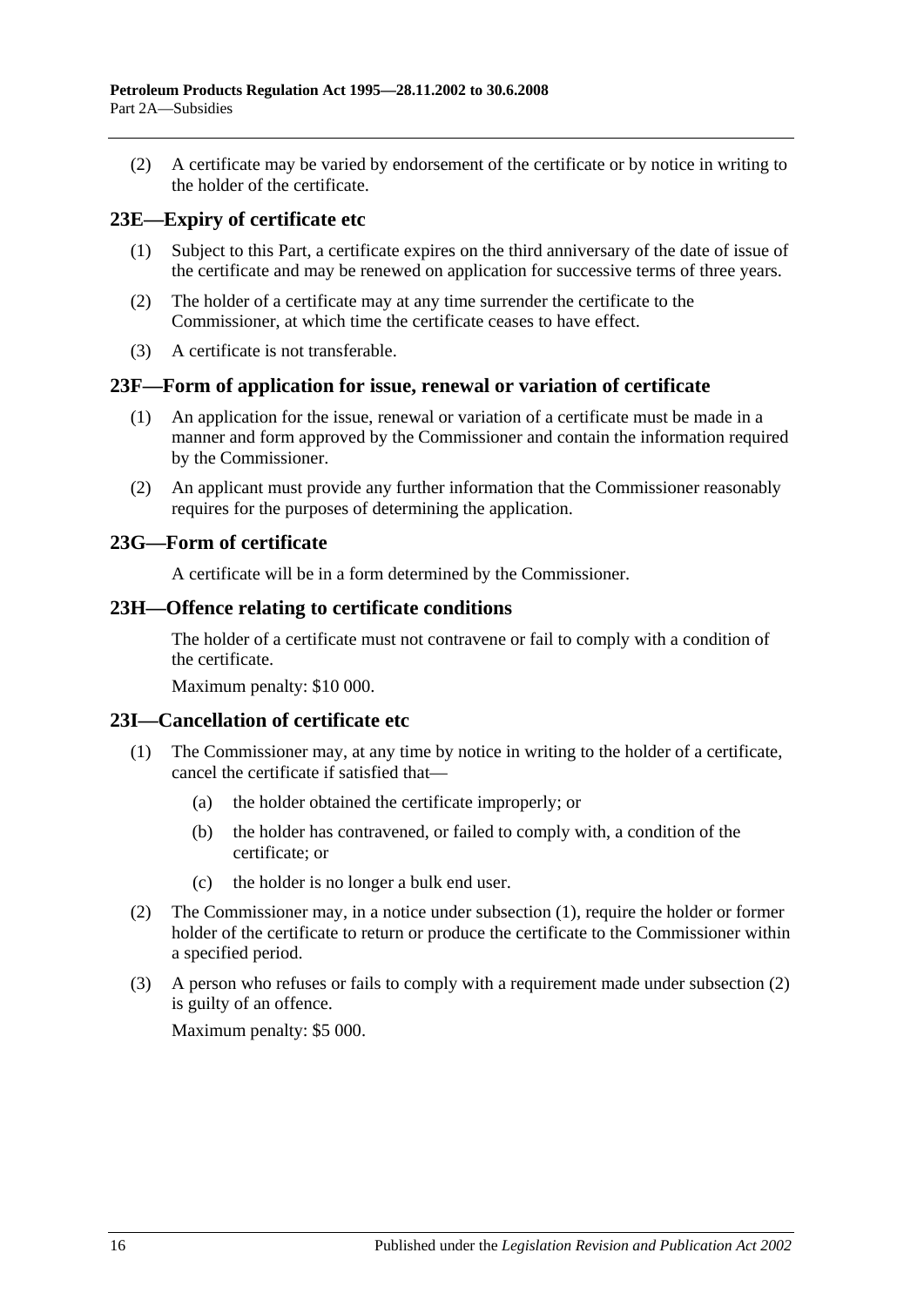## <span id="page-16-0"></span>**Part 3—Industrial pumps**

### <span id="page-16-1"></span>**24—Industrial pumps not to be installed without approval**

(1) A person must not install an industrial pump without the prior approval of the Minister.

Maximum penalty: \$10 000.

(2) The Minister must not grant approval for the installation of an industrial pump unless the Minister is satisfied that the amount of petroleum products that will be supplied to the occupier of the premises in relation to which it is proposed to install the pump will be not less than 6 800 litres a month.

## <span id="page-16-2"></span>**Part 4—General safety and environmental duties**

## <span id="page-16-3"></span>**25—General duty**

A licensee or other person must, in keeping, handling, conveying, using or disposing of petroleum products, take such precautions and exercise such care as is reasonable in the circumstances in order to—

- (a) avoid endangering the safety or health of another, or the safety of another's property; and
- (b) prevent risk of significant environmental harm.

Maximum penalty:

In the case of a body corporate—\$50 000.

In any other case—\$10 000 or imprisonment for 2 years, or both.

## <span id="page-16-4"></span>**26—Duty in relation to plant**

- (1) This section applies to plant that is used, or that is reasonably expected to be used, in connection with petroleum products.
- (2) For the purposes of this section, plant is in an environmentally sound condition if it is in a condition that does not give rise to a risk of significant environmental harm.
- (3) A licensee or other person who is in charge of plant to which this section applies must—
	- (a) take such precautions and exercise such care as is reasonable in the circumstances in order to ensure that the plant is in a safe and environmentally sound condition whenever it is used in connection with petroleum products; and
	- (b) ensure that the plant is in a safe and environmentally sound condition when it is not in use.
- (4) A licensee or other person who uses plant to which this section applies must—
	- (a) ensure that the plant is in a safe and environmentally sound condition; and
	- (b) take such precautions and exercise such care as is reasonable in the circumstances in order to—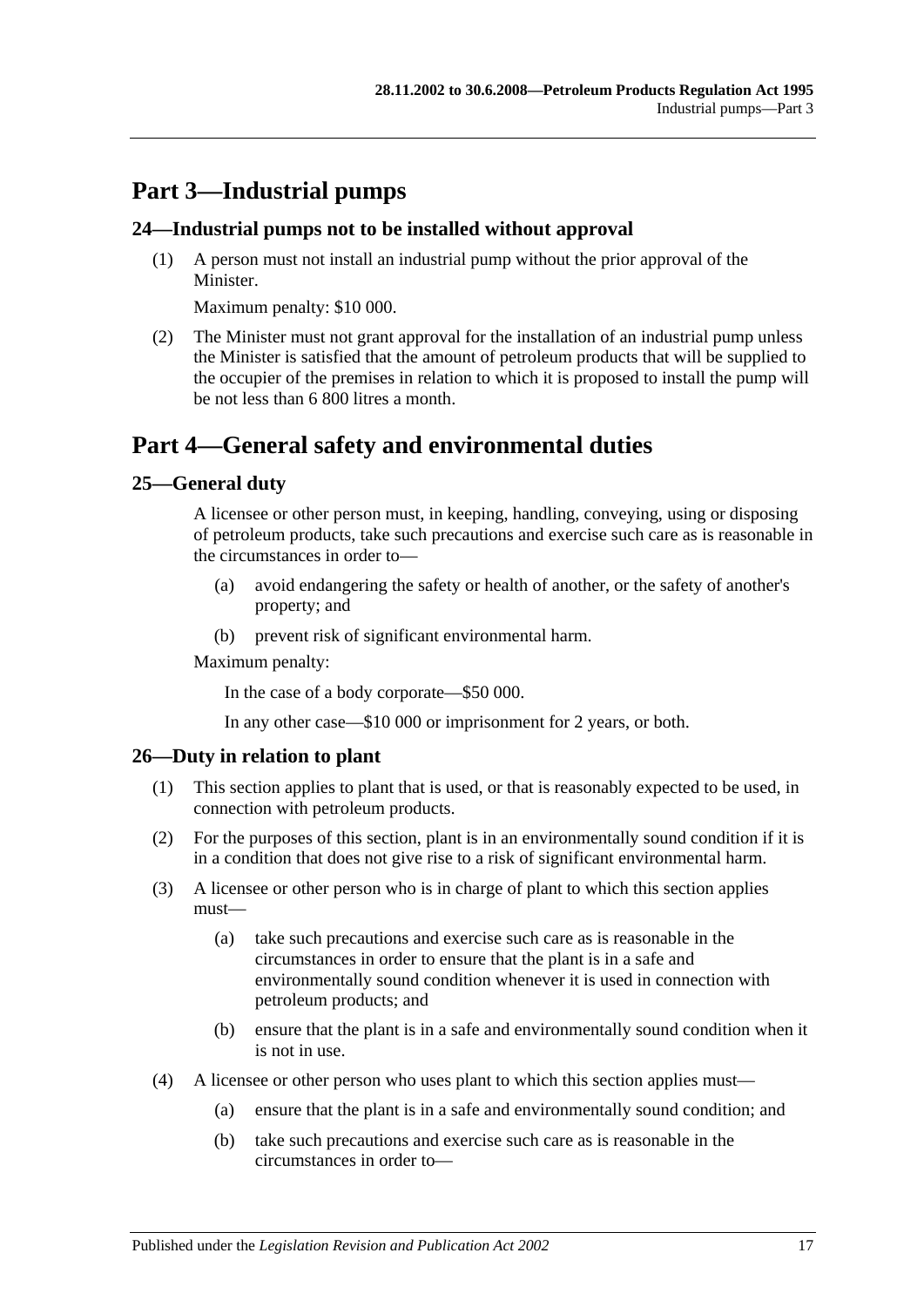- (i) avoid endangering the safety or health of another, or the safety of another's property; and
- (ii) prevent risk of significant environmental harm,

(whether during the use of the plant, or as a result of the use of the plant); and

- (c) ensure that the plant is left in a safe and environmentally sound condition after use.
- (5) A licensee or other person who performs, or supervises the performance of, work on, or in relation to, plant to which this section applies must take such precautions and exercise such care as is reasonable in the circumstances in order to—
	- (a) avoid endangering the safety or health of another, or the safety of another's property; and
	- (b) prevent risk of significant environmental harm,

(whether during the performance of the work, or as a result of the performance of the work).

- (6) A licensee or other person must not misuse or damage any plant to which this section applies.
- (7) A person who contravenes or fails to comply with a provision of this section is guilty of an offence.

Maximum penalty:

In the case of a body corporate—\$50 000.

In any other case—\$10 000 or imprisonment for 2 years, or both.

#### <span id="page-17-0"></span>**27—Improvement notices**

- (1) If an authorised officer is of the opinion that a person—
	- (a) is contravening a provision of this Part or a condition of a licence; or
	- (b) has contravened a provision of this Part or a condition of a licence in circumstances that make it—
		- (i) likely that the contravention will be repeated; or
		- (ii) reasonable to require that the contravention be remedied,

the authorised officer may issue an improvement notice requiring the person to remedy the matters occasioning the contravention.

- (2) An improvement notice must—
	- (a) state that the authorised officer is of the opinion that a person—
		- (i) is contravening a provision of this Part or a condition of a licence; or
		- (ii) has contravened a provision of this Part or a condition of a licence in circumstances that make it—
			- (A) likely that the contravention will be repeated; or
			- (B) reasonable to require that the contravention be remedied; and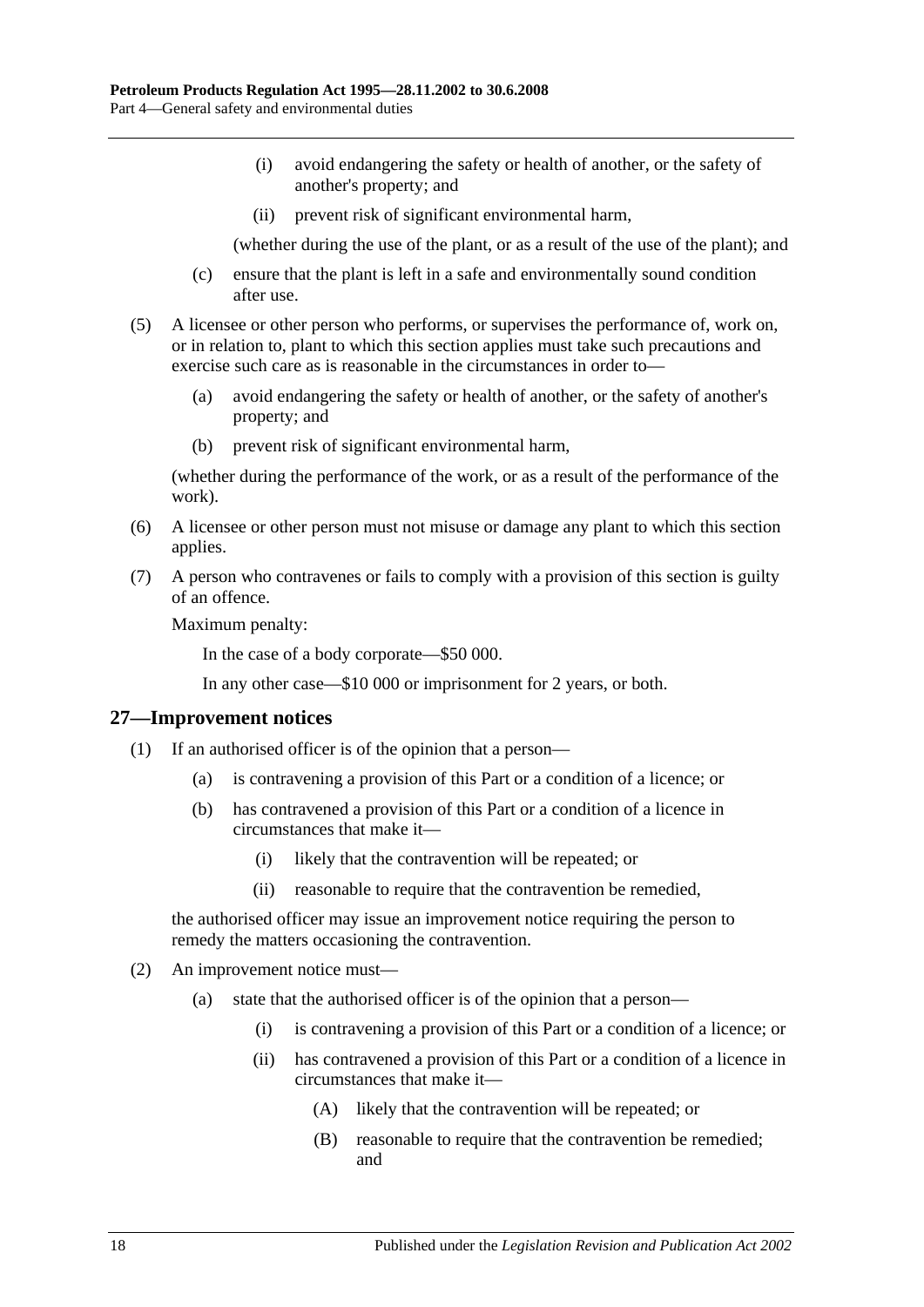- (b) state the grounds of the authorised officer's opinion; and
- (c) specify the provision of this Part or licence condition in respect of which that opinion is held.
- (3) An authorised officer may—
	- (a) include in an improvement notice directions as to the measures to be taken to remedy the contravention, or to avoid further such contravention;
	- (b) specify in an improvement notice a day by which the matters referred to in the notice must be remedied.
- (4) An authorised officer may vary or revoke an improvement notice issued under this section.
- (5) A person who contravenes or fails to comply with an improvement notice is guilty of an offence.

Maximum penalty: \$20 000.

### <span id="page-18-0"></span>**28—Prohibition notices**

- (1) If an authorised officer is of the opinion that a dangerous situation exists, the authorised officer may issue to the person apparently in control of the activity giving rise to the danger or risk a prohibition notice prohibiting the carrying on of the activity until an authorised officer is satisfied that adequate measures have been taken to avert, eliminate or minimise the danger or risk.
- (2) A prohibition notice must—
	- (a) identify the activity giving rise to the danger or risk; and
	- (b) state the grounds of the authorised officer's opinion.
- (3) An authorised officer may include in a prohibition notice directions as to the measures to be taken to avert, eliminate or minimise the danger or risk to which the notice relates.
- (4) An authorised officer may vary or revoke a prohibition notice issued under this section.
- (5) Subject to this Act, a person who contravenes or fails to comply with a prohibition notice is guilty of an offence.

Maximum penalty: \$50 000.

#### <span id="page-18-2"></span><span id="page-18-1"></span>**29—Action on default**

- (1) If a person is required by an improvement notice or prohibition notice to take any specified measures and the person fails to comply with the notice, the authorised officer who issued the notice or any person authorised by him or her may—
	- (a) after giving reasonable notice to the person required to take the measures, enter and take possession of any place (taking such measures as are reasonably necessary for the purpose); and
	- (b) do, or cause to be done, such things as full and proper compliance with the notice may require.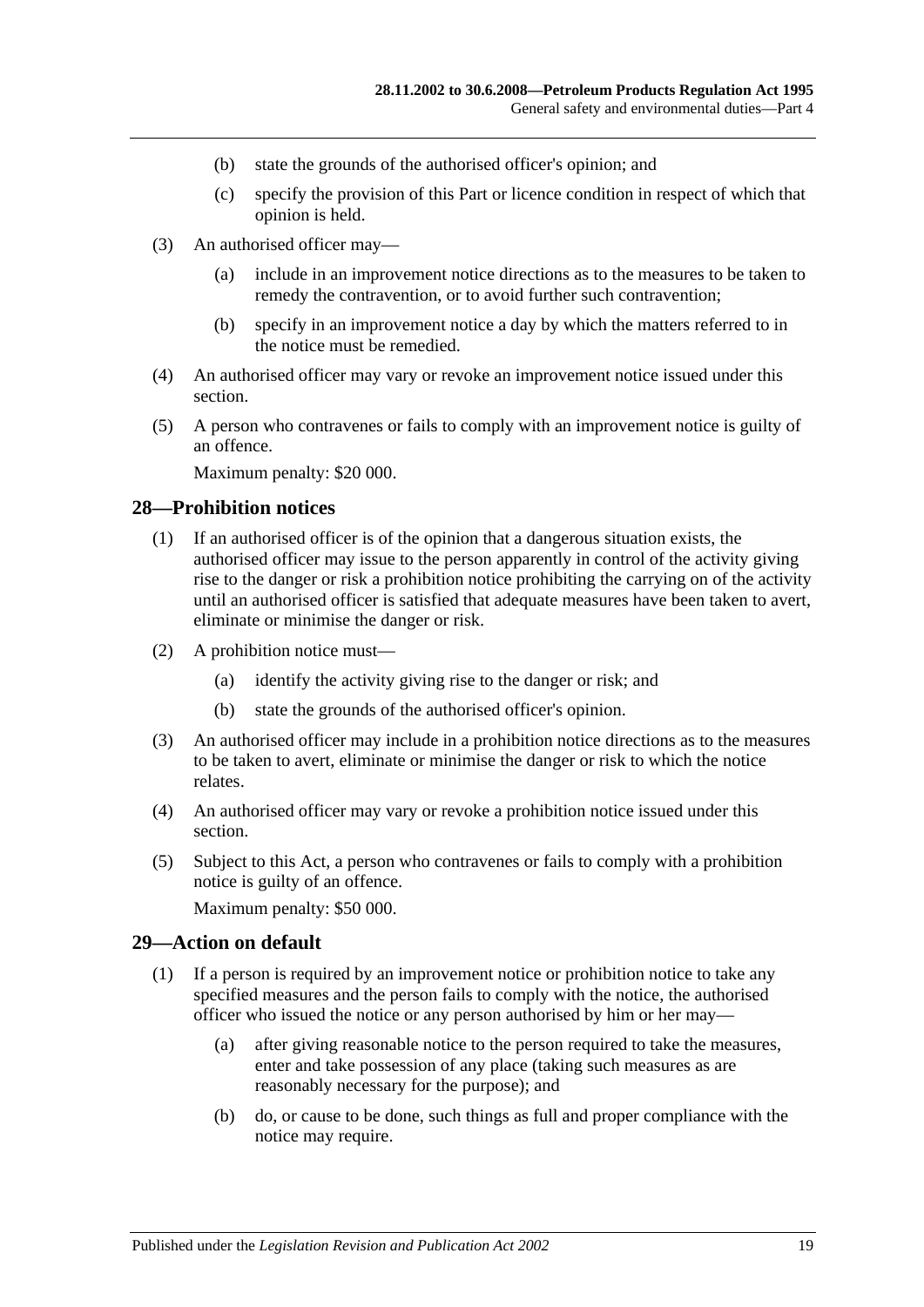(2) The Crown may recover the costs and expenses reasonably incurred by an authorised officer or other authorised person exercising powers under [subsection](#page-18-2) (1) from the person who failed to comply with the notice, as a debt in a court of competent jurisdiction.

#### <span id="page-19-0"></span>**30—Action in emergency situations**

- (1) If an authorised officer considers on reasonable grounds that a dangerous situation exists and that there is insufficient time to issue a notice under this Part, the authorised officer may, after giving such notice (if any) as may be reasonable in the circumstances, take action or cause action to be taken as necessary to avert, eliminate or minimise the danger or risk.
- (2) In the exercise of powers under this section, an authorised officer—
	- (a) may at any time enter and take possession of any place (taking such measures as are reasonably necessary for the purpose); and
	- (b) may be accompanied by such assistants as may be necessary or desirable in the circumstances.
- (3) The Crown may recover the costs and expenses reasonably incurred by an authorised officer exercising the powers under this section from the person who caused the danger or risk, as a debt in a court of competent jurisdiction.

#### <span id="page-19-1"></span>**31—Cost recovery**

(1) In this section—

*agency or instrumentality of the Crown* means any body corporate (other than a council) established for a public purpose by, or in accordance with, an Act;

*council* means a municipal or district council;

*government authority* means—

- (a) an administrative unit of the Public Service;
- (b) an agency or instrumentality of the Crown; or
- (c) a council;

*principal officer*, in relation to a government authority, means—

- (a) in the case of an administrative unit of the Public Service—the chief executive officer of that unit;
- (b) in the case of an agency or instrumentality of the Crown—the chief executive officer of that agency or instrumentality or a person designated by the regulations as principal officer of that agency or instrumentality;
- (c) in the case of a council—the chief executive officer of that council.
- (2) This section applies to any incident—
	- (a) constituted of or arising from (whether wholly or in part) the escape of a petroleum product; or
	- (b) that involves risk of the escape of a petroleum product.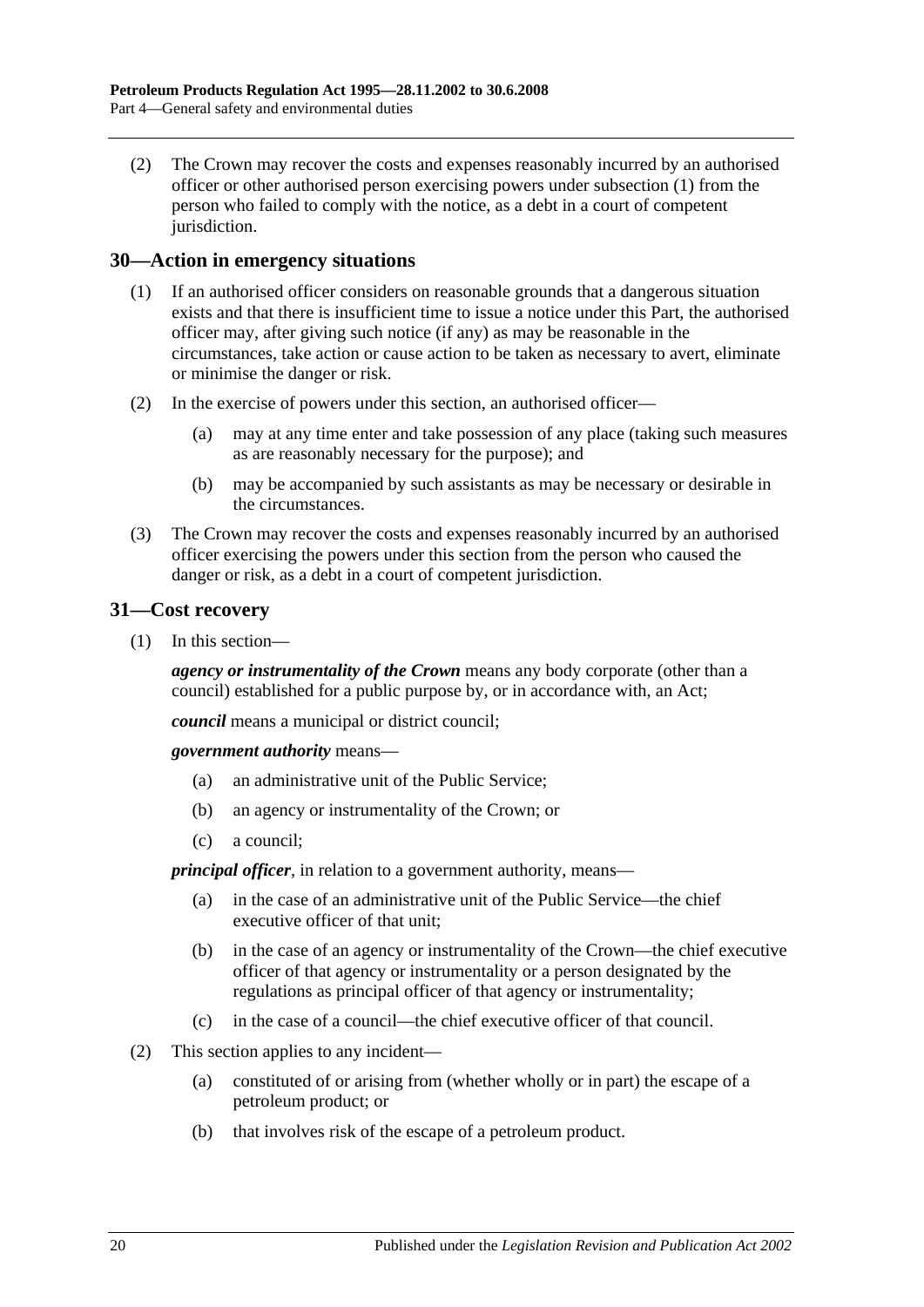- (3) For the purposes of this section, the escape of a petroleum product includes—
	- (a) a discharge of the petroleum product onto or into any land or water, or any structure or thing; or
	- (b) the release of the petroleum product into the air.
- (4) Where a government authority incurs costs or expenses as a result of the occurrence of an incident to which this section applies, any such costs or expenses reasonably incurred by the government authority are recoverable as a debt in a court of competent jurisdiction.
- (5) The costs or expenses may be recovered by—
	- (a) in the case of costs or expenses incurred by a council—the council; or
	- (b) in the case of costs or expenses incurred by an agency or instrumentality of the Crown—that agency or instrumentality, or the Crown; or
	- (c) in any other case—the Crown.
- (6) The recovery of costs or expenses incurred by one government authority as a result of the occurrence of an incident to which this section applies (including an award or judgment in relation to those costs or expenses) does not preclude the recovery of costs and expenses incurred by another government authority as a result of the occurrence of the incident.
- <span id="page-20-0"></span>(7) The costs or expenses may be recovered (jointly or severally) from—
	- (a) the person who was the owner of the petroleum product at the time of the incident; or
	- (b) the person who was in control or possession of the petroleum product at the time of the incident; or
	- (c) the person who caused the incident.
- (8) For the purposes of [subsection](#page-20-0) (7)—
	- (a) any petroleum product in the control or possession of an employee or agent while acting in the course of employment will be taken to be in the control or possession of the employer or principal; and
	- (b) an act or omission of an employee or agent while acting in the course of employment will be taken to be the act or omission of the employer or principal,

unless it is proved that the incident is attributable to serious and wilful misconduct on the part of the employee or agent.

- (9) Costs and expenses are not recoverable against a person who establishes—
	- (a) that the incident was due to the act or default of another person, or to some cause beyond the person's control; and
	- (b) that he or she could not by the exercise of reasonable diligence have prevented the occurrence of the incident; and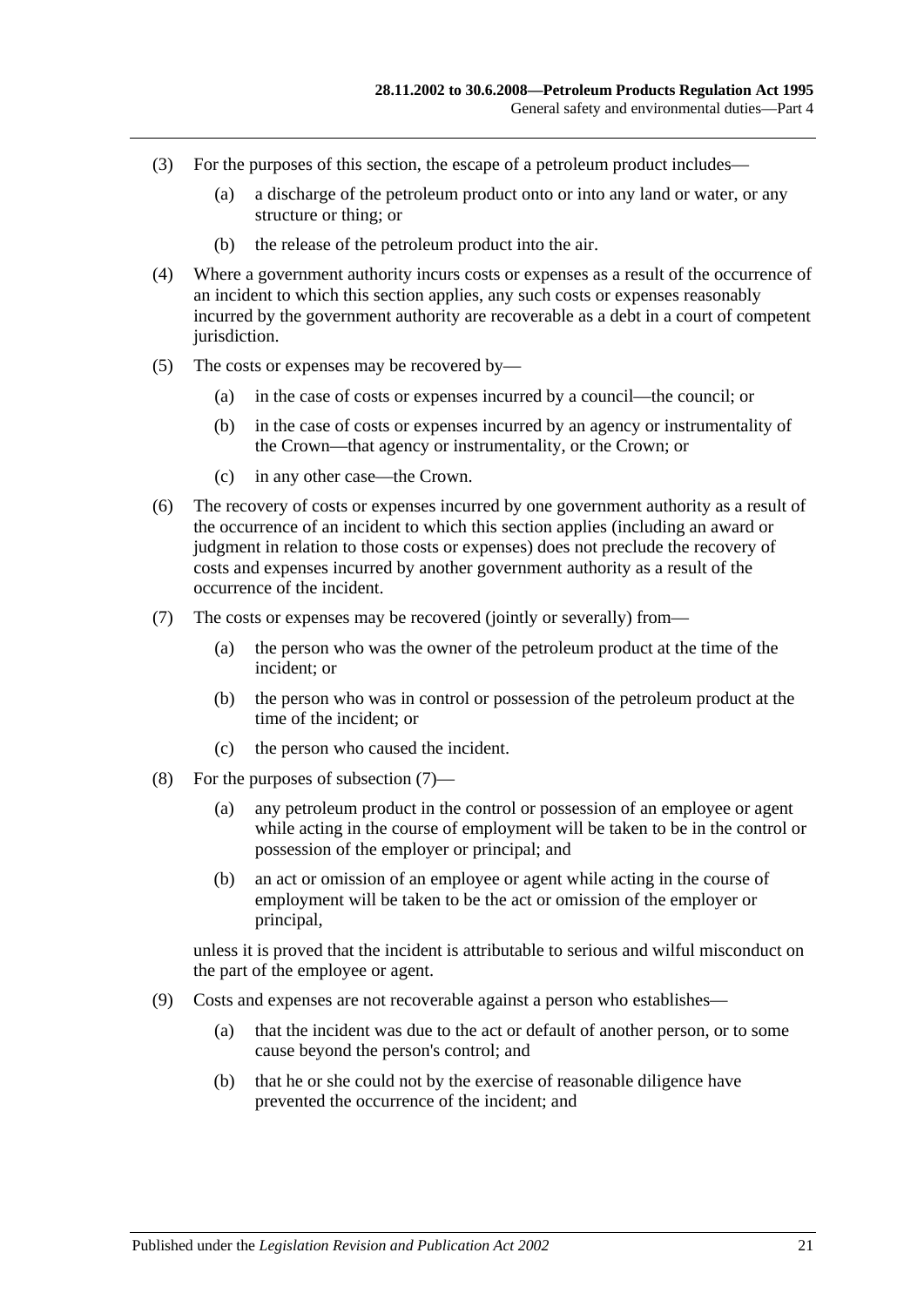- (c) that the incident is not attributable to an act or omission of a person who was an employee or agent of his or hers at the time when the incident occurred (unless it is proved that the incident is attributable to serious and wilful misconduct on the part of the employee or agent).
- (10) This section does not exclude or derogate from any right to recover an amount in respect of costs or expenses that exists apart from this section but the Crown or a government authority is not entitled to recover, in respect of the same costs or expenses, an amount under this section and an amount in proceedings founded on rights that exist apart from this section.
- (11) For the purposes of this section, a body that forms part, or is established for the purposes, of an agency or instrumentality of the Crown is not to be regarded as itself constituting a separate agency or instrumentality.
- (12) In any proceedings under this section, a document apparently signed by the principal officer of the relevant government authority certifying as to the incurring of costs or expenses as a result of the occurrence of an incident to which this section applies, and as to the amount of those costs or expenses, constitutes proof, in the absence of proof to the contrary, of the matters so certified.

## <span id="page-21-0"></span>**Part 5—Periods of restriction and rationing**

## <span id="page-21-1"></span>**Division 1—Interpretation**

## <span id="page-21-2"></span>**32—Interpretation**

In this Part, unless the contrary intention appears—

*sale* includes—

- (a) barter or exchange;
- (b) offer or agreement to sell, barter or exchange;
- (c) delivery in pursuance of sale, barter or exchange,

and *sell* and *purchase* have corresponding meanings.

## <span id="page-21-3"></span>**Division 2—Declaration of periods of restriction and rationing**

## <span id="page-21-4"></span>**33—Declaration of periods of restriction and rationing**

- <span id="page-21-5"></span>(1) If, in the opinion of the Governor, circumstances have arisen, or are likely to arise, that have caused, or are likely to cause, shortages of petroleum products in the State, the Governor may—
	- (a) by proclamation, declare a period (commencing on the date of the proclamation, or some specified later date, and extending for not more than seven days) to be a period of restriction; and
	- (b) if the Governor thinks fit, by the same or a subsequent proclamation—
		- (i) declare that the period of restriction will, as from its commencement, or some specified later date, be a rationing period; and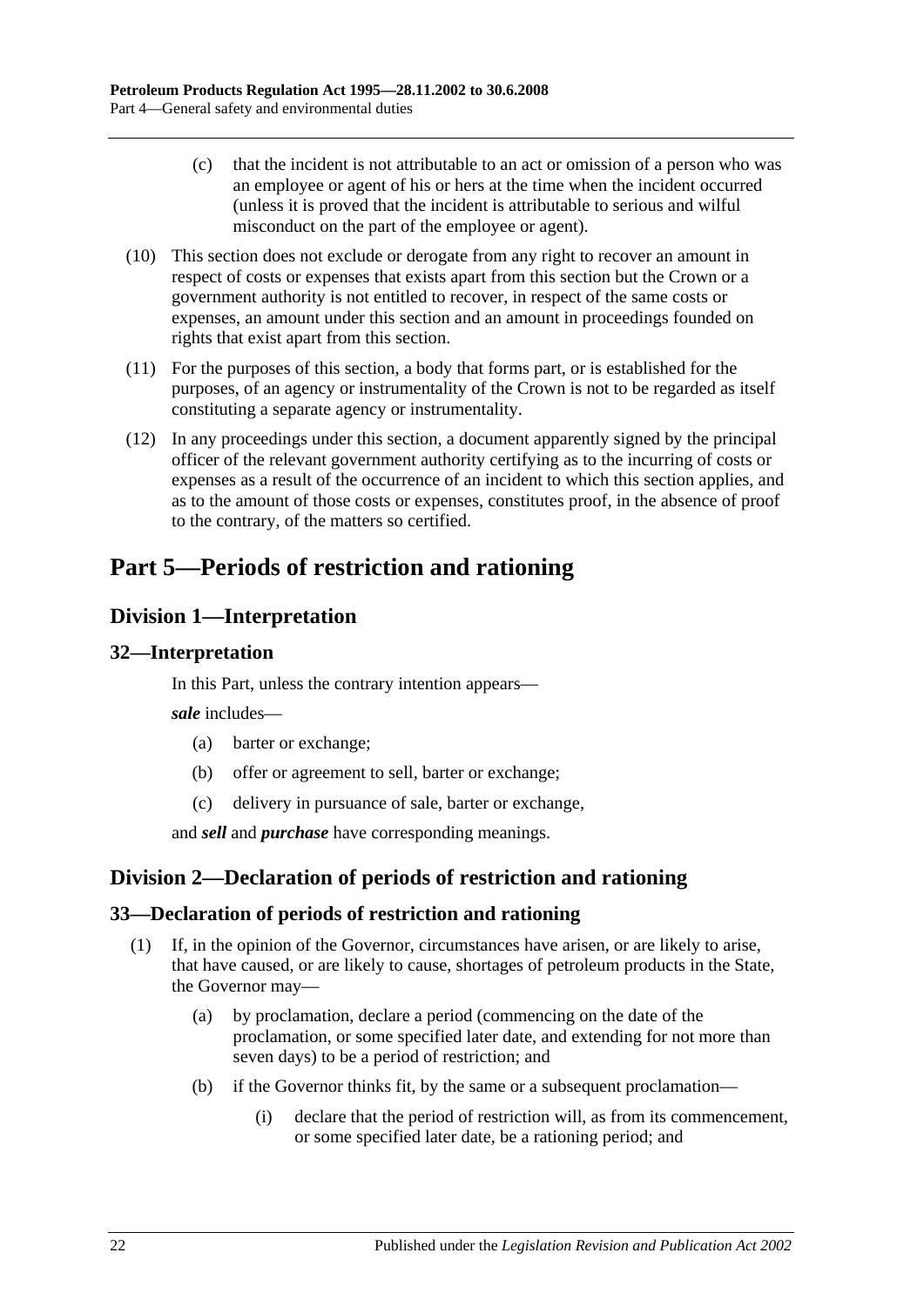- (ii) declare petroleum products of specified kinds to be rationed petroleum products.
- (2) The Governor may, by proclamation—
	- (a) extend a period of restriction for successive periods (each not to exceed seven days) but not so that the total period exceeds 28 days; or
	- (b) extend a period of restriction by such other period or periods as may be authorised by a resolution of both Houses of Parliament; or
	- (c) vary or revoke a declaration under [subsection](#page-21-5) (1)(b); or
	- (d) revoke a proclamation under this section.
- (3) A period of restriction that has been declared to be a rationing period continues to be a rationing period during any extension of the period of restriction unless the declaration by virtue of which it became a rationing period is revoked.
- (4) Where a period of restriction expires, no subsequent period may be declared to be a period of restriction unless—
	- (a) that subsequent period commences 14 days or more after the expiration of the former period of restriction; or
	- (b) the declaration is authorised by a resolution of both Houses of Parliament.

## <span id="page-22-0"></span>**Division 3—Controls during periods of restriction**

#### <span id="page-22-2"></span><span id="page-22-1"></span>**34—Controls during periods of restriction**

- (1) The Minister may, if of the opinion that it is in the public interest to do so—
	- (a) fix conditions of licences; and
	- (b) issue directions.

that apply during a period of restriction in relation to petroleum products.

- (2) Without limiting the effect of [subsection](#page-22-2) (1), licence conditions or directions may fix maximum prices in relation to classes of sales of petroleum products.
- (3) Licence conditions or directions under this section may relate to petroleum products generally, or to petroleum products of a specified kind.
- (4) Licence conditions under this section—
	- (a) may apply to—
		- (i) a particular licence; or
		- (ii) a particular class of licences; and
	- (b) if applying to a class of licences—may be fixed by notice published in the Gazette or in a newspaper circulating generally throughout the State.
- (5) Directions under this section—
	- (a) may apply to—
		- (i) a particular person; or
		- (ii) a particular class of persons; or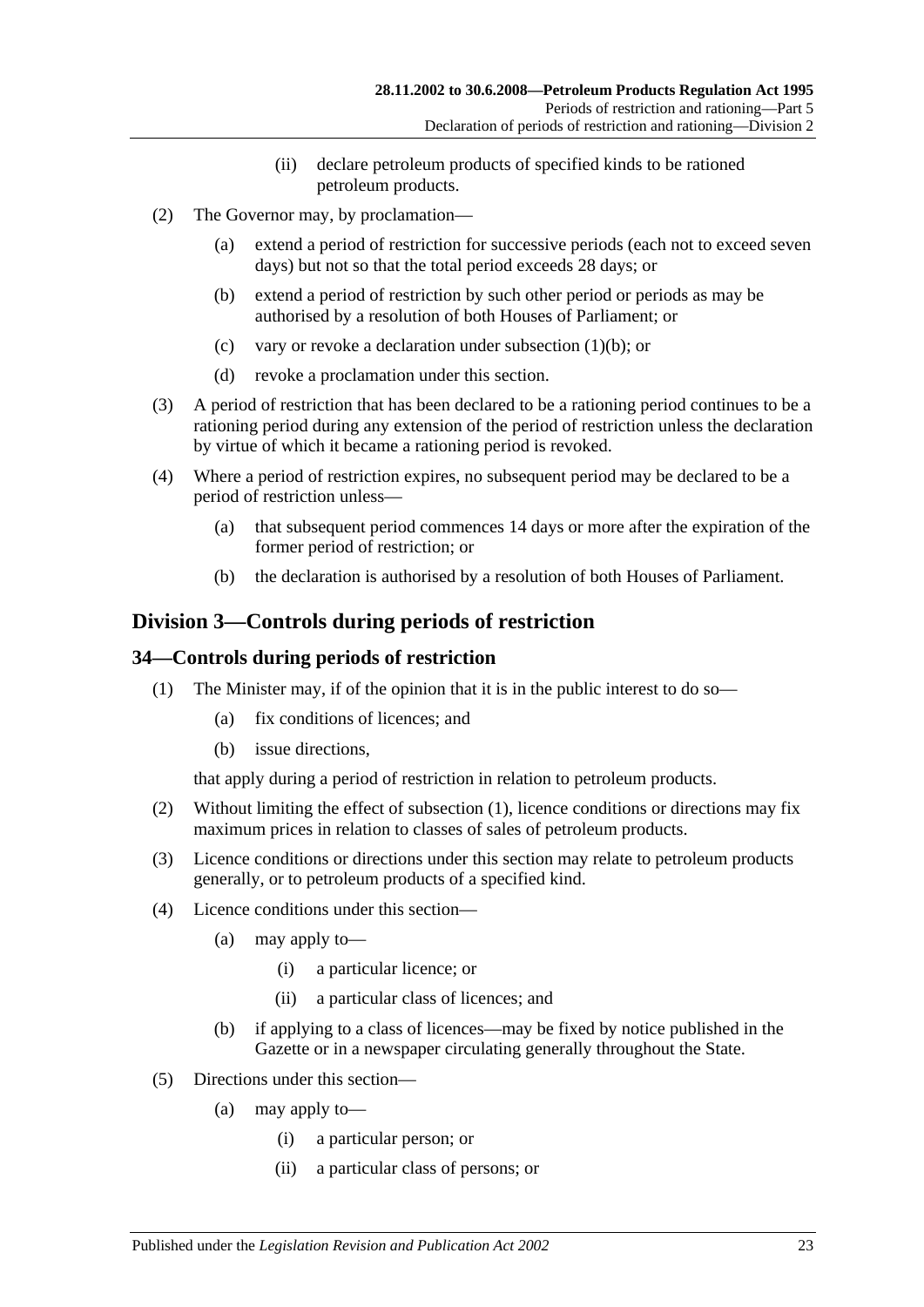- (iii) the public generally; and
- (b) if applying to—
	- (i) a particular person—may be issued by notice in writing to the person; or
	- (ii) a particular class of persons or the public generally—may be issued by notice published in the Gazette or in a newspaper circulating generally throughout the State.
- (6) A person to whom a direction is issued under this section must not contravene or fail to comply with the direction.

Maximum penalty: \$10 000.

- (7) A licence condition or direction under this section—
	- (a) does not operate after the end of the period of restriction in relation to which it was fixed or issued; and
	- (b) may be varied or revoked by the Minister in the manner in which it was fixed or issued.
- (8) The Minister may, if of the opinion that it is just to do so, compensate a licensee or person who has incurred expenses in complying with a condition or direction under this section.

## <span id="page-23-0"></span>**Division 4—Controls during rationing periods**

## <span id="page-23-1"></span>**35—Controls during rationing periods**

(1) During a rationing period a person must not sell rationed petroleum products except to a permit holder.

Maximum penalty: \$10 000.

(2) During a rationing period a person must not purchase rationed petroleum products unless the person is a permit holder.

Maximum penalty: \$10 000.

(3) This section does not apply to the sale of rationed petroleum products to, or the purchase of rationed petroleum products by, a person in the ordinary course of carrying on a business of selling petroleum products.

## <span id="page-23-2"></span>**36—Permits**

- (1) The Minister may, if satisfied that it is in the public interest to do so, issue a permit to any person.
- <span id="page-23-3"></span>(2) The Minister may fix conditions of a permit as the Minister thinks fit.
- (3) Without limiting the effect of [subsection](#page-23-3) (2), permit conditions may limit the quantity or value of rationed petroleum products that may be purchased under the permit—
	- (a) by reference to stipulated maxima; or
	- (b) by reference to coupons to be given by the permit holder on purchasing rationed petroleum products; or
	- (c) by any other means of limitation.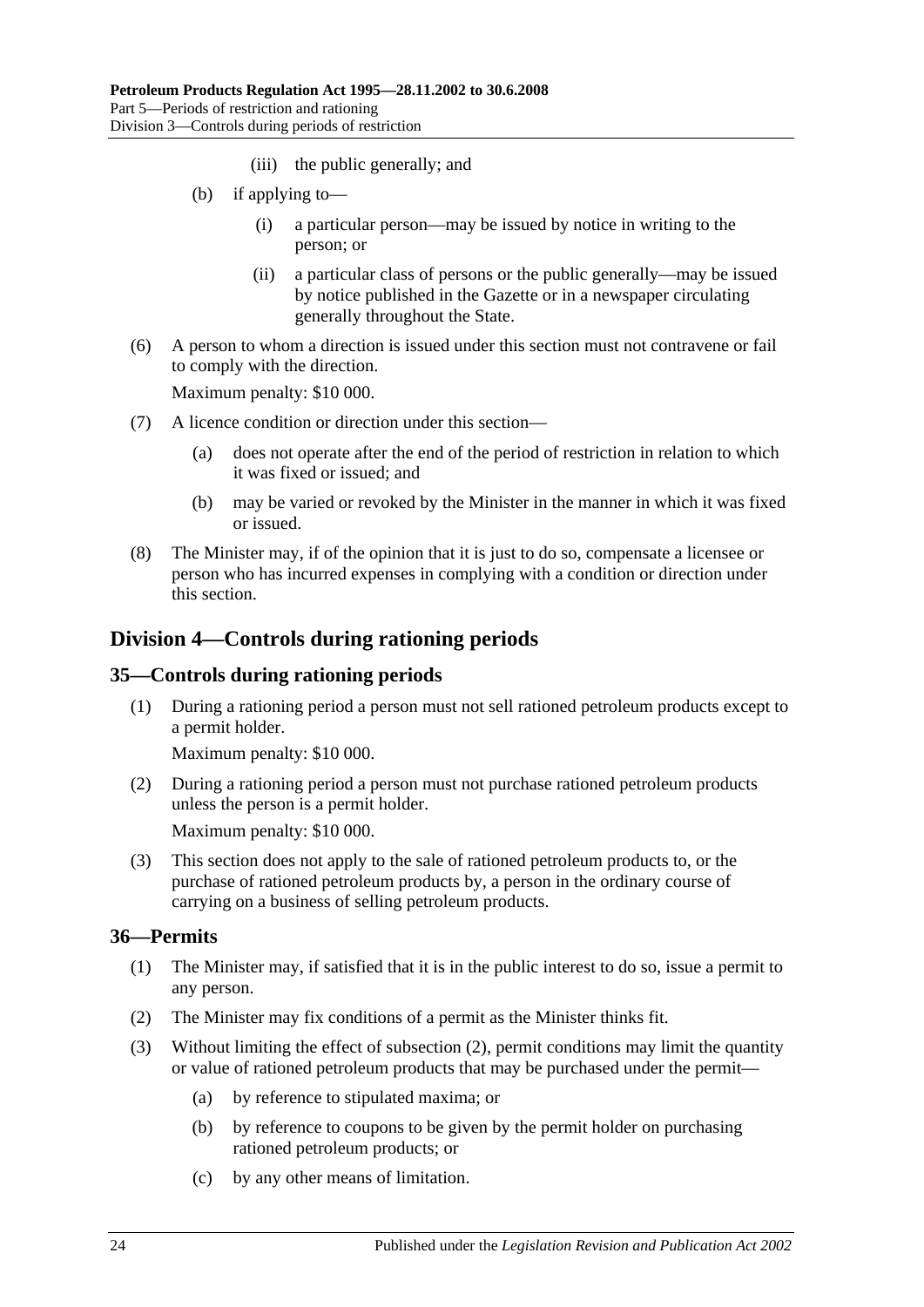- (4) It is a condition of a permit that the permit holder must carry the permit at all times when driving a motor vehicle to which petroleum products have been supplied under the permit.
- (5) A permit holder must not contravene or fail to comply with a condition of the permit. Maximum penalty: \$10 000.
- (6) The Minister may by notice in writing served on a permit holder cancel the permit.
- (7) On cancellation of a permit, the former permit holder must return the permit to the Minister or a person nominated by the Minister. Maximum penalty: \$10 000.
- (8) A permit is not transferable.

## <span id="page-24-0"></span>**Division 5—Limit on proceedings against Minister**

## <span id="page-24-1"></span>**37—Limit on proceedings against Minister**

Except as provided by [Part 9,](#page-28-0) no proceedings can be instituted against the Minister to compel the Minister to take, or to refrain from taking, any action under this Part.

## <span id="page-24-2"></span>**Division 6—Conservation of petroleum products**

## <span id="page-24-7"></span><span id="page-24-3"></span>**38—Publication of desirable principles for conserving petroleum**

- (1) The Minister may publish, by notice in the Gazette and in a newspaper circulating generally throughout the State, principles that the public should, in the Minister's opinion, be encouraged to observe in relation to the conservation of petroleum products during a period of restriction.
- (2) If, during a period of restriction, a person, by conforming with principles published under [subsection](#page-24-7) (1), commits a breach of a policy of insurance, that breach is, for the purpose of determining the rights of that person under the policy, to be disregarded.

## <span id="page-24-4"></span>**39—Special consideration to be given to those living in country areas**

In exercising powers under this Part, the Minister must give special consideration to the needs of those living in country areas of this State.

## <span id="page-24-5"></span>**Part 6—Correct measurements**

## <span id="page-24-6"></span>**40—Correct measurements**

(1) A licensee or other person who uses for trade in petroleum products a measuring instrument that is incorrect or unjust is guilty of an offence.

Maximum penalty: \$20 000.

- (2) It is a condition of a licence authorising the sale of petroleum products that the licensee must comply with the requirements of the *[Trade Measurements Act](http://www.legislation.sa.gov.au/index.aspx?action=legref&type=act&legtitle=Trade%20Measurements%20Act%201993) 1993*.
- (3) For the purposes of this section—
	- (a) *measuring instrument* has the same meaning as in the *National Measurement Act 1960* of the Commonwealth as amended and in force for the time being;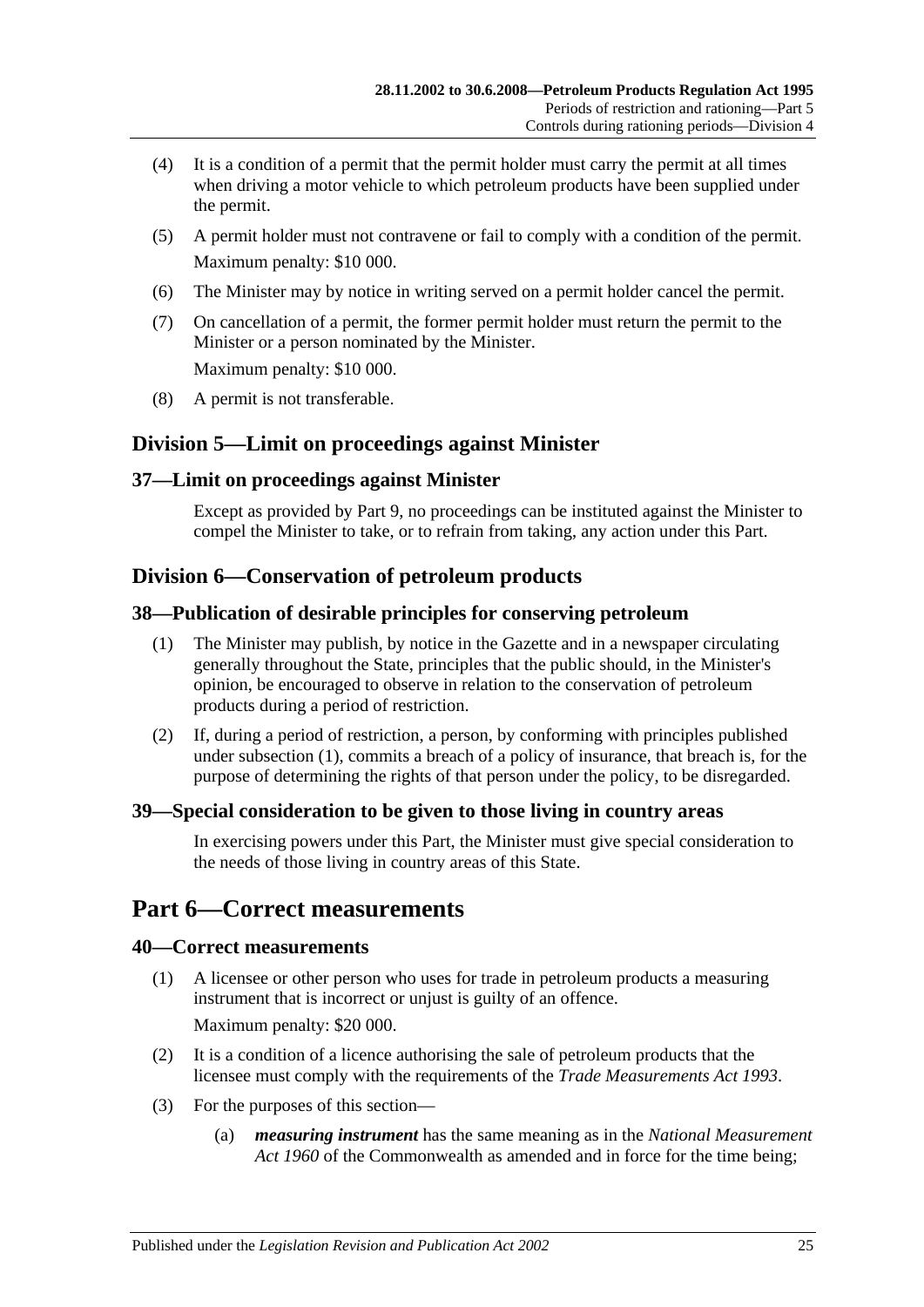(b) a person uses a measuring instrument for trade if the person uses it, has it in possession for use, or makes it available for use, to make a measurement for the purpose of determining the consideration in respect of a transaction.

## <span id="page-25-0"></span>**Part 7—Sale of petroleum products to children**

## <span id="page-25-1"></span>**41—Sale of petroleum products to children**

(1) A licensee or other person must not sell a petroleum product to a child under the age of 16 years.

Maximum penalty: \$5 000.

(2) If a person, acting at the request of a child under the age of 16 years, purchases a petroleum product on behalf of the child for the purpose of inhalation, the person is guilty of an offence.

Maximum penalty: \$5 000.

(3) An authorised officer may confiscate a petroleum product that is in the possession of a child under the age of 16 years if the officer has reason to suspect that the child has the product for the purpose of inhalation.

## <span id="page-25-2"></span>**Part 8—Authorised officers**

## <span id="page-25-3"></span>**42—Appointment of authorised officers**

- (1) The Minister may appoint persons to be authorised officers for the purposes of this Act.
- (2) An appointment may be made subject to conditions specified in the instrument of appointment.
- (3) The Minister may, at any time, revoke an appointment or vary, revoke or add a condition of an appointment.
- (4) All members of the police force and authorised officers under the *[Taxation](http://www.legislation.sa.gov.au/index.aspx?action=legref&type=act&legtitle=Taxation%20Administration%20Act%201996)  [Administration Act](http://www.legislation.sa.gov.au/index.aspx?action=legref&type=act&legtitle=Taxation%20Administration%20Act%201996) 1996* are authorised officers for the purposes of this Act.

## <span id="page-25-4"></span>**43—Identification of authorised officers**

- (1) An authorised officer, other than a member of the police force, must be issued with an identity card—
	- (a) containing the person's name and a photograph of the person; and
	- (b) stating that the person is an authorised officer for the purposes of this Act.
- (2) Where the powers of an authorised officer have been limited by conditions under this Part, the identity card issued to the authorised officer must contain a statement of the limitation on the officer's powers.
- (3) An authorised officer must, at the request of a person in relation to whom the authorised officer intends to exercise any powers under this Act, produce for the inspection of the person—
	- (a) in the case of an authorised officer who is a member of the police force and is not in uniform—his or her certificate of authority; or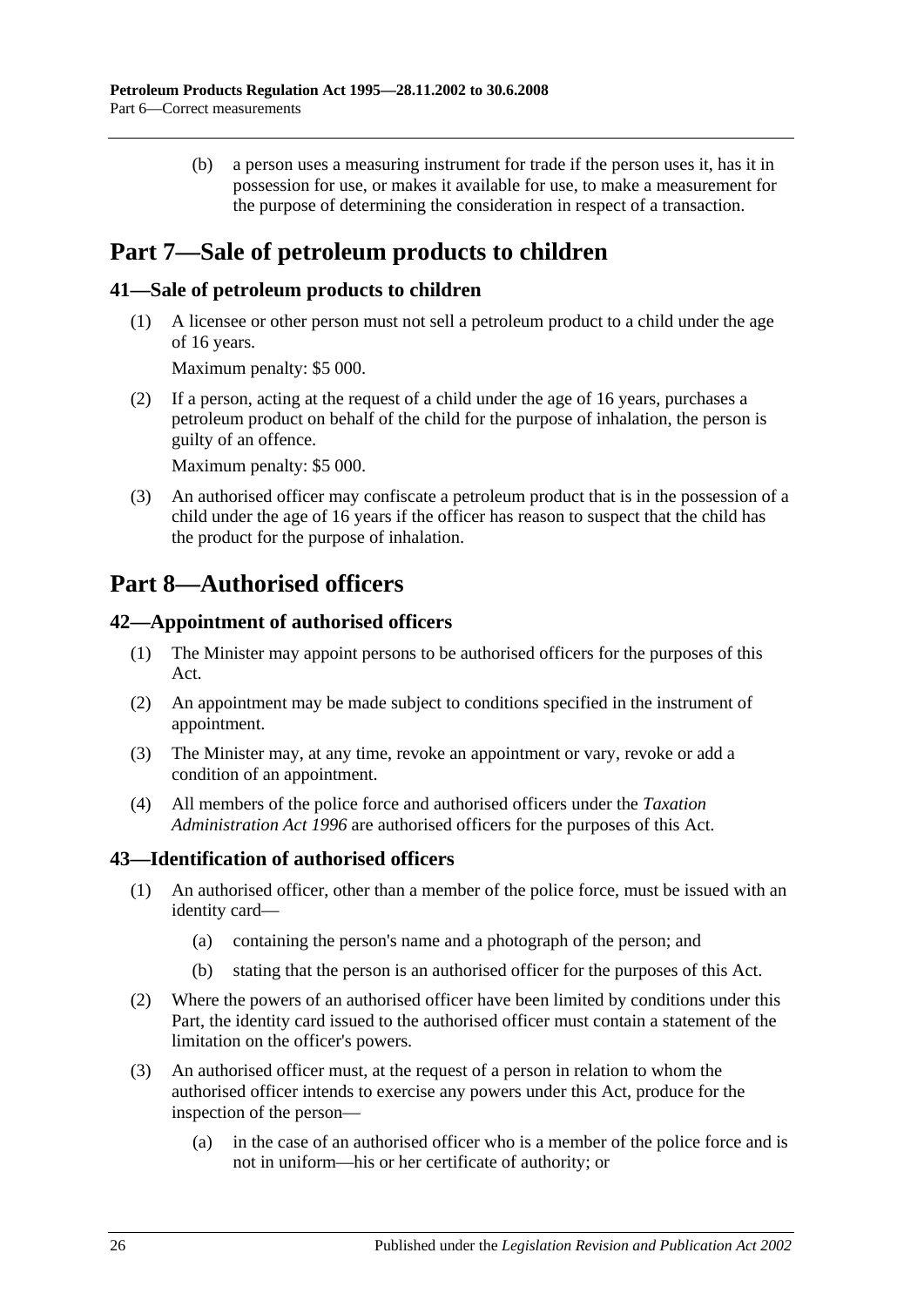(b) in the case of an authorised officer who is not a member of the police force—his or her identity card.

### <span id="page-26-1"></span><span id="page-26-0"></span>**44—Powers of authorised officers**

- (1) Subject to this Part, an authorised officer may—
	- (a) enter and remain on premises and inspect premises for any reasonable purpose connected with the administration or enforcement of this Act;
	- (b) with the authority of a warrant issued under this Part or in circumstances in which the authorised officer reasonably believes that immediate action is required, use reasonable force to break into or open any part of, or anything in or on premises;
	- (c) give directions with respect to the stopping or movement of a vehicle as reasonably required in connection with the administration or enforcement of this Act;
	- (d) require a person to produce a record, including a written record that reproduces in an understandable form information stored by computer, microfilm or other process, as reasonably required in connection with the administration or enforcement of this Act;
	- (e) examine, copy or take extracts from a record, or require a person to provide a copy of a record, as reasonably required in connection with the administration or enforcement of this Act;
	- (f) remove and retain a record for so long as is reasonably necessary for the purpose of making a copy of the record;
	- (g) take photographs, films, audio, video or other recordings as reasonably required in connection with the administration or enforcement of this Act;
	- (h) examine or test any plant or other thing for the purpose of determining whether a provision of this Act is being or has been complied with, or cause or require it to be so examined or tested, or seize it or require its production for such examination or testing;
	- (i) take samples of a substance or thing from premises for analysis as reasonably required in connection with the administration or enforcement of this Act;
	- (j) require a person who the authorised officer reasonably suspects has committed, is committing or is about to commit, a contravention of this Act to state the person's full name and usual place of residence and to produce evidence of the person's identity;
	- (k) require a person who the authorised officer reasonably suspects has knowledge of matters in respect of which information is reasonably required for the administration or enforcement of this Act to answer questions in relation to those matters;
	- (l) require a person holding or required to hold a licence, certificate or permit to produce it for inspection;
	- (m) give directions reasonably required in connection with the exercise of a power conferred by this subsection or otherwise in connection with the administration or enforcement of this Act.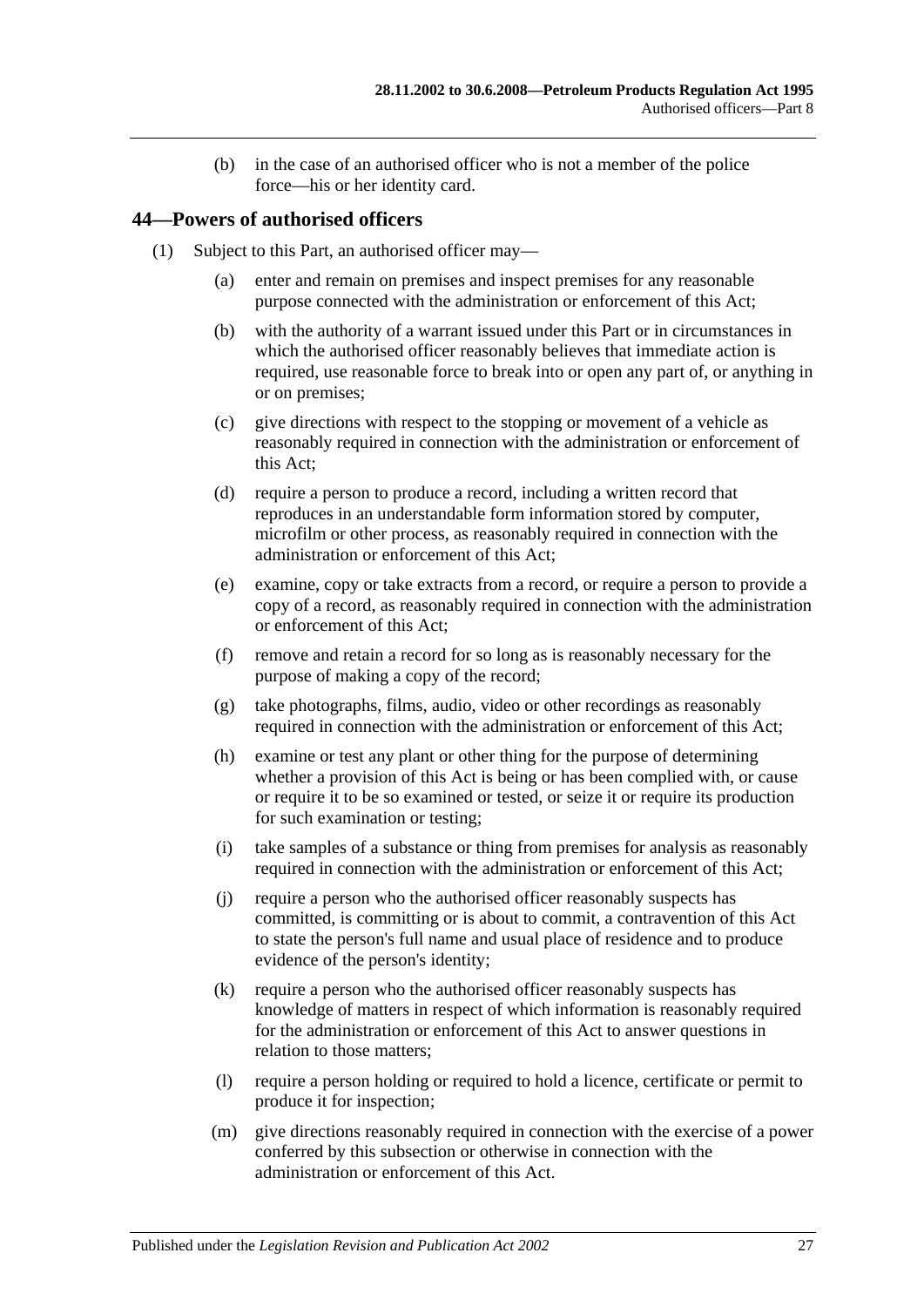- (2) A magistrate may issue a warrant for the purposes of [subsection](#page-26-1) (1) if satisfied that the warrant is reasonably required for the administration or enforcement of this Act.
- (3) In the exercise of powers under this Act an authorised officer may be assisted by such persons as he or she considers necessary in the circumstances.
- (4) An authorised officer may require an occupier of any place or a person apparently in charge of any plant, equipment, vehicle or other thing to give to the authorised officer or a person assisting the authorised officer such assistance as is reasonably required by the authorised officer for the effective exercise of powers conferred by this Act.

#### <span id="page-27-0"></span>**45—Offence to hinder etc authorised officers**

A person who—

- (a) hinders or obstructs an authorised officer, or a person assisting an authorised officer, in the exercise of powers conferred by this Act; or
- (b) uses abusive, threatening or insulting language to an authorised officer, or a person assisting an authorised officer; or
- (c) refuses or fails to comply with a requirement or direction of an authorised officer under this Part; or
- (d) when required by an authorised officer under this Part to answer a question, refuses or fails to answer the question to the best of the person's knowledge, information and belief; or
- (e) falsely represents, by words or conduct, that he or she is an authorised officer,

is guilty of an offence.

Maximum penalty: \$5 000.

#### <span id="page-27-1"></span>**46—Self-incrimination**

- (1) It is not an excuse for a person to refuse or fail to answer a question or to produce, or provide a copy of, a record or information as required under this Part on the ground that to do so might tend to incriminate the person or make the person liable to a penalty.
- (2) If compliance by a person with a requirement to answer a question or to produce, or provide a copy of, a record or information might tend to incriminate the person or make the person liable to a penalty, then—
	- (a) in the case of a person who is required to produce, or provide a copy of, a record or information—the fact of production, or provision of a copy of, the record or the information (as distinct from the contents of the record or the information); or
	- (b) in any other case—the answer given in compliance with the requirement,

is not admissible in evidence against the person in proceedings for an offence or for the imposition of a penalty (other than proceedings under this Act).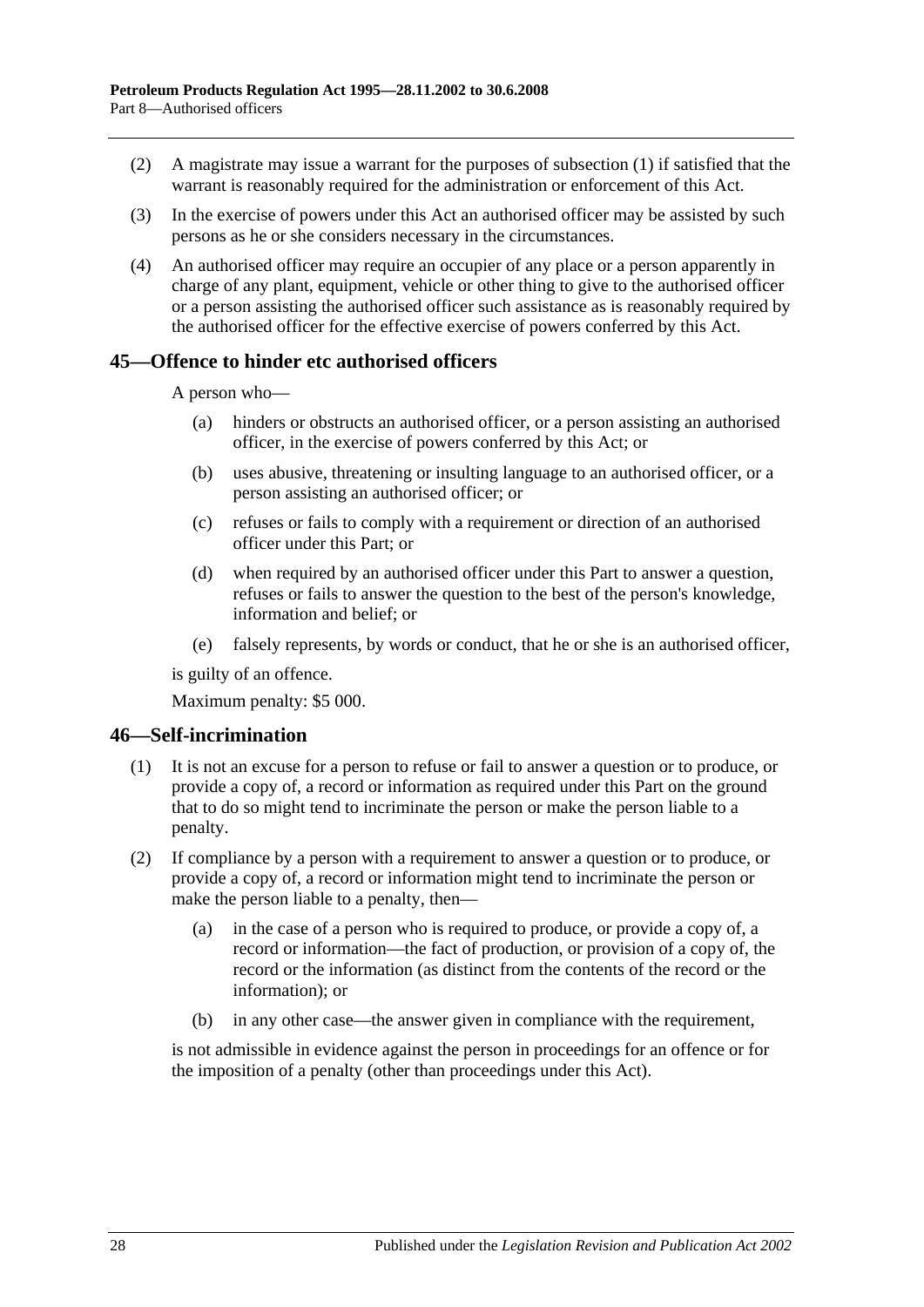## <span id="page-28-0"></span>**Part 9—Appeals**

## <span id="page-28-2"></span><span id="page-28-1"></span>**47—Appeals**

- (1) An appeal to the Administrative and Disciplinary Division of the District Court may be made—
	- (a) by an applicant for the issue, renewal or variation of a licence against a decision by the Minister to refuse to issue, renew or vary the licence; or
	- (ab) by an applicant for the issue, renewal or variation of a certificate against a decision by the Commissioner to refuse to issue, renew or vary the certificate; or
	- (b) by an applicant for the issue of a permit against a decision by the Minister to refuse to issue the permit; or
	- (c) by a licensee against a decision by the Minister to vary, suspend or cancel the licence; or
	- (ca) by a certificate holder against a decision by the Commissioner to vary or cancel the certificate; or
	- (d) by a permit holder against a decision by the Minister to cancel the permit; or
	- (e) by a claimant for a subsidy under this Act against a decision by the Commissioner on the claim; or
	- (ea) by a person to whom the Commissioner has given notice under [section](#page-13-0) 23 requiring the payment or repayment of an amount to the Commissioner against the decision to issue the notice; or
	- (f) by a person to whom an improvement notice or a prohibition notice has been issued under [Part 4](#page-16-2) against the decision to issue the notice.
- <span id="page-28-4"></span>(3) If the Minister or Commissioner does not give reasons in writing for a decision of the Minister or Commissioner referred to in [subsection](#page-28-2) (1) when the decision is made, the Minister or Commissioner must do so on request made by the applicant, licensee or certificate or permit holder within one month of the making of the decision.
- <span id="page-28-3"></span>(4) An appeal against a decision by the Commissioner on a claim for a subsidy or a decision by the Commissioner to issue a notice under [section](#page-13-0) 23 may only be instituted if the appellant has lodged an objection to the decision with the Commissioner and—
	- (a) the Commissioner has served on the person notice of the determination of the objection and the person is not satisfied with that determination; or
	- (b) the Commissioner has not, within one month of the lodging of the objection, given a determination with respect to the objection.
- (5) An appeal must be instituted—
	- (a) in the case of an appeal against a decision of the Minister or a decision of the Commissioner (other than a decision of a kind referred to in [subsection](#page-28-3) (4))—
		- (i) within one month of the making of the decision being appealed against; or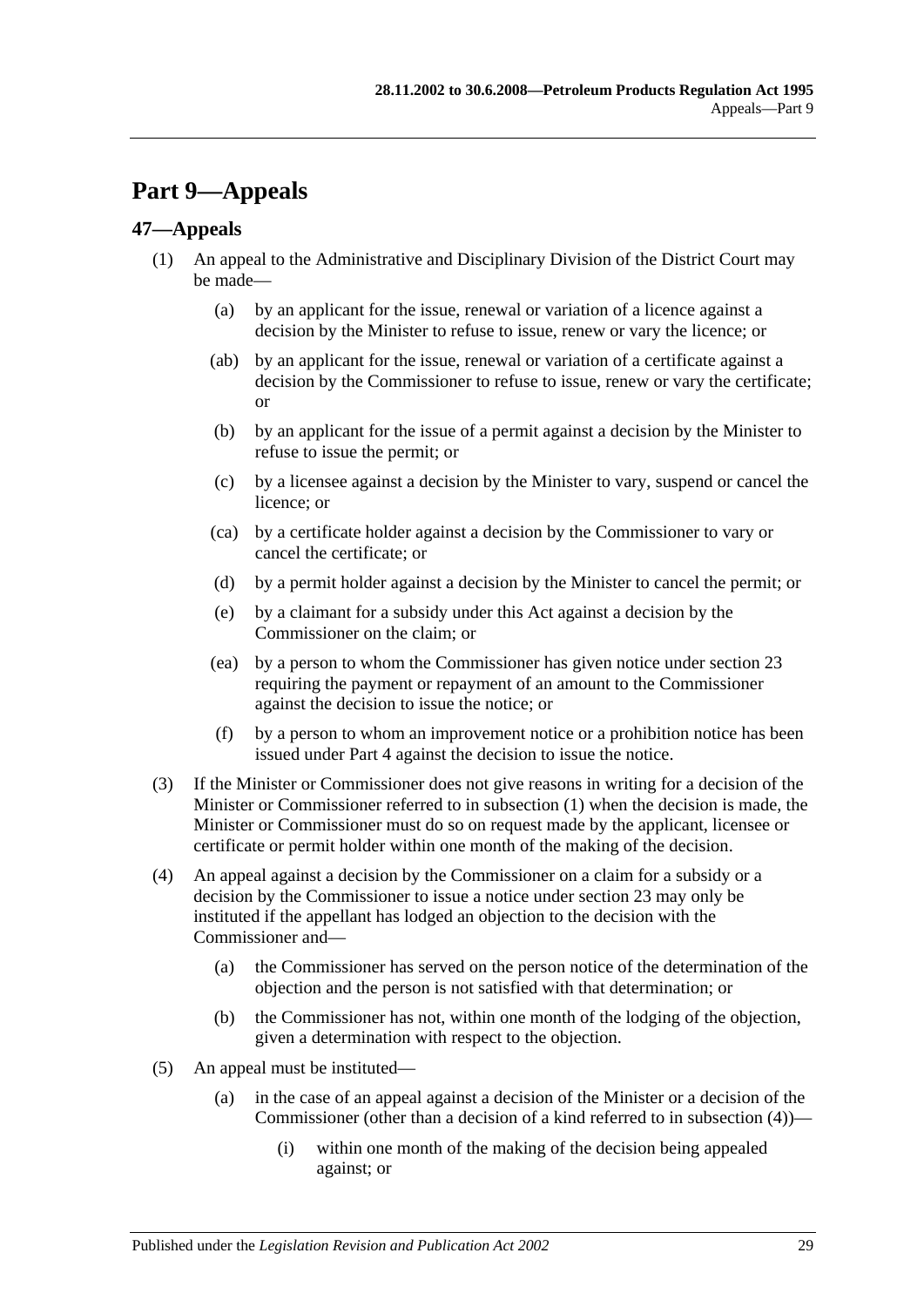- (ii) if a request for reasons in writing for the decision has been made under [subsection](#page-28-4) (3)—within one month of the receipt of the reasons in writing; or
- (b) in the case of an appeal against a decision of the Commissioner of a kind referred to in [subsection](#page-28-3) (4)—
	- (i) within one month of receipt of notice of determination of the objection; or
	- (ii) if the Commissioner has not given a determination as referred to in [subsection](#page-28-3) (4)—within two months of the lodging of the objection; or
- (c) in the case of an appeal against a decision to issue an improvement notice or a prohibition notice under [Part 4—](#page-16-2)within 14 days of receipt of the notice.
- (7) A decision to—
	- (a) vary, suspend or cancel a licence; or
	- (b) vary or cancel a certificate; or
	- (c) cancel a permit; or
	- (d) issue a notice under [section](#page-13-0) 23; or
	- (e) issue an improvement notice under [Part 4,](#page-16-2)

is suspended pending determination of an appeal against the decision.

(8) Nothing prevents a prohibition notice from being stayed or varied under Part 6 Division 2 of the *[District Court Act](http://www.legislation.sa.gov.au/index.aspx?action=legref&type=act&legtitle=District%20Court%20Act%201991) 1991*.

## <span id="page-29-0"></span>**Part 11—Miscellaneous**

## <span id="page-29-1"></span>**49—Delegation**

- (1) The Minister may delegate any of the Minister's powers or functions under this Act to—
	- (a) another Minister; or
	- (b) the Commissioner; or
	- (c) any person or body.
- (2) A power or function delegated under this section may, if the instrument of delegation so provides, be further delegated.
- (3) A delegation under this section—
	- (a) must be by instrument in writing; and
	- (b) may be absolute or conditional; and
	- (c) does not derogate from the power of the delegator to act in any matter; and
	- (d) is revocable at will by the delegator.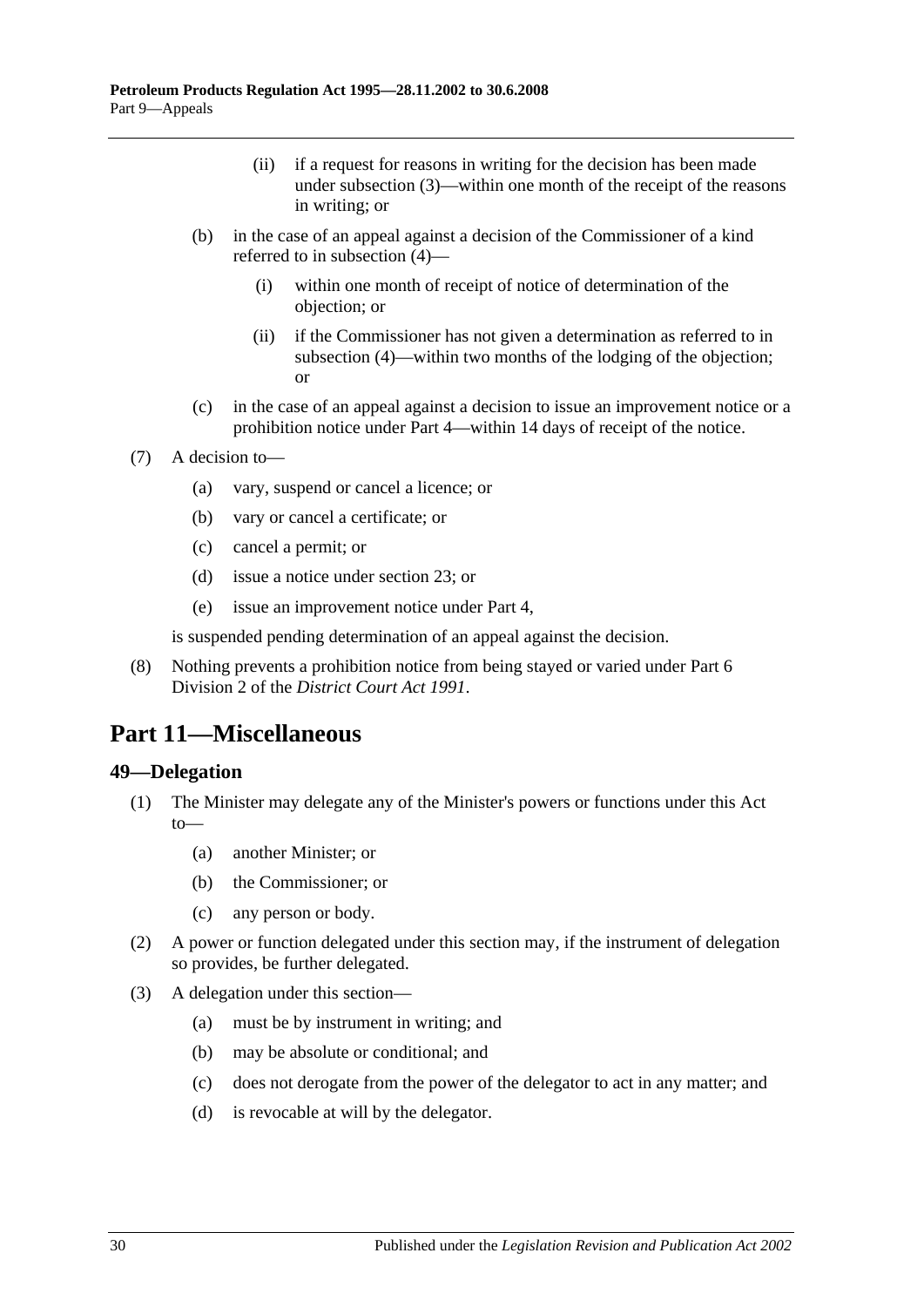## <span id="page-30-0"></span>**50—Register**

- (1) The Minister must cause a register to be kept of—
	- (a) licensees under [Part 2;](#page-7-1) and
	- (b) holders of bulk end user certificates.
- (2) The register must be kept available for public inspection at a place approved by the Minister during ordinary office hours.

## <span id="page-30-5"></span><span id="page-30-1"></span>**51—Particulars of dealings with petroleum products**

- <span id="page-30-4"></span>(1) The Minister or the Commissioner may, by notice in writing, require—
	- (a) a person who is carrying on, or has carried on, or is or was concerned in, a business involving or related to petroleum products;
	- (b) a person who, as agent or employee of a person referred to in [paragraph](#page-30-4) (a), has or has had duties or provides or has provided services in connection with a business so referred to,

to furnish in writing, within the period specified in the notice or such further period as the Minister or Commissioner may allow, such information with respect to those petroleum products as is specified in the notice, not being information relating to any period after the date of the requirement.

(2) A person who fails to comply with a requirement under [subsection](#page-30-5) (1) is guilty of an offence.

Maximum penalty: \$5 000.

## <span id="page-30-2"></span>**52—Records to be kept of bulk transport of petroleum products**

Where a quantity of petroleum products other than a retail quantity is being transported in the State by road in a vehicle (whether with or without any other goods), the person transporting the petroleum products must, while so transporting them, carry in the vehicle at all times a record containing the prescribed particulars.

Maximum penalty: \$2 500.

Expiation fee: \$200.

#### <span id="page-30-3"></span>**53—Records to be kept**

(1) A person who carries on a business involving or related to petroleum products must keep accounts, invoices, receipts, records, books and documents as required by the Minister from time to time by notice published in the Gazette for a period of five years after the last entry is made in any of the accounts, invoices, receipts, records, books or documents.

Maximum penalty: \$2 500.

Expiation fee: \$200.

- (2) This section does not apply so as to require the preservation of any accounts, invoices, receipts, records, books or documents—
	- (a) in respect of which the Minister has notified the person carrying on the business that preservation is not required; or
	- (b) of a body corporate that has gone into liquidation and been finally dissolved.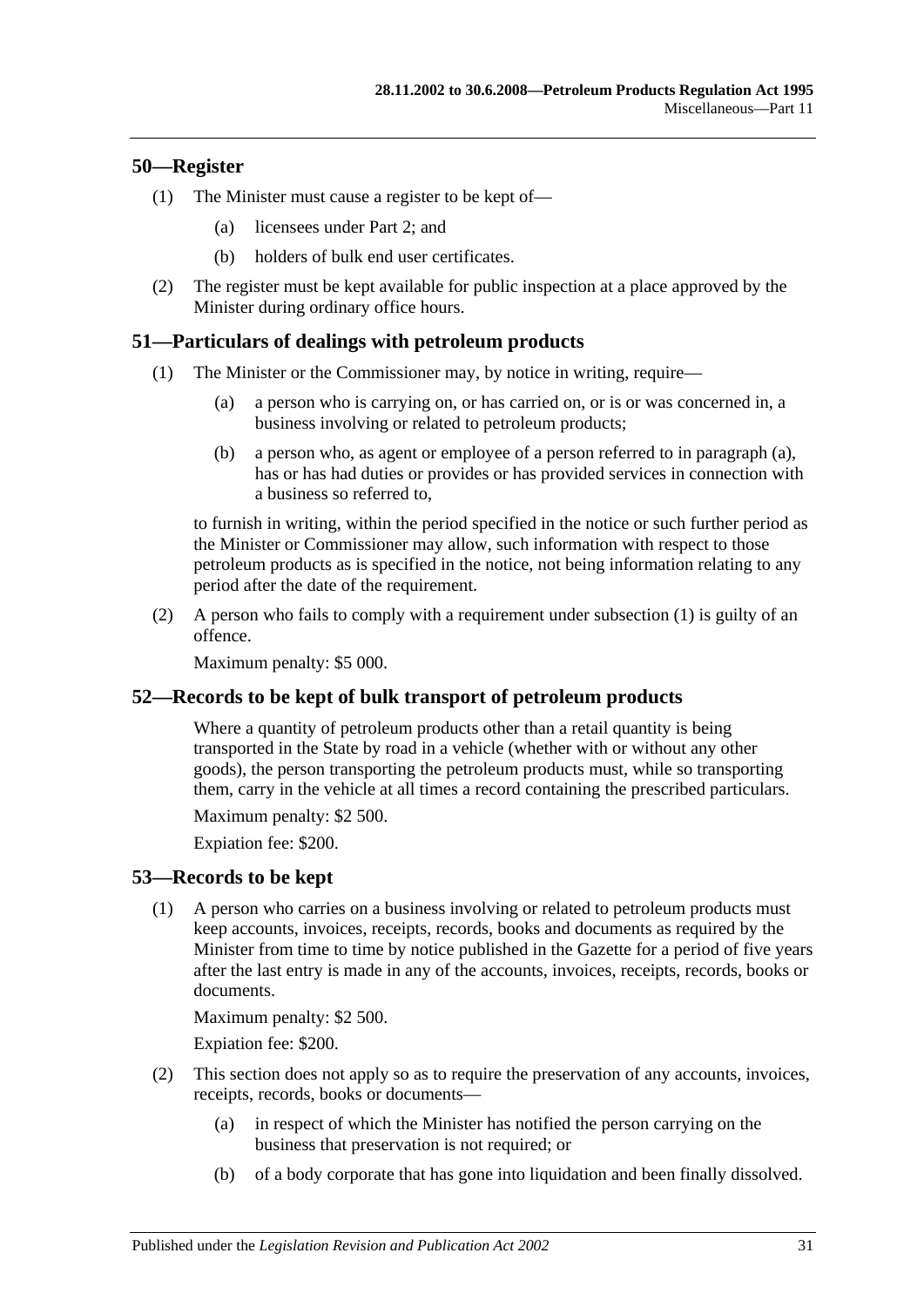<span id="page-31-4"></span>(3) A person who purchases petroleum products pursuant to a certificate must keep invoices, receipts, records, books and documents as required by the Minister from time to time by notice published in the Gazette for a period of five years after the last entry is made in any of the records, receipts, books or documents.

Maximum penalty: \$2 500.

Expiation fee: \$200.

- (4) The Minister—
	- (a) must, as soon as practicable after the end of the period of 12 months from the commencement of [subsection](#page-31-4) (3), have an inquiry and report made as to the costs to businesses during that period of 12 months of compliance with the requirements of that subsection; and
	- (b) must, within 12 sitting days after receiving the report, have copies of the report laid before both Houses of Parliament.

#### <span id="page-31-0"></span>**53A—Falsely claiming to hold licence, certificate or permit etc**

A person must not falsely claim or purport to be the holder of a licence, certificate or permit.

Maximum penalty: \$10 000.

#### <span id="page-31-1"></span>**54—False or misleading information**

A person must not make a statement that is false or misleading in a material particular (whether by reason of the inclusion or omission of any particular) in any information furnished, or record kept, under this Act.

Maximum penalty: \$5 000.

#### <span id="page-31-2"></span>**55—Statutory declarations**

Where a person is required by or under this Act to furnish information to the Minister or the Commissioner, the Minister or the Commissioner may require that the information be verified by statutory declaration and, in that event, the person will not be taken to have furnished the information as required unless it has been verified in accordance with the requirements of the Minister or the Commissioner.

## <span id="page-31-3"></span>**56—Confidentiality**

(1) A person who is or has been engaged in the administration of this Act must not disclose any information obtained (whether by that person or some other person) under or in relation to the administration of this Act, except as permitted by this section.

Maximum penalty: \$10 000.

- (2) A person who is or has been engaged in the administration of this Act may disclose information obtained (whether by that person or some other person) under or in relation to the administration of this Act—
	- (a) as authorised by or under this Act; or
	- (b) with the consent of the person from whom the information was obtained or to whom the information relates; or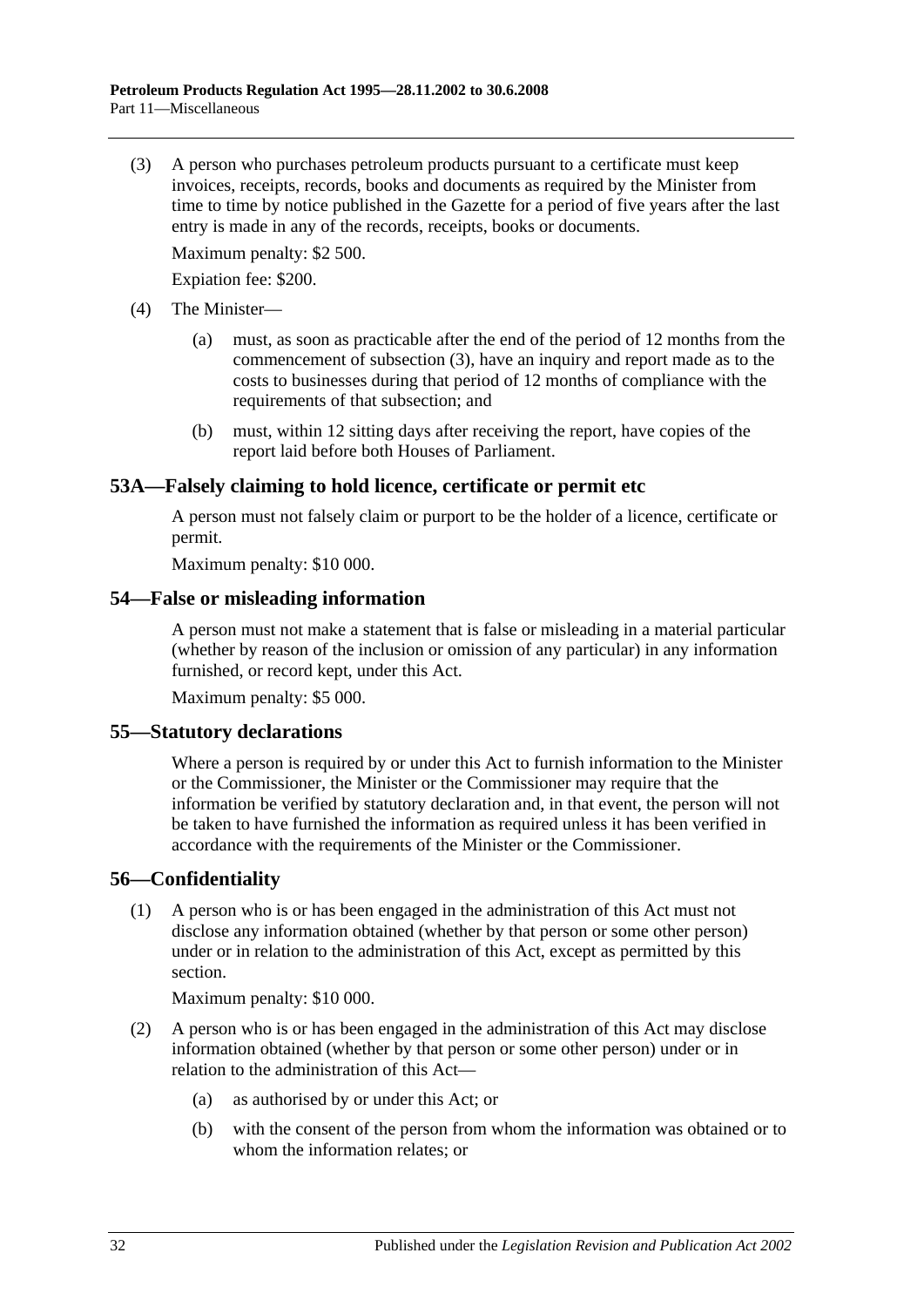- (c) in connection with the administration or enforcement of this Act or a corresponding law; or
- (d) for the purpose of any legal proceedings arising out of the administration or enforcement of this Act or a corresponding law; or
- (e) to the holder of a prescribed office or a prescribed body established under a law of this jurisdiction or another Australian jurisdiction; or
- (f) as authorised under the regulations.
- (3) The Minister or the Commissioner may disclose information obtained under or in relation to the administration of this Act that does not directly or indirectly identify a particular licensee or any particular person to whom a regulatory or subsidy scheme under this Act applies.
- (4) A person other than a person who is or has been engaged in the administration of this Act must not disclose information that—
	- (a) has been obtained (whether properly or improperly and whether directly or indirectly) from another person who is or has been engaged in the administration of this Act; and
	- (b) the other person obtained under or in relation to the administration of this Act,

unless—

- (c) the disclosure is of a kind that a person who is or has been engaged in the administration of this Act would be permitted to make under this section; or
- (d) if the person is a prescribed office holder or body under a law of this jurisdiction or another Australian jurisdiction—the disclosure is made in connection with the performance of functions conferred or imposed on the person under a law of this jurisdiction or another Australian jurisdiction (including for the purposes of legal proceedings connected with the performance of such functions); or
- (e) the disclosure is made with the consent of the Minister or the Commissioner.

Maximum penalty: \$10 000.

(5) A court does not have power to require a disclosure of information contrary to this section.

## <span id="page-32-0"></span>**57—General defence**

It is a defence to a charge of an offence against this Act if the defendant proves that the offence was not committed intentionally and did not result from any failure on the part of the defendant to take reasonable care to avoid the commission of the offence.

## <span id="page-32-2"></span><span id="page-32-1"></span>**58—Immunity from personal liability**

- (1) No personal liability attaches to an authorised officer or any other person engaged in the administration of this Act for an honest act or omission in the exercise or discharge, or purported exercise or discharge, of a power, function or duty under this Act.
- (2) A liability that would, but for [subsection](#page-32-2) (1), lie against a person, lies instead against the Crown.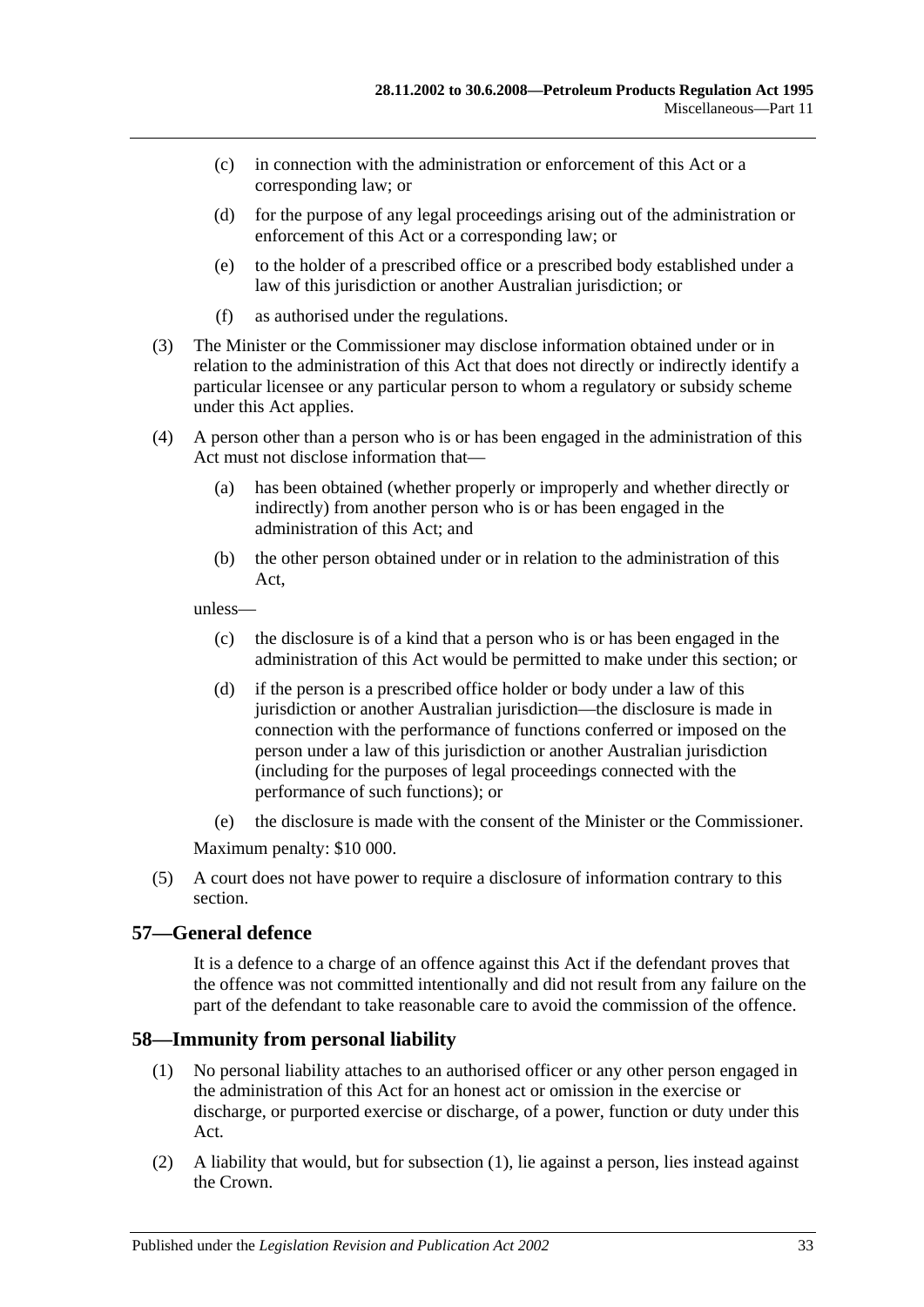#### <span id="page-33-0"></span>**59—Offences by bodies corporate**

If a body corporate is guilty of an offence against this Act, each director of the body corporate is, subject to the general defence under this Part, guilty of an offence and liable to the same penalty as may be imposed for the principal offence.

#### <span id="page-33-1"></span>**60—Continuing offence**

- (1) A person convicted of an offence against a provision of this Act in respect of a continuing act or omission—
	- (a) is liable, in addition to the penalty otherwise applicable to the offence, to a penalty for each day during which the act or omission continued of not more than one-tenth of the maximum penalty prescribed for that offence; and
	- (b) is, if the act or omission continues after the conviction, guilty of a further offence against the provision and liable, in addition to the penalty otherwise applicable to the further offence, to a penalty for each day during which the act or omission continued after the conviction of not more than one-tenth of the maximum penalty prescribed for the offence.
- (2) If an offence consists of an omission to do something that is required to be done, the omission will be taken to continue for as long as the thing required to be done remains undone after the end of the period for compliance with the requirement.

#### <span id="page-33-2"></span>**61—Prosecutions**

- (1) Proceedings for an offence against this Act must be commenced—
	- (a) in the case of an expiable offence—within the time limits prescribed for expiable offences by the *[Summary Procedure Act](http://www.legislation.sa.gov.au/index.aspx?action=legref&type=act&legtitle=Summary%20Procedure%20Act%201921) 1921*;
	- (b) in any other case—within two years after the date on which the offence is alleged to have been committed or, with the authorisation of the Minister, at a later time within five years after that date.
- (2) A prosecution for an offence against this Act cannot be commenced except with the consent of the Minister.
- (3) In any proceedings, an apparently genuine document purporting to be a certificate of the Minister, certifying authorisation of, or consent to, a prosecution for an offence against this Act will be accepted, in the absence of proof to the contrary, as proof of the authorisation or consent.

## <span id="page-33-3"></span>**62—Evidence**

- (1) In any proceedings for an offence against this Act, an apparently genuine document purporting to be a certificate of the Minister certifying—
	- (a) that a person is an authorised officer or was an authorised officer at a specified date; or
	- (b) that a person was or was not the holder of a licence of a specified kind at a specified date; or
	- (c) that a person was or was not the holder of a permit at a specified date; or
	- (ca) that a person was or was not the holder of a certificate of a specified kind at a specified date; or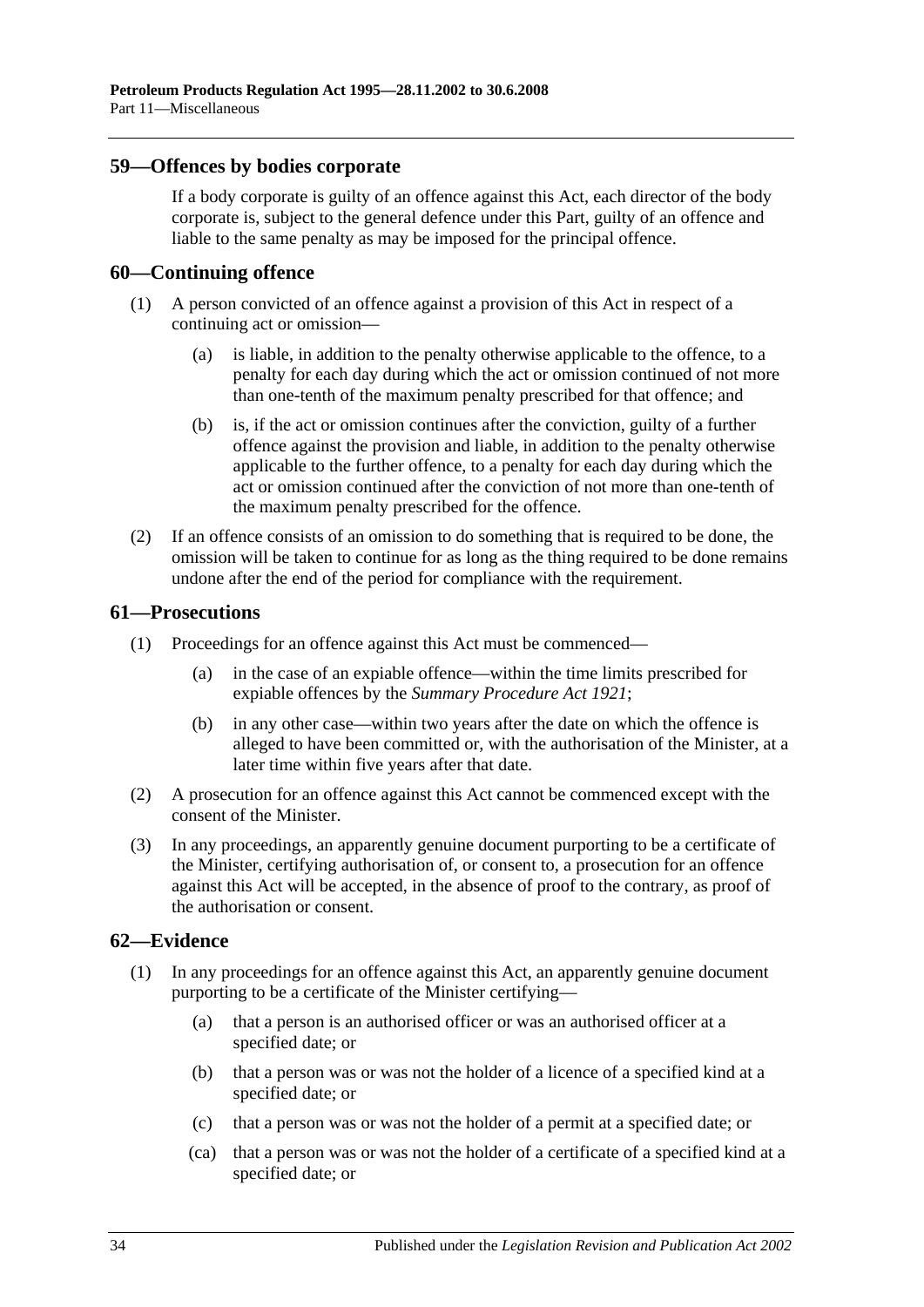- (d) that a specified period is or was a period of restriction or a rationing period; or
- (e) that a specified substance—
	- (i) is or was a petroleum product of a specified kind; or
	- (ii) was, on a specified date, a rationed petroleum product,

constitutes proof of the matters so certified in the absence of proof to the contrary.

(2) The presence on any premises of a vending machine from which petroleum products may be obtained is to be taken to constitute conclusive evidence that the occupier of the premises has sold petroleum products by means of the machine unless a licensee is authorised by licence to sell petroleum products by means of the machine.

#### <span id="page-34-2"></span><span id="page-34-0"></span>**63—Service**

- (1) A notice, order or other document to be given to or served on a person under this Act may be given or served—
	- (a) by delivering it personally to the person or an agent of the person; or
	- (b) by leaving it for the person at the person's place of residence or business with someone apparently over the age of 16 years; or
	- (c) by posting it to the person or agent of the person at the person's or agent's last known place of residence or business.
- (2) Without limiting the effect of [subsection](#page-34-2) (1), a notice, order or other document required or authorised to be given to or served on a person may—
	- (a) if the person is the holder of a licence or a permit under this Act—given to or served on the person—
		- (i) by posting it to the person at the address last provided by the person for that purpose; or
		- (ii) by transmitting it to the person by facsimile transmission to the number last provided by the person for that purpose; or
	- (b) if the person is a company or registered body within the meaning of the *Corporations Act 2001* of the Commonwealth—be served on that company or registered body in accordance with section 109X or 601CX of that Act, as the case requires.

#### <span id="page-34-3"></span><span id="page-34-1"></span>**64—Regulations**

- (1) The Governor may make such regulations as are contemplated by, or necessary or expedient for the purposes of, this Act.
- (2) Without limiting the generality of [subsection](#page-34-3) (1), those regulations may—
	- (a) prescribe matters required or authorised to be prescribed under this Act;
	- (b) provide for and require the making of returns relating to dealings with petroleum products;
	- (c) provide for the keeping of records under this Act;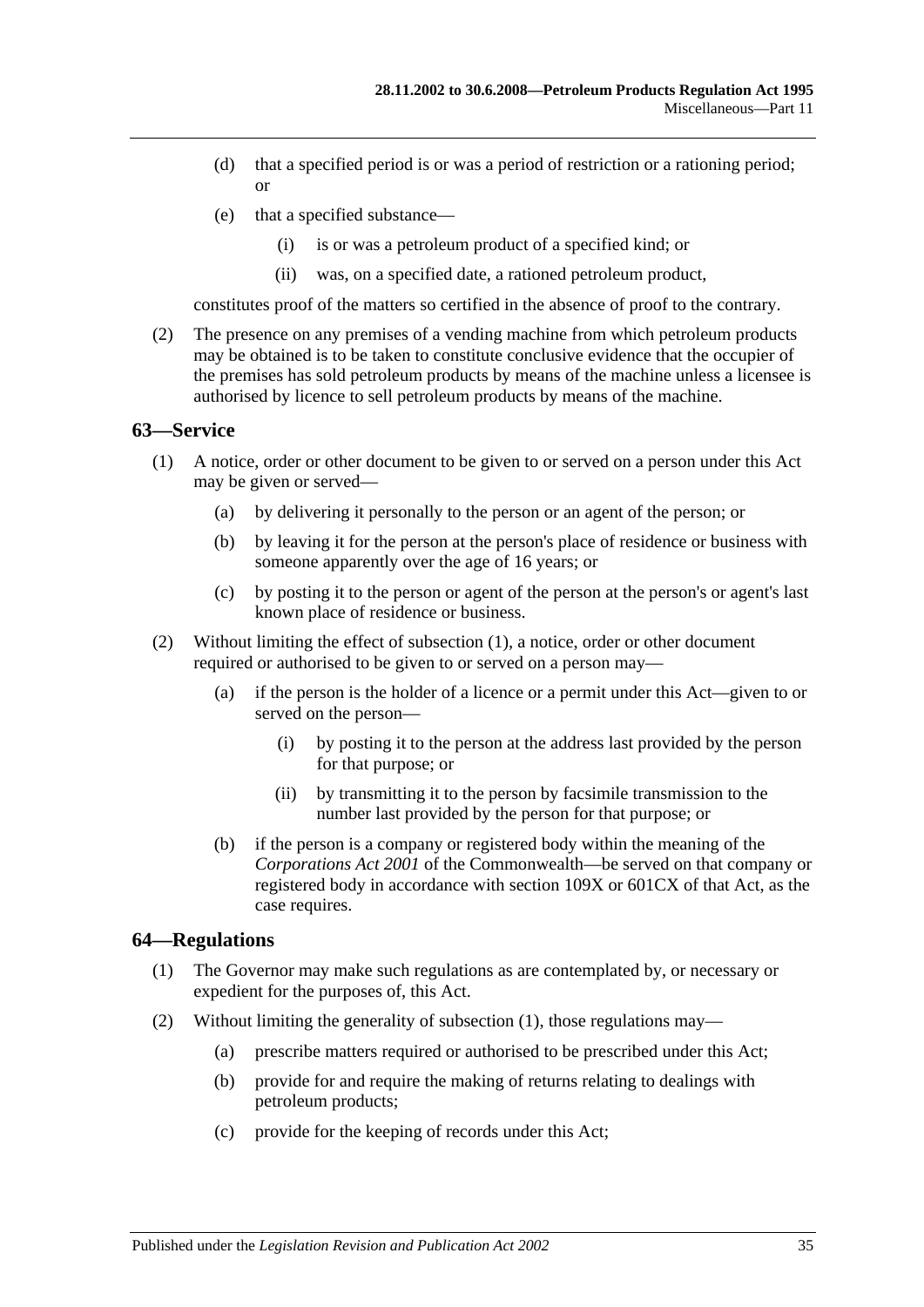- (d) fix fees (which may vary according to different factors) to be paid in respect of any matter under this Act and regulate the payment, recovery, waiver or reduction of such fees;
- (e) impose a penalty not exceeding \$2 500 for a breach of a regulation.
- (2a) The Governor may make regulations authorising specified powers conferred by or under this Act to be exercised for the purposes of the administration or enforcement of a corresponding law.
- (3) The regulations may incorporate or operate by reference to a specified code or standard as in force at a specified time or as in force from time to time.
- (4) If a code or standard is referred to or incorporated in the regulations—
	- (a) a copy of the code or standard must be kept available for inspection by members of the public, without charge and during normal office hours, at an office determined by the Minister; and
	- (b) evidence of the contents of the code or standard may be given in any legal proceedings by production of a document apparently certified by the Minister to be a true copy of the code or standard.

## <span id="page-35-0"></span>**Schedule 1—Petroleum Products Retail Outlets Board**

## <span id="page-35-1"></span>**1—Establishment**

The *Petroleum Products Retail Outlets Board* is established.

## <span id="page-35-2"></span>**2—Function**

- (1) The Retail Outlets Board has the function of making recommendations to the Minister in respect of matters referred to the Board under [Part 2](#page-7-1) and any function delegated to the Board by the Minister.
- (2) In making a recommendation to the Minister in respect of a matter referred to it under [Part 2,](#page-7-1) the Retail Outlets Board must take into account the matters that the Minister is specifically required by that Part to take into account in making a decision relating to prescribed sales of petroleum products.

## <span id="page-35-3"></span>**3—Powers**

- <span id="page-35-4"></span>(1) For the purpose of performing its functions, the Retail Outlets Board may—
	- (a) inform itself as to any matter before the Board in such manner as the Board thinks fit; and
	- (b) invite interested persons to make written or oral submissions in relation to any matter before the Board; and
	- (c) if the Board requires information in respect of a matter before it—by notice in writing served on a person, require the person—
		- (i) to furnish specified information in writing; or
		- (ii) to attend before the Board and answer truthfully relevant questions put to him or her by the Board; and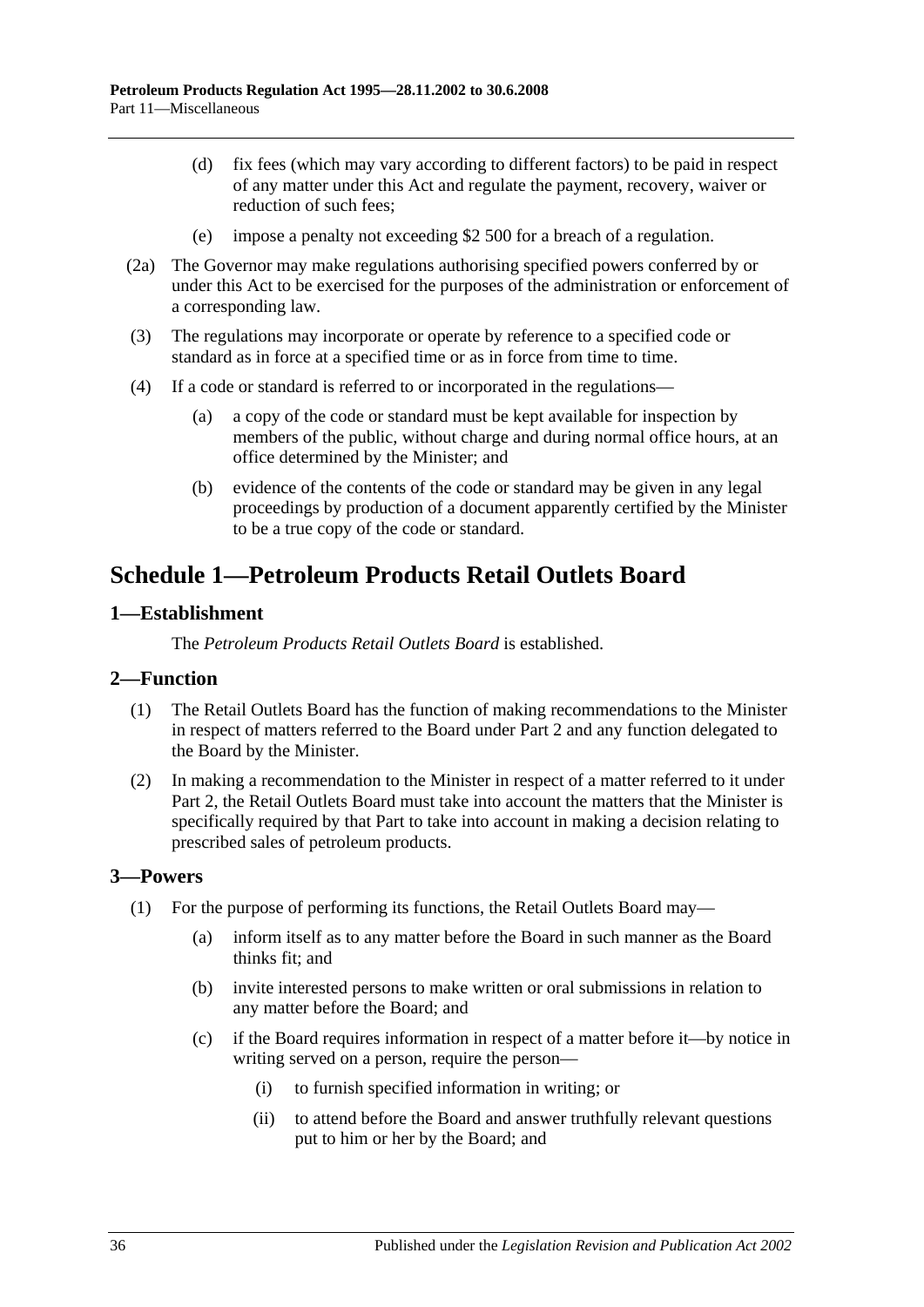- (d) direct an authorised officer (not being a member of the police force or an authorised officer under the *[Taxation Administration Act](http://www.legislation.sa.gov.au/index.aspx?action=legref&type=act&legtitle=Taxation%20Administration%20Act%201996) 1996*) to conduct an investigation; and
- (e) obtain expert or technical advice from a person on such terms and conditions as the Board thinks fit.
- (2) A person must not fail to comply with a requirement of the Retail Outlets Board under [subclause](#page-35-4) (1)(c).

Maximum penalty: \$2 500.

(3) An authorised officer may exercise his or her powers under [Part 8](#page-25-2) as reasonably required for an investigation directed by the Board.

## <span id="page-36-0"></span>**4—Membership**

- (1) The Retail Outlets Board is to consist of three members appointed by the Governor.
- (2) One member will be appointed by the Governor to chair meetings of the Retail Outlets Board.
- (3) The Governor may appoint a person to be the deputy of a member and the deputy may perform or exercise the functions and powers of that member in the member's absence.
- (4) A member's appointment will be for a term, not exceeding five years, specified in the instrument of appointment and such a member will, at the expiration of a term of appointment, be eligible for reappointment.
- <span id="page-36-3"></span>(5) The Governor may remove a member from office for—
	- (a) misconduct; or
	- (b) neglect of duty; or
	- (c) incapacity to carry out satisfactorily the duties of office; or
	- (d) failure to carry out satisfactorily the duties of office.
- (6) The office of a member of the Retail Outlets Board becomes vacant if the member—
	- (a) dies; or
	- (b) completes a term of office and is not reappointed; or
	- (c) resigns by written notice addressed to the Minister; or
	- (d) is removed from office by the Governor under [subclause](#page-36-3) (5).
- (7) On the office of a member of the Retail Outlets Board becoming vacant, a person must be appointed under this clause to the vacant office.

## <span id="page-36-1"></span>**5—Remuneration**

The members of the Retail Outlets Board are entitled to receive such allowances and expenses as may, from time to time, be determined by the Governor.

#### <span id="page-36-2"></span>**6—Vacancies or defects in appointment of members**

An act or proceeding of the Retail Outlets Board is not invalid by reason only of a vacancy in its membership or any defect in the appointment of a member.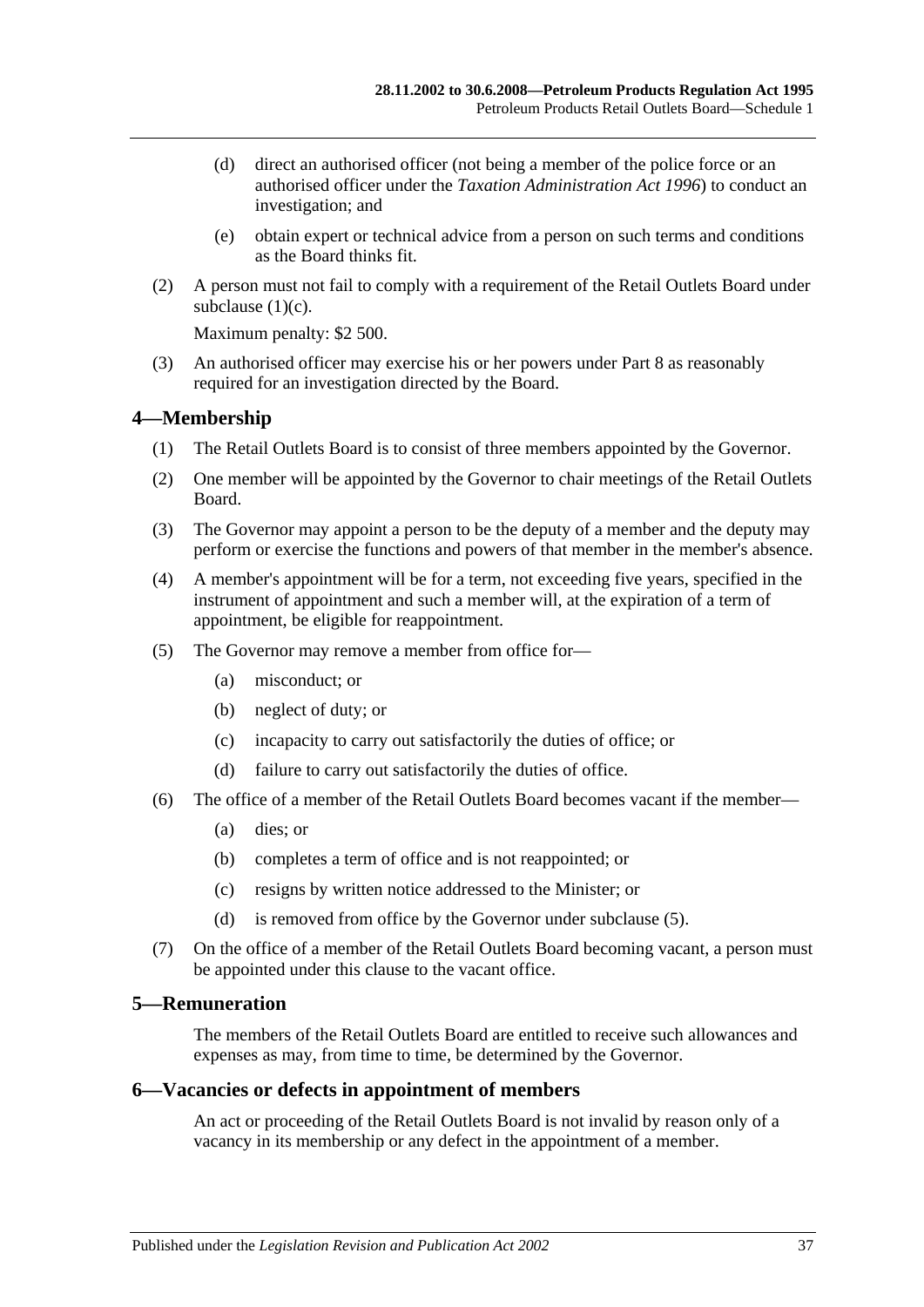## <span id="page-37-0"></span>**7—Proceedings**

- (1) A quorum of the Retail Outlets Board consists of two members.
- (2) The member appointed to chair the Retail Outlets Board will preside at meetings of the Board at which that member is present.
- (3) If the member appointed to chair the Retail Outlets Board is absent from a meeting of the Board, a member chosen by the members present at the meeting will preside at the meeting.
- (4) A decision carried by a majority of the votes cast by members at a meeting is a decision of the Retail Outlets Board.
- (5) Each member present at a meeting of the Retail Outlets Board has one vote on any question arising for decision and, if the votes are equal, the member presiding at the meeting may exercise a casting vote.
- (6) The Retail Outlets Board must have accurate minutes kept of its proceedings and make them available to all members of the Board.
- (7) Subject to this clause, the Retail Outlets Board may determine its own procedures.

## <span id="page-37-1"></span>**Schedule 3—Transitional provisions**

## <span id="page-37-3"></span><span id="page-37-2"></span>**2—Licensing**

- (1) Subject to this clause, a Class B licence in force under the *[Business Franchise](http://www.legislation.sa.gov.au/index.aspx?action=legref&type=act&legtitle=Business%20Franchise%20(Petroleum%20Products)%20Act%201979)  [\(Petroleum Products\) Act](http://www.legislation.sa.gov.au/index.aspx?action=legref&type=act&legtitle=Business%20Franchise%20(Petroleum%20Products)%20Act%201979) 1979* immediately before the commencement of this Act will be taken to be an annual licence under this Act authorising the sale of petroleum products purchased from another person who sold the products under the authority of a licence under this Act.
- (2) An annual licence referred to in [subclause](#page-37-3) (1) does not authorise prescribed retail sales of petroleum products from premises unless a licence or permit in force under the *[Motor Fuel Distribution Act](http://www.legislation.sa.gov.au/index.aspx?action=legref&type=act&legtitle=Motor%20Fuel%20Distribution%20Act%201973) 1973* immediately before the commencement of this Act authorised the sale of petroleum products from the premises, in which case, the premises will be taken to be specified in the annual licence.
- <span id="page-37-4"></span>(3) A licence to keep dangerous substances that are petroleum products in force under the *[Dangerous Substances Act](http://www.legislation.sa.gov.au/index.aspx?action=legref&type=act&legtitle=Dangerous%20Substances%20Act%201979) 1979* immediately before the commencement of this Act will be taken to be an annual licence under this Act authorising the keeping of those petroleum products and, if the same person holds such a licence and a licence referred to in [subclause](#page-37-3) (1), the licences may, on renewal under this Act, be consolidated into one licence.
- <span id="page-37-5"></span>(4) The date on which a licence referred to in [subclause](#page-37-3) (1) or [\(3\)](#page-37-4) next expires after the commencement of this Act will be taken to be a date specified by the Minister by notice in writing to the licensee and such a licence may be subsequently renewed as an annual licence under this Act for successive terms of one year.
- (5) The Minister may adjust the fee for the renewal of a licence referred to in [subclause](#page-37-3) (1) or [\(3\)](#page-37-4) next occurring after the commencement of this Act to take into account any variation (resulting from notification by the Minister of a new expiry date under [subclause](#page-37-5) (4)) of the term for which the licence would have continued in force if this Act had not been enacted.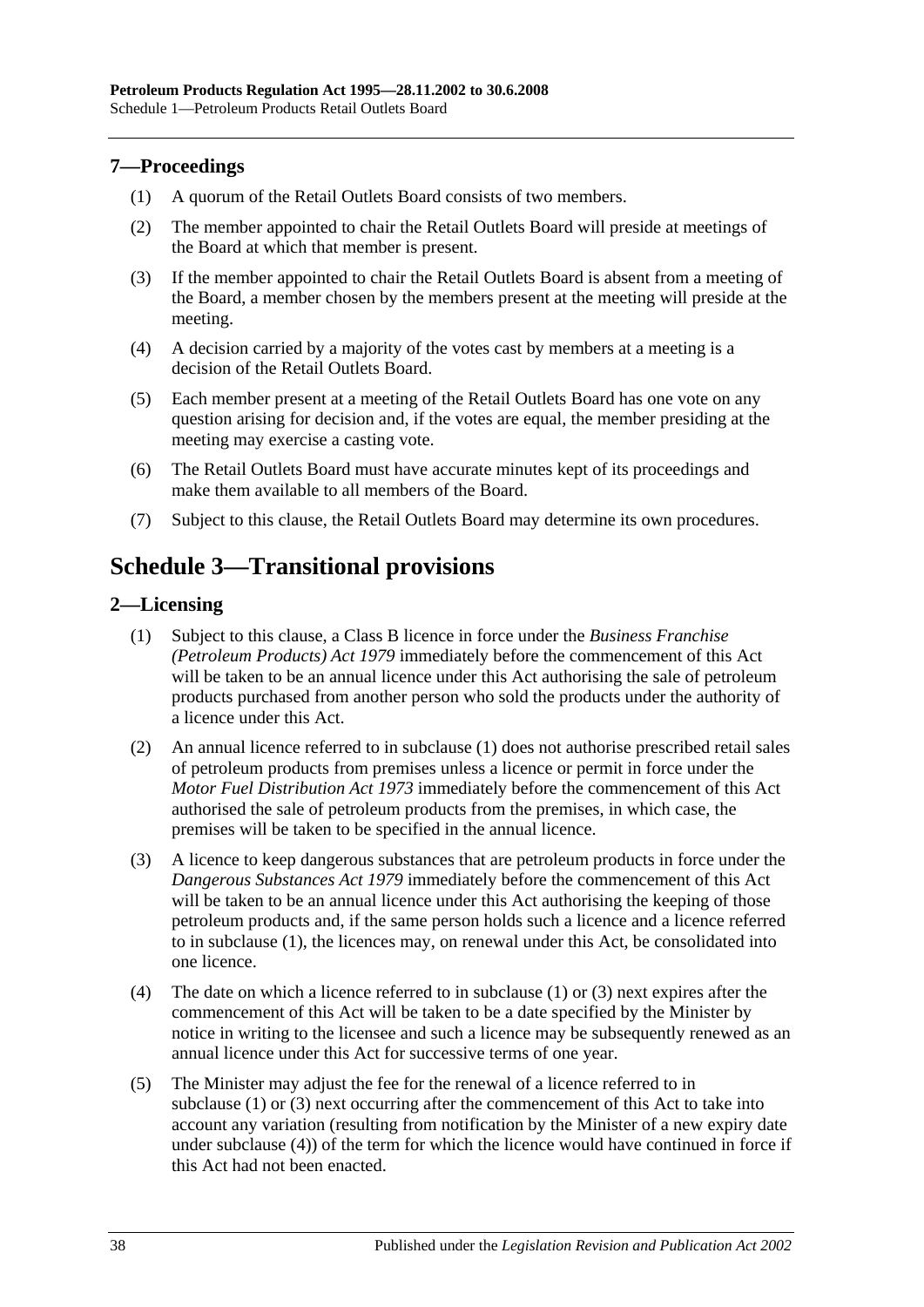(6) An approval of the Motor Fuel Distribution Board for the installation of an industrial pump under Part 5 of the *[Motor Fuel Distribution Act](http://www.legislation.sa.gov.au/index.aspx?action=legref&type=act&legtitle=Motor%20Fuel%20Distribution%20Act%201973) 1973* will be taken to be an approval of the Minister for such an installation under [Part 3](#page-16-0) of this Act.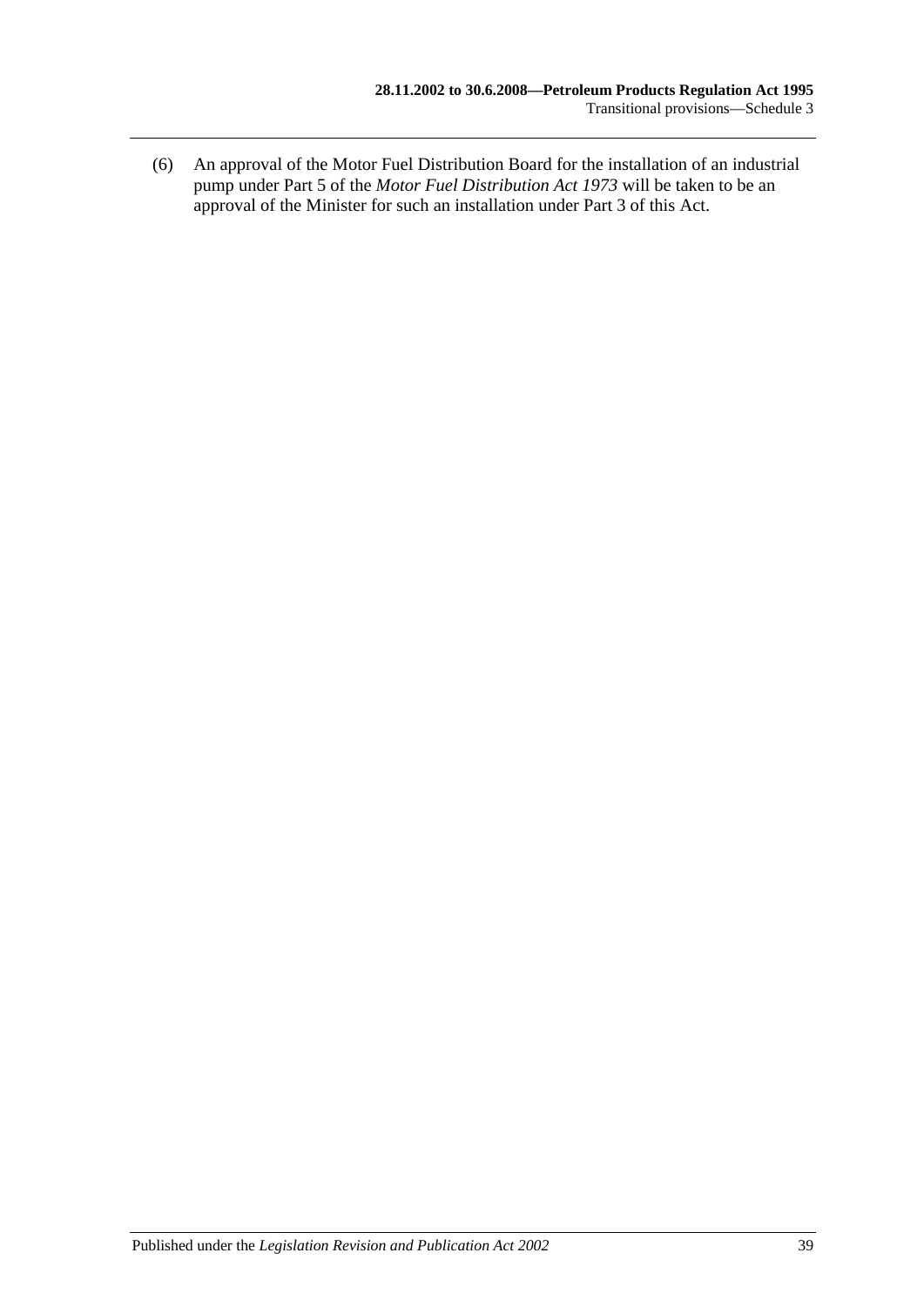## <span id="page-39-0"></span>**Legislative history**

## **Notes**

- Amendments of this version that are uncommenced are not incorporated into the text.
- Please note—References in the legislation to other legislation or instruments or to titles of bodies or offices are not automatically updated as part of the program for the revision and publication of legislation and therefore may be obsolete.
- Earlier versions of this Act (historical versions) are listed at the end of the legislative history.
- For further information relating to the Act and subordinate legislation made under the Act see the Index of South Australian Statutes or www.legislation.sa.gov.au.

## **Legislation repealed by principal Act**

The *Petroleum Products Regulation Act 1995* repealed the following:

*Business Franchise (Petroleum Products) Act 1979 Motor Fuel Distribution Act 1973 Petroleum Shortages Act 1980*

## **Legislation amended by principal Act**

The *Petroleum Products Regulation Act 1995* amended the following: *Environment Protection Act 1993*

## **Principal Act and amendments**

| Year | N <sub>0</sub> | Title                                                                                      | Assent    | Commencement                                                                                                                                                                                                           |
|------|----------------|--------------------------------------------------------------------------------------------|-----------|------------------------------------------------------------------------------------------------------------------------------------------------------------------------------------------------------------------------|
| 1995 | 30             | <b>Petroleum Products Regulation</b><br>Act 1995                                           | 27.4.1995 | 1.7.1995 (Gazette 1.6.1995 p2529)                                                                                                                                                                                      |
| 1998 | 29             | <b>Petroleum Products Regulation</b><br>(Licence Fees and Subsidies)<br>Amendment Act 1998 | 16.4.1998 | 1.5.1998 (Gazette 23.4.1998 p1926)                                                                                                                                                                                     |
| 2000 | $\overline{4}$ | District Court (Administrative and<br>Disciplinary Division) Amendment<br>Act 2000         | 20.4.2000 | Sch 1 (cl 29)—1.6.2000 ( <i>Gazette</i><br>18.5.2000 p2554)                                                                                                                                                            |
| 2000 | 21             | National Tax Reform (State<br>Provisions) Act 2000                                         | 8.6.2000  | 8.6.2000                                                                                                                                                                                                               |
| 2001 | 23             | Statutes Amendment (Corporations)<br>Act 2001                                              | 14.6.2001 | Pt 27 (s $97$ )—15.7.2001 being the day on<br>which the Corporations Act 2001 of the<br>Commonwealth came into operation:<br>Commonwealth of Australia Gazette<br>No. S 285, 13 July 2001 (Gazette<br>21.6.2001 p2270) |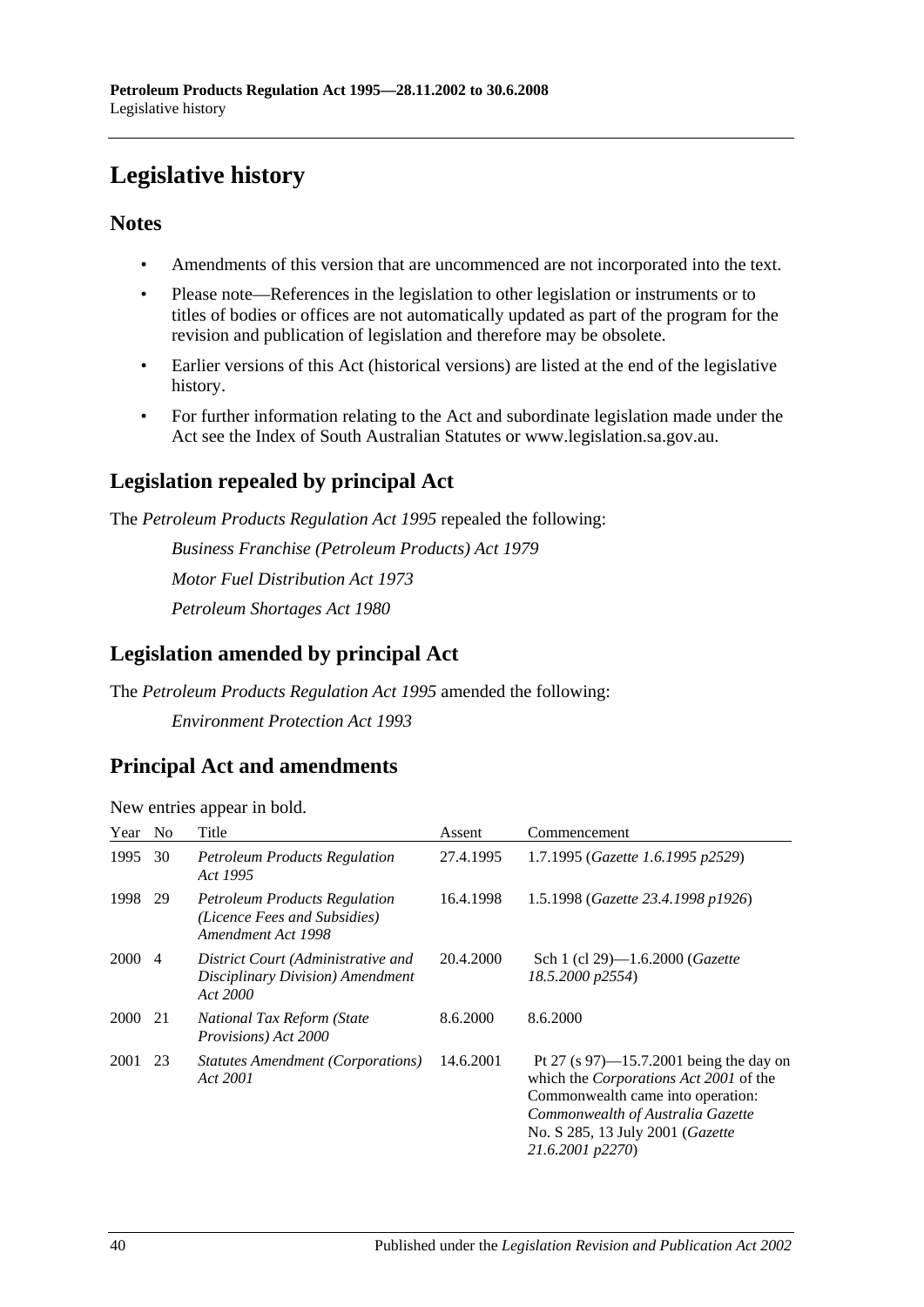| 2002 35 | <b>Statutes Amendment (Stamp Duties)</b><br>and Other Measures) Act 2002 | 28.11.2002 | Pt 5 (s 14)-28.11.2002: s 2(1)                                  |
|---------|--------------------------------------------------------------------------|------------|-----------------------------------------------------------------|
| 2007 35 | <b>Statutes Amendment (Petroleum</b><br>Products) Act 2007               | 20.9.2007  | Pt 3 (ss $5-21$ )-1.7.2008 ( <i>Gazette</i><br>13.3.2008 p1006) |

## **Provisions amended**

New entries appear in bold.

Entries that relate to provisions that have been deleted appear in italics.

| Provision                                      | How varied                                                            | Commencement |
|------------------------------------------------|-----------------------------------------------------------------------|--------------|
| Long title                                     | amended under Legislation Revision and<br><b>Publication Act 2002</b> |              |
| Pt1                                            |                                                                       |              |
| s <sub>2</sub>                                 | omitted under Legislation Revision and<br><b>Publication Act 2002</b> |              |
| s <sub>3</sub>                                 | deleted by 29/1998 s 3                                                | 1.5.1998     |
| s <sub>4</sub>                                 |                                                                       |              |
| s(4(1))                                        |                                                                       |              |
| annual licence                                 | deleted by $29/1998 s 4(a)$                                           | 1.5.1998     |
| bulk end user<br>certificate                   | inserted by $29/1998 s 4(b)$                                          | 1.5.1998     |
|                                                | deleted by $21/2000 s 14(a)$                                          | 8.6.2000     |
| certificate                                    | inserted by $29/1998 s 4(b)$                                          | 1.5.1998     |
|                                                | deleted by $21/2000 s 14(a)$                                          | 8.6.2000     |
| bulk end user<br>certificate or<br>certificate | inserted by $21/2000$ s $14(a)$                                       | 8.6.2000     |
| Commissioner                                   | amended by $29/1998$ s $4(c)$                                         | 1.5.1998     |
| Commonwealth<br>customs duty                   | inserted by $29/1998$ s $4(d)$                                        | 1.5.1998     |
| Commonwealth<br>excise duty                    | inserted by $29/1998$ s $4(d)$                                        | 1.5.1998     |
| condition                                      | amended by $29/1998$ s $4(e)$                                         | 1.5.1998     |
| <b>Consumer Price</b><br><i>Index</i>          | deleted by $29/1998 s 4(f)$                                           | 1.5.1998     |
| corresponding law                              | inserted by $29/1998$ s $4(g)$                                        | 1.5.1998     |
| eligible petroleum<br>products                 | inserted by $29/1998$ s $4(h)$                                        | 1.5.1998     |
| Environment<br><b>Protection Fund</b>          | deleted by $29/1998 s 4(i)$                                           | 1.5.1998     |
| Highways Fund                                  | deleted by $29/1998 s 4(i)$                                           | 1.5.1998     |
| licence                                        | amended by $29/1998$ s $4(j)$                                         | 1.5.1998     |
|                                                | member of a group deleted by $29/1998 s 4(k)$                         | 1.5.1998     |
| monthly licence                                | deleted by $29/1998 s 4(k)$                                           | 1.5.1998     |
| user certificate                               | off-road diesel fuel inserted by 29/1998 s 4(l)                       | 1.5.1998     |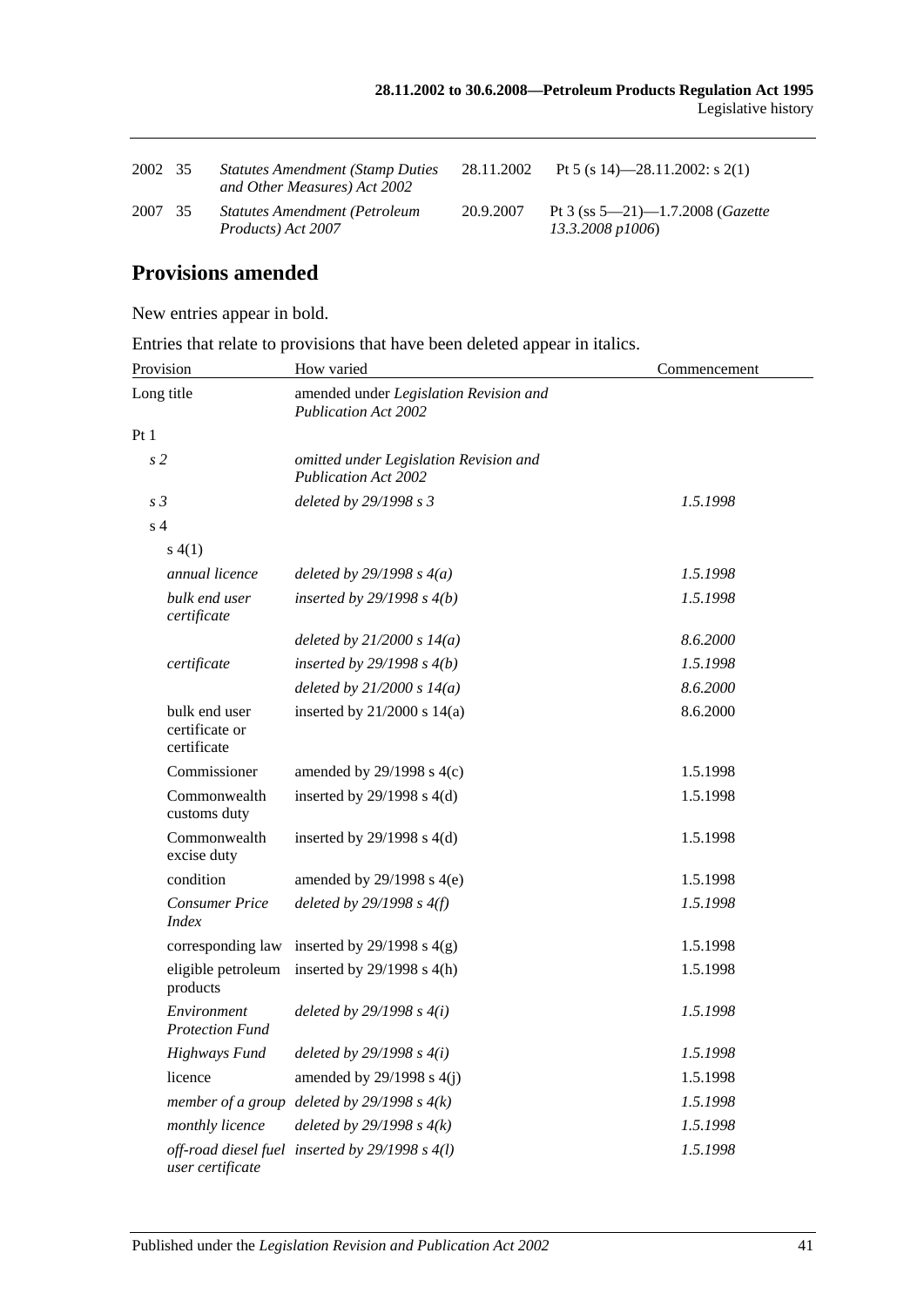|                   | deleted by $21/2000 s 14(b)$       | 8.6.2000 |
|-------------------|------------------------------------|----------|
| relevant period   | deleted by $29/1998 s 4(m)$        | 1.5.1998 |
| retail licence    | inserted by $29/1998$ s $4(m)$     | 1.5.1998 |
| retail sale       | amended by $29/1998$ s $4(n)$      | 1.5.1998 |
| voting share      | deleted by $29/1998 s 4(o)$        | 1.5.1998 |
| wholesale         | inserted by $29/1998$ s $4(0)$     | 1.5.1998 |
| wholesale licence | inserted by $29/1998$ s $4(0)$     | 1.5.1998 |
| s(4(2)            | substituted by $29/1998$ s $4(p)$  | 1.5.1998 |
| ss 4A and 4B      | inserted by 29/1998 s 5            | 1.5.1998 |
| $s \, 4C$         | inserted by 29/1998 s 5            | 1.5.1998 |
|                   | deleted by 21/2000 s 15            | 8.6.2000 |
| $s$ 4D            | inserted by 29/1998 s 5            | 1.5.1998 |
| Pt 2              |                                    |          |
| Pt 2 Div 1        | heading deleted by 29/1998 s 6     | 1.5.1998 |
| s <sub>8</sub>    |                                    |          |
| s(1)              | amended by $29/1998$ s $7(a)$      | 1.5.1998 |
| s(8(1a))          | inserted by $29/1998$ s $7(b)$     | 1.5.1998 |
| $s \, 8(2)$       | deleted by $29/1998 s 7(c)$        | 1.5.1998 |
| s 9               |                                    |          |
| $s \, 9(2)$       | deleted by $29/1998 s 8(a)$        | 1.5.1998 |
| $s \, 9(3)$       | amended by 29/1998 s 8(b)          | 1.5.1998 |
| $s\,9(4)$ and (5) | deleted by $29/1998 s 8(c)$        | 1.5.1998 |
| s 10              |                                    |          |
| $s$ $10(1)$       | deleted by $29/1998 s 9(a)$        | 1.5.1998 |
| 10(2)             | amended by 29/1998 s 9(b)          | 1.5.1998 |
| 10(4)             | amended by 29/1998 s 9(c)          | 1.5.1998 |
| s 10(5)           | inserted by $29/1998$ s $9(d)$     | 1.5.1998 |
| s 11              |                                    |          |
| s 11(2)           | amended by 29/1998 s 10            | 1.5.1998 |
| s 13              |                                    |          |
| s 13(3)           | inserted by 29/1998 s 11           | 1.5.1998 |
| Pt 2 Div 2        | deleted by 29/1998 s 12            | 1.5.1998 |
| Pt 2A             | inserted by 29/1998 s 13           | 1.5.1998 |
| s 20              |                                    |          |
| $s\ 20(3)$        | substituted by $21/2000$ s $16(a)$ | 8.6.2000 |
| $s\,20(5)$        | deleted by $21/2000 s 16(b)$       | 8.6.2000 |
| $s\,20(7)$        | deleted by $21/2000 s 16(c)$       | 8.6.2000 |
| $s\ 20(8)$        | substituted by $21/2000$ s $16(d)$ | 8.6.2000 |
| $s\,20(10)$       | deleted by $21/2000 s 16(e)$       | 8.6.2000 |
| s 23              |                                    |          |
| s 23(7)           | deleted by $21/2000 s 17(a)$       | 8.6.2000 |
| $s\,23(12)$       | deleted by $21/2000 s 17(b)$       | 8.6.2000 |
| ss 23B and 23C    | deleted by 21/2000 s 18            | 8.6.2000 |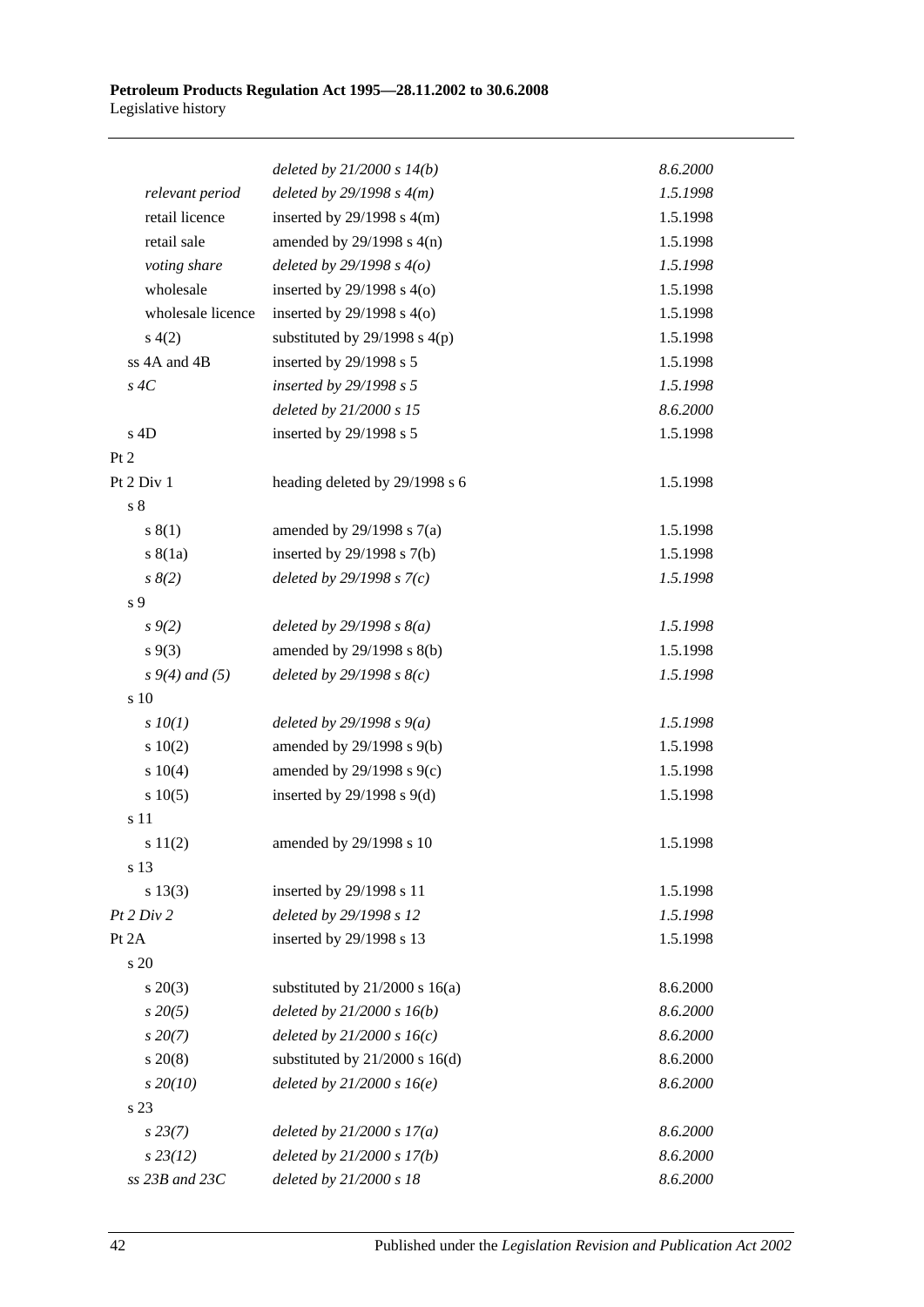| s23F              |                                                   |            |
|-------------------|---------------------------------------------------|------------|
| $s \, 23F(1)$     | amended by 21/2000 s 19                           | 8.6.2000   |
| s 23I             |                                                   |            |
| $s \, 23I(1)$     | substituted by 21/2000 s 20                       | 8.6.2000   |
| Pt 5              |                                                   |            |
| s 35              |                                                   |            |
| $s \, 35(1)$      | substituted by $29/1998$ s $14(a)$                | 1.5.1998   |
| $s \; 35(3)$      | amended by 29/1998 s 14(b)                        | 1.5.1998   |
| Pt 8              |                                                   |            |
| s 42              |                                                   |            |
| $s\ 42(4)$        | amended by 29/1998 s 15                           | 1.5.1998   |
| s 44              |                                                   |            |
| $s\,44(1)$        | amended by 29/1998 s 16                           | 1.5.1998   |
| Pt 9              |                                                   |            |
| s 47              |                                                   |            |
| $s\,47(1)$        | amended by 29/1998 s $17(a)$ —(c)                 | 1.5.1998   |
| $s\,47(2)$        | deleted by $4/2000 s 9(1)$ (Sch 1 cl 29(a))       | 1.6.2000   |
| $s\,47(3)$        | amended by 29/1998 s 17(d), (e)                   | 1.5.1998   |
| $s\,47(4)$        | amended by 29/1998 s 17(f)                        | 1.5.1998   |
| $s\,47(5)$        | amended by $29/1998$ s $17(g)$ , (h)              | 1.5.1998   |
| $s\,47(6)$        | deleted by $4/2000 s 9(1)$ (Sch 1 cl 29(b))       | 1.6.2000   |
| $s\,47(7)$        | substituted by 29/1998 s 17(i)                    | 1.5.1998   |
| $s\,47(8)$        | substituted by $4/2000$ s $9(1)$ (Sch 1 cl 29(c)) | 1.6.2000   |
| $s\,47(9)$        | deleted by $4/2000 s 9(1)$ (Sch 1 cl 29(d))       | 1.6.2000   |
| $s\,47(10)$       | deleted by $4/2000 s 9(1)$ (Sch 1 cl 29(e))       | 1.6.2000   |
| $s\,47(11)$       | deleted by $4/2000 s 9(1)$ (Sch 1 cl 29(f))       | 1.6.2000   |
| <i>Pt 10</i>      | deleted by 29/1998 s 18                           | 1.5.1998   |
| Pt 11             |                                                   |            |
| s 50              |                                                   |            |
| s 50(1)           | substituted by 29/1998 s 19                       | 1.5.1998   |
|                   | amended by 21/2000 s 21                           | 8.6.2000   |
| s 52              | substituted by 29/1998 s 20                       | 1.5.1998   |
| s 53              |                                                   |            |
| s $53(1)$ and (2) | amended by $29/1998$ s $21(a)$                    | 1.5.1998   |
| $s 53(3)$ and (4) | inserted by 29/1998 s 21(b)                       | 1.5.1998   |
| s 53A             | inserted by 29/1998 s 22                          | 1.5.1998   |
| s 56              | amended by 29/1998 s 23                           | 1.5.1998   |
|                   | substituted by 35/2002 s 14                       | 28.11.2002 |
| s 61              |                                                   |            |
| s 61(1)           | substituted by 29/1998 s 24                       | 1.5.1998   |
| s <sub>62</sub>   | amended by 29/1998 s 25                           | 1.5.1998   |
| s 63              |                                                   |            |
| s 63(2)           | amended by 23/2001 s 97                           | 15.7.2001  |